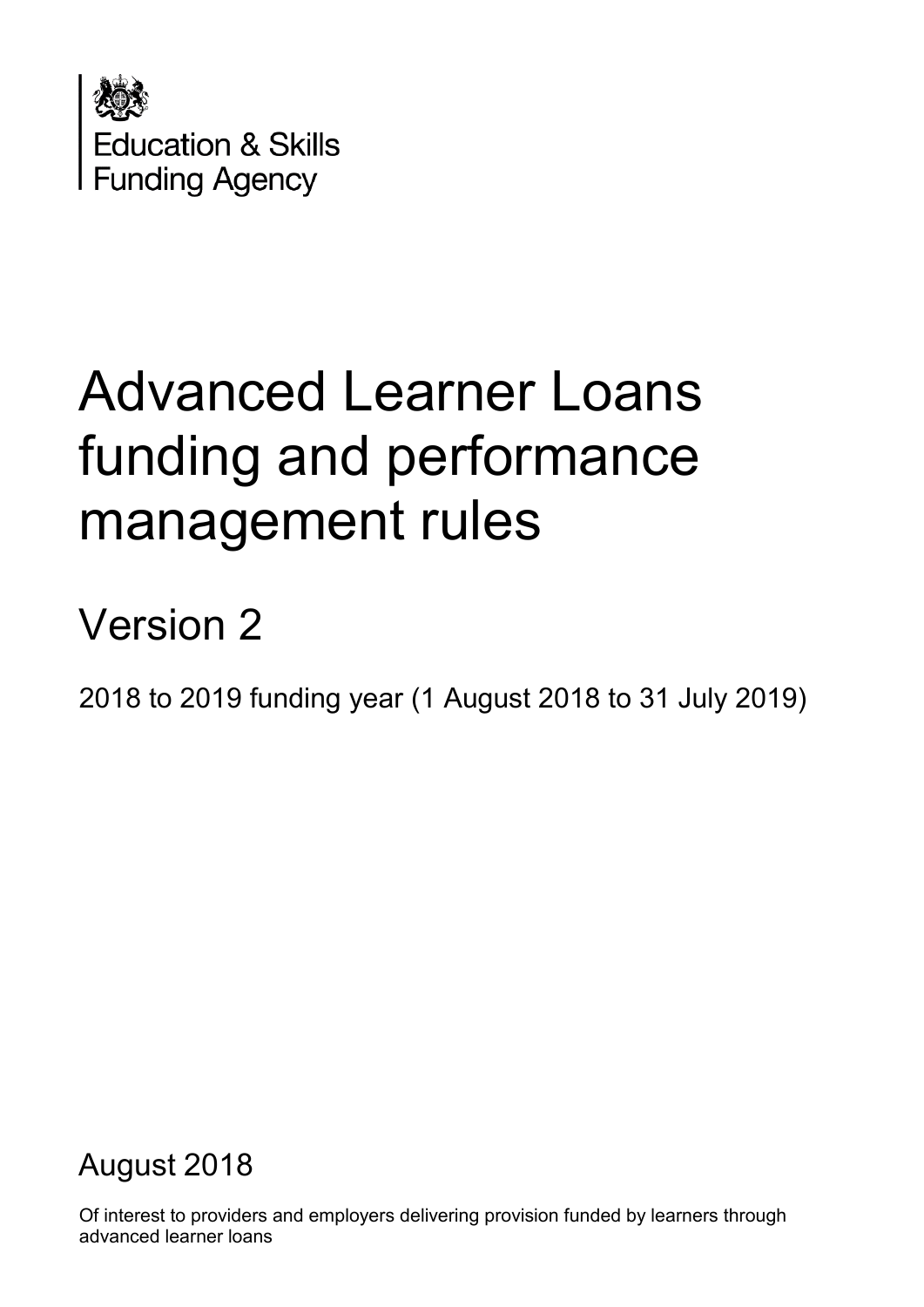## **Contents**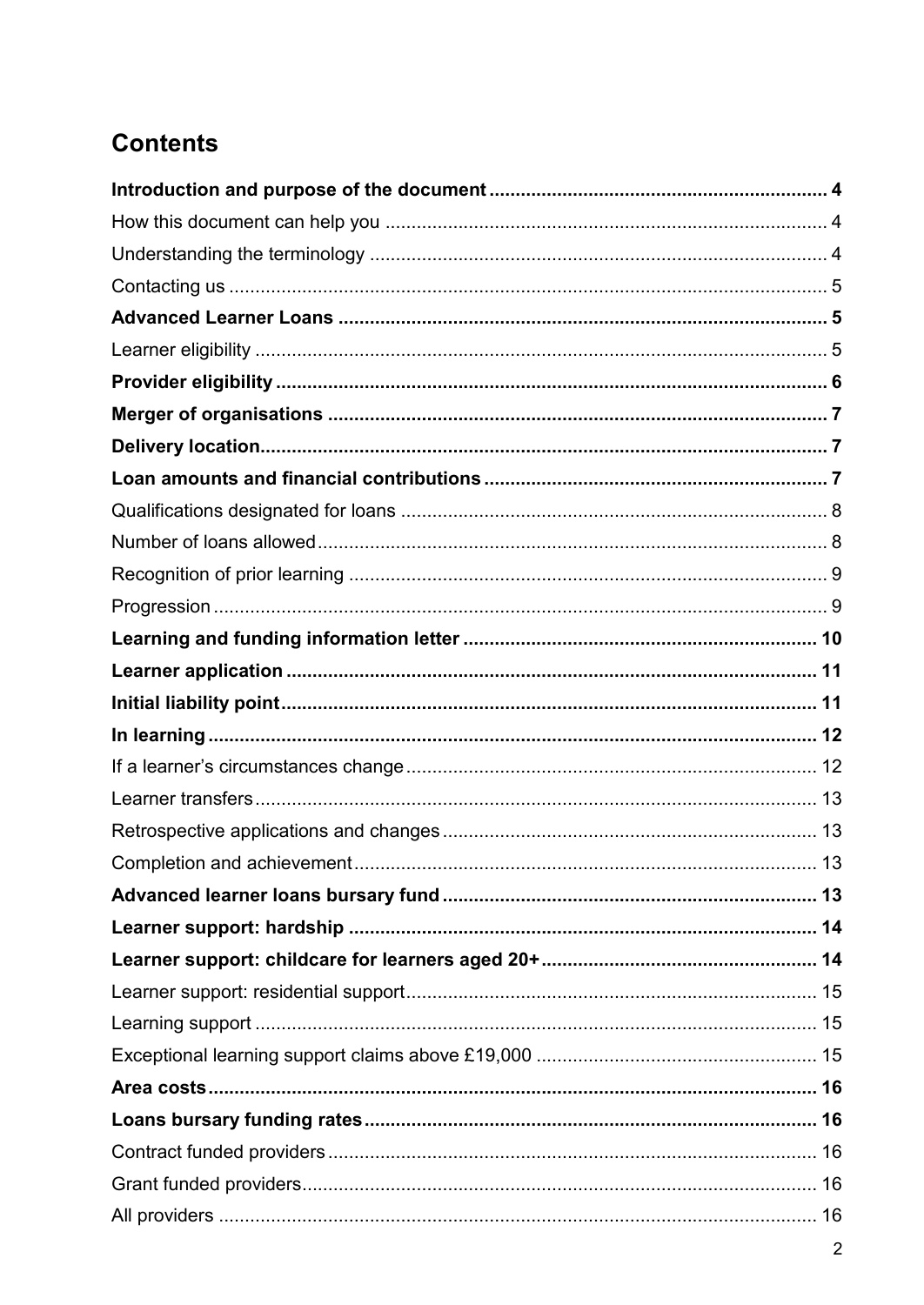| Provision of evidence: advanced learner loans and loans bursary fund 16           |  |
|-----------------------------------------------------------------------------------|--|
|                                                                                   |  |
|                                                                                   |  |
|                                                                                   |  |
|                                                                                   |  |
|                                                                                   |  |
|                                                                                   |  |
|                                                                                   |  |
|                                                                                   |  |
|                                                                                   |  |
| Providers funded through a contract or loan facility conditions agreement  20     |  |
|                                                                                   |  |
|                                                                                   |  |
|                                                                                   |  |
|                                                                                   |  |
| Learning and funding information letter and loan application process 26           |  |
|                                                                                   |  |
|                                                                                   |  |
|                                                                                   |  |
|                                                                                   |  |
| The period leading up to an offender being released, and the release itself  28   |  |
|                                                                                   |  |
|                                                                                   |  |
|                                                                                   |  |
| Annex 5 - Process for requesting an increase to an advanced learner loan facility |  |
|                                                                                   |  |
| Annex 6 - Process for requesting an advanced learner loan facility and loan       |  |
|                                                                                   |  |
| Annex 7 - Advanced learner loan performance-management timeline 34                |  |
|                                                                                   |  |
| Summary of main changes since Advanced Learner Loans Funding Rules 2018 to        |  |
|                                                                                   |  |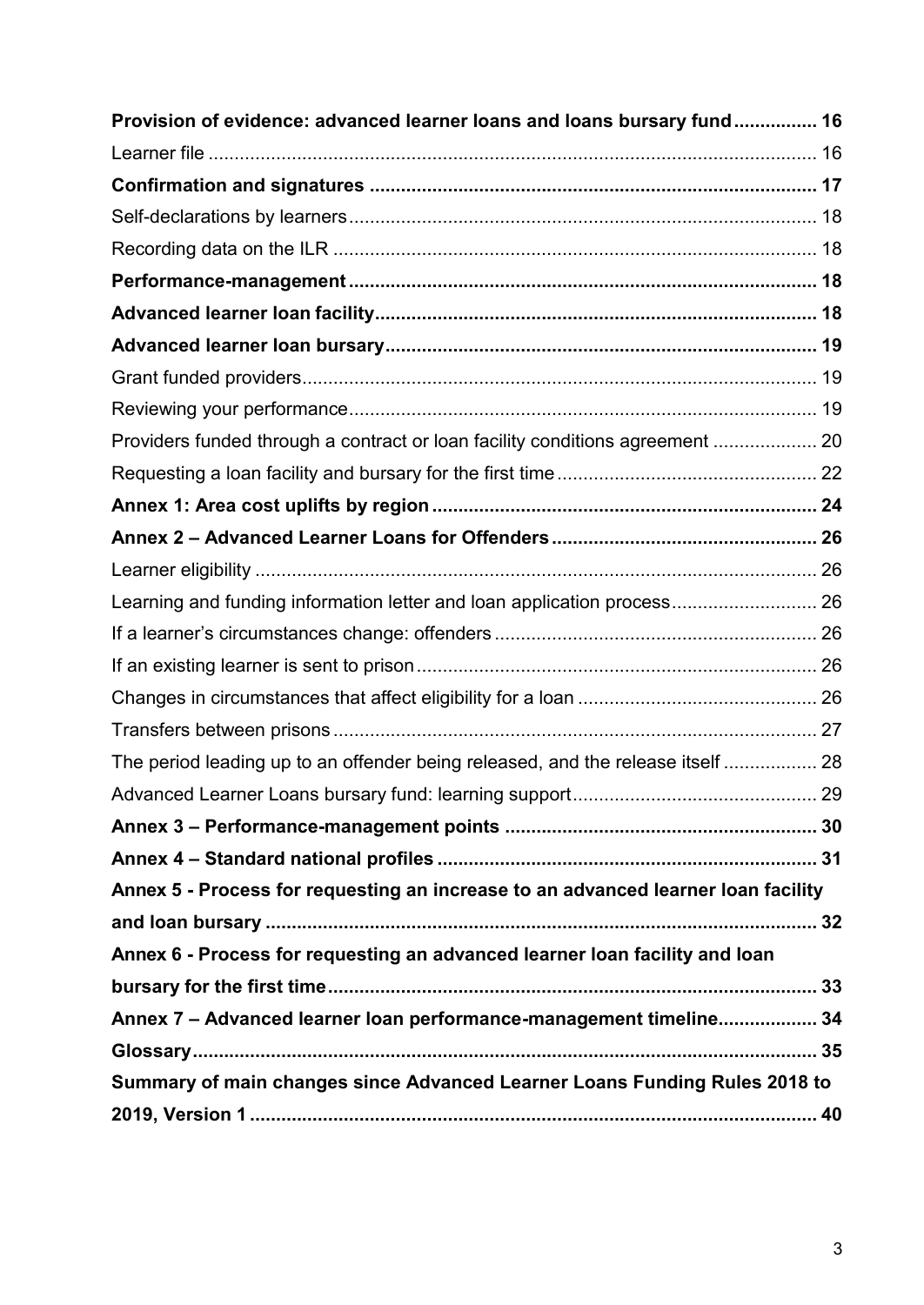## <span id="page-3-0"></span>**Introduction and purpose of the document**

- 1. This document sets out the Advanced Learner Loans (loans) funding and performance management rules for the 2018 to 2019 funding year (1 August 2018 to 31 July 2019). These rules apply to all providers of education and training who hold a loans facility conditions and bursary fund agreement (agreement) with the Secretary of State for Education acting through the Education and Skills Funding Agency (ESFA). This agreement allows providers to receive loans payments from the Student Loans Company (SLC) on behalf of learners and loans bursary payments from theESFA.
- 2. These rules do not apply to adult education budget (AEB) funding, apprenticeships or to education and training services funded by the European Social Fund – you can access these separate funding rules on GOV.UK.
- 3. These rules reflect the provisions of the [Further Education Loans Regulations](http://www.legislation.gov.uk/uksi/2012/1818/contents/made) [2012.](http://www.legislation.gov.uk/uksi/2012/1818/contents/made) The regulations take precedence over the funding rules.
- 4. This document forms part of the terms and conditions of funding and you must read it in conjunction with your agreement. You must operate within the terms and conditions of the agreement these rules and the ILR Specification. If you do not, you are in breach of the agreement with us.
- 5. The ESFA reserve the right to make changes to these rules.

#### <span id="page-3-1"></span>**How this document can help you**

- 6. This document contains the rules relevant to provision funded through loans and the loans bursary and may include the context of the rule in a box.
- 7. We have included a glossary to explain technical terms.

#### <span id="page-3-2"></span>**Understanding the terminology**

- 8. The term 'we' refers to the ESFA.
- 9. When we refer to 'you' or 'providers', this includes colleges, higher education institutions, training organisations, local authorities and employers who receive funding through a loans facility or loans bursary fund agreement, to deliver education and training. We will use the generic term 'you' or 'provider' unless the requirements only apply to a specific provider type.
- 10. The term 'agreement' means the loans facility conditions and bursary fund agreement.
- 11. We use the terms 'individual' and 'learner' to cover all those who fund their education or training with a loan, and where appropriate who receive support through the loans bursary fund.
- 12. We use the term 'provision' and 'qualifications' to refer to all qualifications designated for loans, which will either be a qualification from the Ofqual regulated qualifications framework (RQF) or an Access to Higher Education Diploma recognised and regulated by the Quality Assurance Agency (QAA).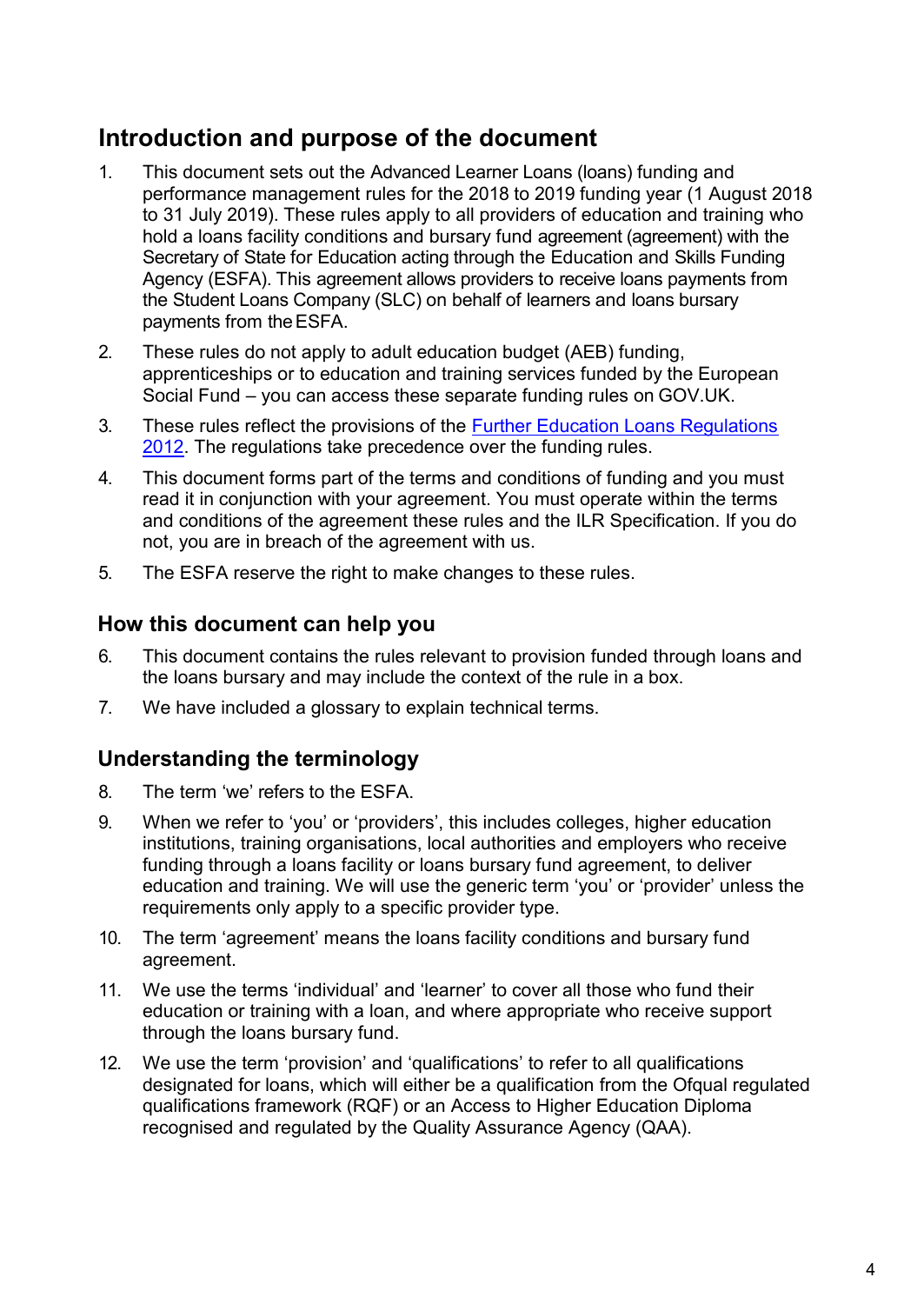#### <span id="page-4-0"></span>**Contacting us**

13. You can contact us through our service desk a[t](mailto:sde.servicedesk@education.gov.uk) [sde.servicedesk@education.gov.uk](mailto:sde.servicedesk@education.gov.uk) or telephone 0370 2640001.

### <span id="page-4-1"></span>**Advanced Learner Loans**

Advanced Learner Loans provide a source of fees and support to help people aged 19 and over undertake general and technical qualifications at levels 3, 4, 5 and 6.

By taking out a loan a learner is taking direct responsibility and financial liability for their learning. In return you are obliged, as part of your agreement with the learner, to deliver high-quality learning and support to enable the learner to successfully achieve their desired outcome.

It is important that learners receive all the key information about what the loan is for, and are signposted to sources of further information to help them decide if they wish to apply for a loan. It is also imperative that they have information in the [Learning and Funding](https://www.gov.uk/government/publications/24-advanced-learning-loans-funding-information-letter-templates)  [Information Letter](https://www.gov.uk/government/publications/24-advanced-learning-loans-funding-information-letter-templates) about the qualification, your fee and actual loan amount for their qualification.

#### <span id="page-4-2"></span>**Learner eligibility**

- 14. Loans are not means-tested and are available to eligible learners whoare:
	- 14.1 aged 19 or older on the first day of starting their designated loans qualification
	- 14.2 studying in England, with a provider in receipt of a loan facility from us (see paragraphs 20 to 22)
	- 14.3 studying one or more designated loans qualifications at levels 3, 4, 5, or 6 (see paragraphs 35 and 36)
- 15. On receipt of a learner's loan application, the SLC is responsible for assessing whether a learner is eligible. With effect from 1 August 2018, we have extended learner eligibility to include individuals who have been granted stateless leave to remain by the UK home office because they are stateless and have no right to residence in their country of former habitual residence or another country. Students and eligible family members who hold this status will be eligible to apply for an Advanced Learner Loan.
- 16. Loans are also available for members of the UK armed forces serving outside of England on the first day of the designated course but in another country within the UK (and family members living with them) who are aged 19 and over and are studying designated qualifications by distance learning, with a provider in receipt of a loans facility.
- 17. You can find more [information on learner eligibility](https://www.gov.uk/advanced-learner-loan/overview) on GOV.UK [and in Part 2 of](http://www.legislation.gov.uk/uksi/2012/1818/contents/made) [Schedule 1 of the Further Education Loans Regulations 2012](http://www.legislation.gov.uk/uksi/2012/1818/contents/made) which detail the categories of eligibility which a learner must fall into in order to qualify for an Advanced Learner Loan. In the event of uncertainty over a particular category of eligibility, the regulations take precedence over these rules.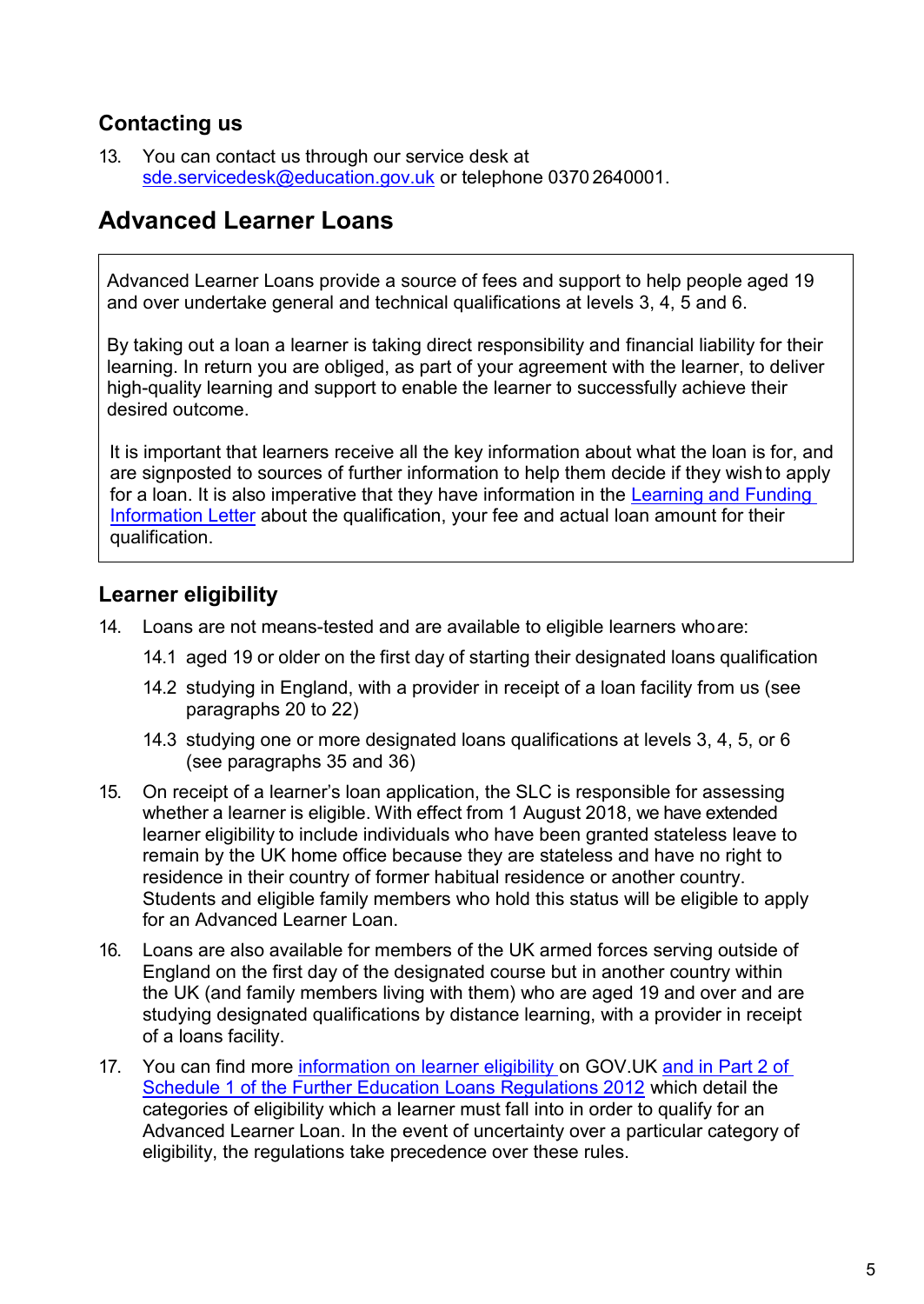- 18. There are additional eligibility criteria for offenders see annex 2, paragraphs 1.1 to 1.5.
- 19. 19 to 23 year olds undertaking level 3 qualifications:
	- 19.1 You must check a learner's legal entitlement to full funding and record that you have done this in the learner file (see paragraphs 102 to 112). If they have not exercised their legal entitlement to full funding for a first full level 3, you must make them aware of this entitlement. If a learner chooses to apply for a loan rather than exercising their legal entitlement, you must make them aware that this may mean that they give up their right to exercise their legal entitlement in future.
	- 19.2 If you have an AEB funding agreement you must not offer a loans funded place to a learner who is able to access their legal entitlement for a first full level 3 qualification. Should this situation occur, you must withdraw the learner through the SLC's learner provider portal and reduce their fee liability to zero. The SLC will recover the overpayment from you from future loans payments. If you have insufficient future loan payments, SLC will ask you to repay any overpayment directly.
	- 19.3 If you only hold an advanced learner loans facility and are unable to offer a fully-funded first full level 3, and a learner wishes to exercise their entitlement, you must signpost the learner to the [National Careers Service](https://nationalcareersservice.direct.gov.uk/) to obtain information about alternative providers.
	- 19.4 Where a learner has achieved a level 3 qualification, that was at the time they started or still is classed as a full level 3, and wants to enrol on any subsequent level 3 qualification, of any size, they can apply for a loan or pay for their own learning. Please contact gualifications.ESFA@education.gov.uk if you need advice on a previous qualification's designation.

## <span id="page-5-0"></span>**Provider eligibility**

- 20. You can only make offers of loan funded learning and receive loan payments from the SLC on behalf of learners if we have given you a loans facility and agreement, and a learner has applied for a loan which has been approved by the SLC.
- 21. To retain your eligibility for a loans facility you must successfully complete th[e](https://www.gov.uk/government/collections/sfa-register-of-training-organisations) Register of training [organisations](https://www.gov.uk/government/collections/sfa-register-of-training-organisations) (RoTO) refresh and update your information when we ask you to. If you fail or do not update when we ask you to, you must apply at the next opening. During this period, you will not be:
	- 21.1 listed on the RoTO
	- 21.2 invited to tender, or
	- 21.3 able to increase the value of your loans facility
- 22. If your organisation does not apply at the next opening of the RoTO, or you fail the application process, we will review your eligibility for a loans facility.
- 23. You must not pay, or engage a broker, or any third party, to recruit learners who are considering funding their provision with a loan, on yourbehalf.
- 24. You must directly deliver provision to learners who are funding their provision with a loan.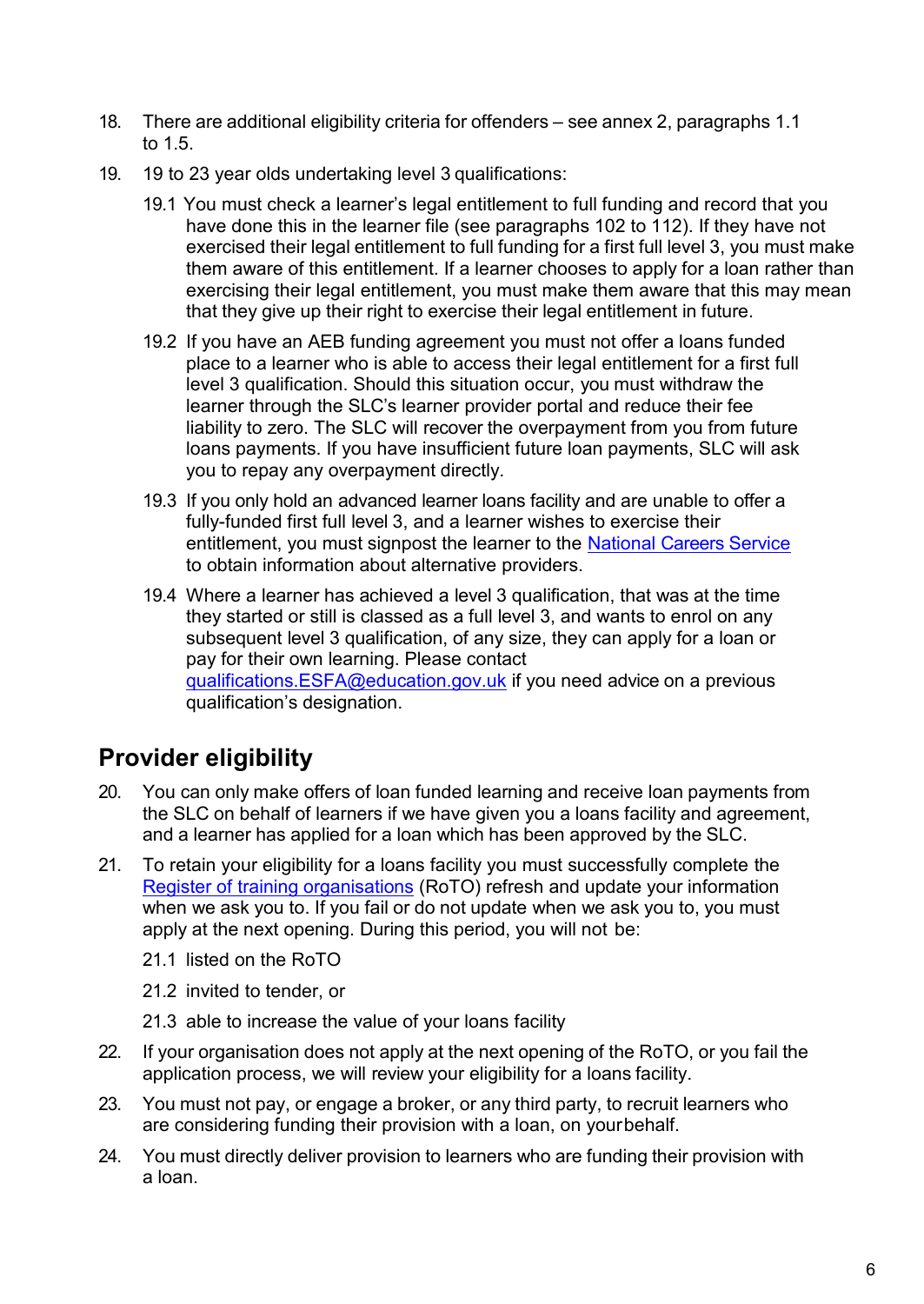25. You must not subcontract loans provision. The definition of sub-contractor is given in the glossary.

## <span id="page-6-0"></span>**Merger of organisations**

- 26. If your organisation plans to merge with another provider holding a loans facility you must:
	- 26.1 inform your ESFA Intervention Team contact as early as possible to discuss the loan facility
	- 26.2 inform SLC as early as possible. SLC will then advise you how this will impact your loan payments

## <span id="page-6-1"></span>**Delivery location**

27. You must not deliver any loans funded provision outside England.

## <span id="page-6-2"></span>**Loan amounts and financial contributions**

- 28. You must advise all learners of your fees and charging policy in advance of their decision to apply for a loan.
- 29. We do not expect that you need to charge more than the maximum loan amount as shown on the [Hub.](https://hub.fasst.org.uk/Pages/default.aspx) For information about how the maximum amount of the loan is set, please refer to [Advanced learner loans: maximum loan amounts for](https://www.gov.uk/government/publications/maximum-loan-amounts-for-advanced-learner-loans-designated-qualifications-2018-to-2019) [designated qualifications 2018 to](https://www.gov.uk/government/publications/maximum-loan-amounts-for-advanced-learner-loans-designated-qualifications-2018-to-2019) 2019.
- 30. A learner can only apply for a loan to cover the tuition fee element of their provision, including all costs and charges for items without which they cannot complete their qualification.
- 31. You can:
	- 31.1 pass on professional bodies, membership fees, to the learner and charge these as a requirement of enrolling if this is needed to achieve the qualification
	- 31.2 ask a learner to pay directly for extra activities not essential to the learning, such as trips and visits.
- 32. You cannot:
	- 32.1 make it a condition that a learner takes up the optional extra provision to complete or achieve their qualification
	- 32.2 charge a learner if they need a Disclosure Barring Service to participate in learning. If the learning is associated with the learner's employment, their employer is responsible for carrying out and paying for this check.
- 33. A learner will only be eligible to apply for a loan that is either equal to, or less than:
	- 33.1 the maximum loan amount in the learning aims section of the [Hub](https://hub.fasst.org.uk/Pages/default.aspx) for the qualification(s) they are undertaking
	- 33.2 your fee, as shown in the learning and funding information letter issued by you to potential learners before they apply for a loan, and provided to the SLC as part of the learner's loan application (see paragraph 55 for furtherdetails)
- 34. The minimum loan value a learner can apply for is £300.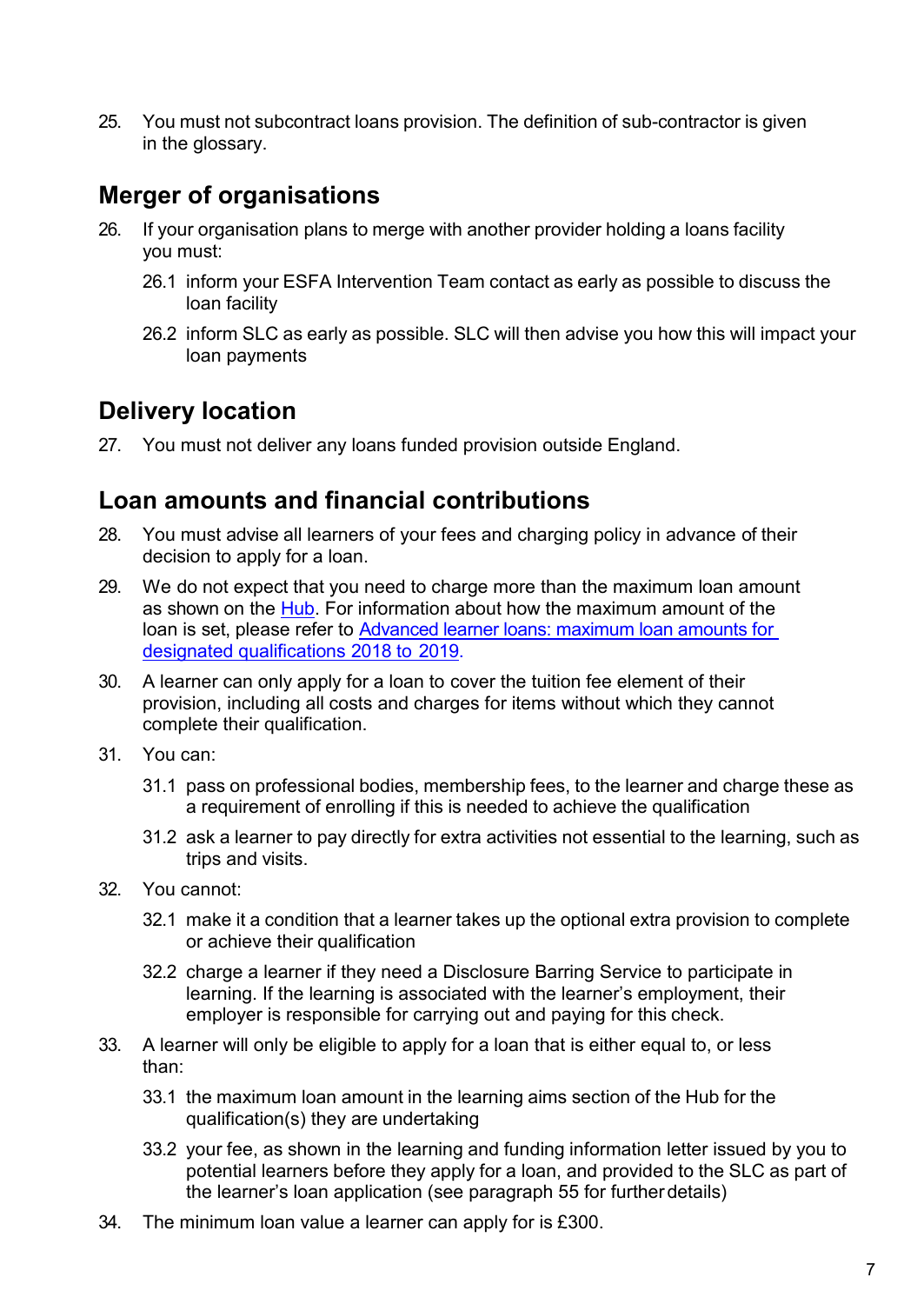#### <span id="page-7-0"></span>**Qualifications designated for loans**

- 35. The Secretary of State for Education, acting through the ESFA, is responsible for designating the qualifications eligible to be funded through a loan. The criteria is set out in the [advanced learner loans prospectus 2018 to 2019](https://www.gov.uk/government/publications/designating-qualifications-for-advanced-learner-loans) and includes the following:
	- 35.1 A-levels and AS-levels
	- 35.2 Quality Assurance Agency (QAA) Access to Higher Education Diplomas
	- 35.3 general and technical qualifications at levels 3, 4, 5 and 6
- 36. The full list of designated qualifications is in the learning aims section of the [Hub](https://hub.fasst.org.uk/Pages/default.aspx) and the [Advanced Learner Loans Qualifications](https://www.gov.uk/government/publications/advanced-learner-loans-qualifications-catalogue) Catalogue.
- 37. You must check on the [Hub](https://hub.fasst.org.uk/Pages/default.aspx) or in the Advanced Learner Loans Qualifications Catalogue that the qualification is valid for new starts on the date that the learner is due to start. You are also responsible for checking with the Awarding Body that the qualification is available.
- 38. You must have direct centre approval and, where appropriate, direct qualification approval, from the appropriate awarding organisation for the regulated qualifications you are offering. These qualifications must be designated for loans and you must deliver them in line with the qualification specification and guidance set out by the awarding organisation.
- 39. Loans cannot be used to fund only components of qualifications or to achieve a qualification on a unit by unit basis.
- 40. You must provide accurate unique learner number (ULN) information to awarding organisations and ensure all information you use to register learners for qualifications is correct. You can find more information about the Learning Records Service on [GOV.UK.](https://www.gov.uk/topic/further-education-skills/learning-records-service)
- 41. Where a learner takes out a loan for an Access to HE Diploma, completes it and progresses to, and completes a Student Finance England fundable HE course designated under the Education (Student Support) [Regulations](http://www.legislation.gov.uk/uksi/2011/1986/contents/made) 2011 at Level 4, 5 or 6, the outstanding balance of the loan for the Access to HE diploma will be written off.

#### <span id="page-7-1"></span>**Number of loans allowed**

- 42. Learners can access up to four loans in a lifetime, which they can take out either one after the other or at the same time.
- 43. Learners will need to apply for a loan for each designatedqualification.
- 44. Within this allowance of up to four loans a learner is able to apply for:
	- 44.1 no more than one loan to complete an Access to HE Diploma
	- 44.2 up to eight loans to undertake up to a maximum of four full A-levels; this will be treated as one single loan entitlement (see paragraphs 45 to47)
	- 44.3 no more than four loans to undertake general and technical qualifications at levels 3, 4, 5 and 6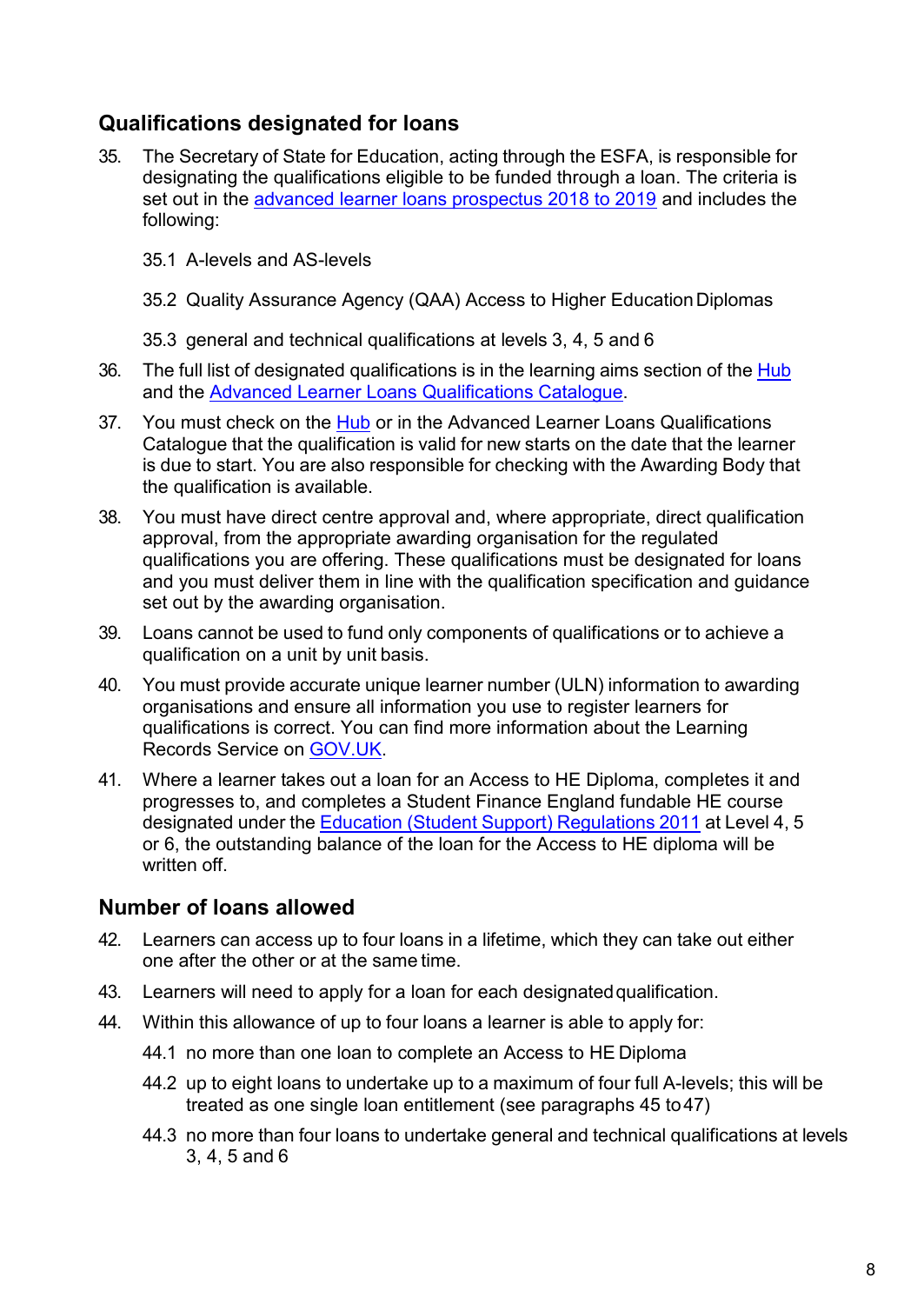- 45. A learner can study a full A-level by either enrolling on an A-level or enrolling on an AS-level qualification and then progressing to an A-level qualification.
- 46. Where a learner intends to study towards, and sit:
	- 46.1 only an A-level exam, they can apply for up to four loans for four individual A-levels. They can make these applications at the same time or one after the other
	- 46.2 an AS-level exam, not followed by an A-level exam, they can apply for up to four loans for four AS-levels
	- 46.3 an AS-level exam, followed by an A-level exam they can apply for up to four loans for four AS-levels and up to four loans for the corresponding A-levels. In this scenario the total fee for the AS-level and A-level must not exceed the maximum loan amount for the A-level. Providers must reduce the fee charged to the learner for the A-level(s) to take account of the prior study ofAS-levels
- 47. If a learner enrols on a combination of A-level and AS-levels, they will be able to apply for loans to undertake up to four full A-levels, subject to the overall limits for each learning aim type, outlined above.
- 48. You can access further information, including illustrative examples on recording A and AS-levels in our [ILR provider support manual 2018 to](https://www.gov.uk/government/collections/individualised-learner-record-ilr) 2019.

#### <span id="page-8-0"></span>**Recognition of prior learning**

- 49. A learner could have prior learning that has been previously accredited by an awarding organisation or could be formally recognised and count towards a qualification. If this is the case, you must:
	- 49.1 reduce the fee charged to the learner for the qualification by the percentage of learning and assessment that the learner does not need
	- 49.2 check if the individual's learning and/or achievement was not within the last five years, if it does you must assess whether the learning is still valid and relevant.
	- 49.3 ensure prior attainment is in the personal learning record (PLR) and query any contradictory information with the learner
	- 49.4 follow the policies and procedures set by the awarding organisation for the delivery and assessment of the qualification
	- 49.5 not require a learner to take out a loan if their prior learning meets the full requirements of the awarding organisation to achieve the qualification or where a learner only resits a qualification assessment or examination, and no extra learning takes place

#### <span id="page-8-1"></span>**Progression**

- 50. Where a learner undertakes a subsidiary diploma and progresses to an extended diploma at the same level, the progression can be considered as a single loan and the loan amount amended through the change of circumstance (change of learning aim) process (see paragraphs 67 to 70).
	- 50.1 The change must be reported while the learner is still in learning on the subsidiary diploma.
	- 50.2 You must issue another learning and funding information letter (see paragraph 67).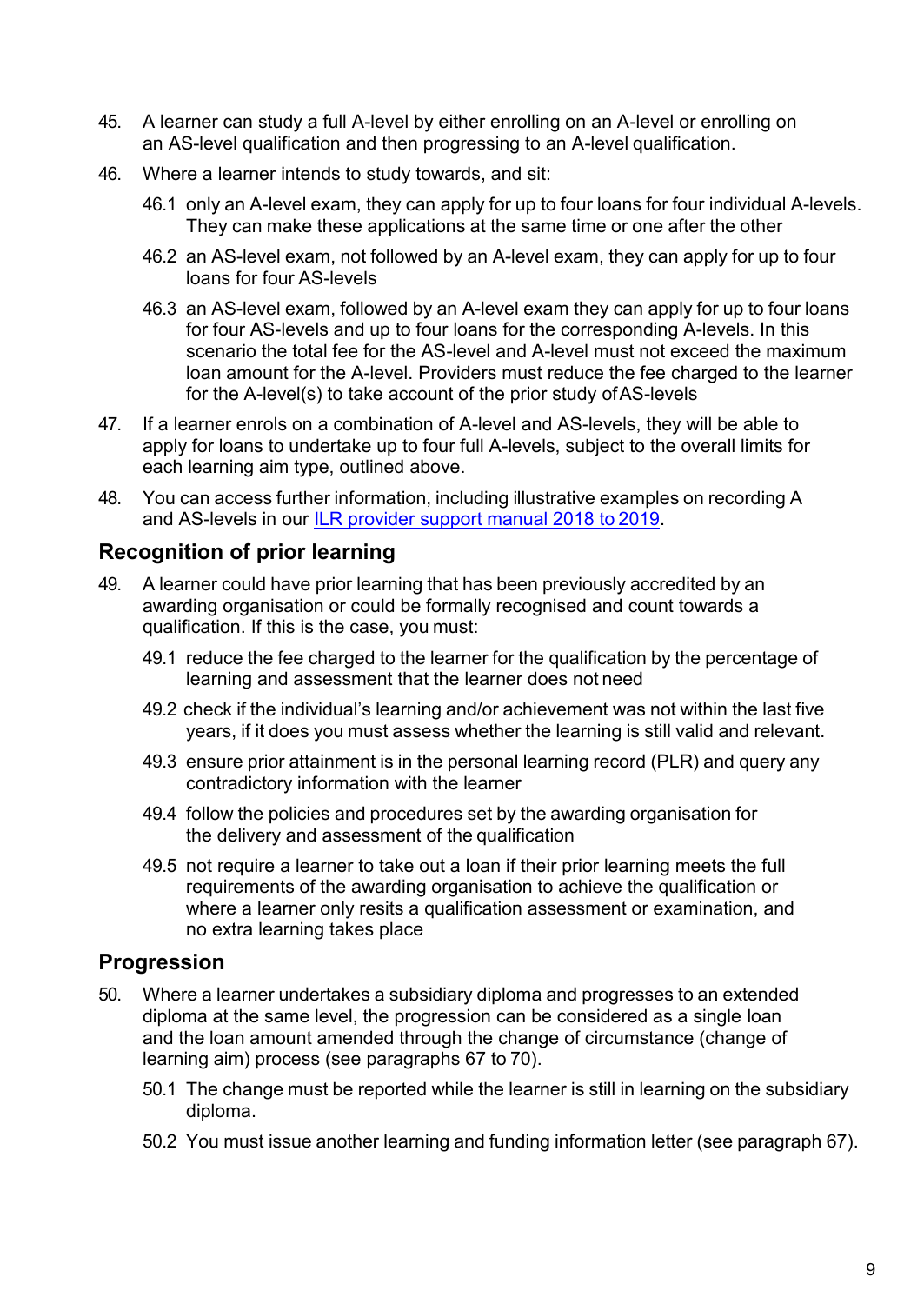- 50.3 The learner must make a new loan request to cover the fee for the extended diploma.
- 51. Where a learner has already undertaken a subsidiary diploma funded with a loan and wishes to undertake an extended diploma at the same level and in the same subject at a later date, they can apply for another loan within their overall entitlement to four loans. In this scenario, providers must reduce the fee charged to the learner for the extended diploma to take account of the prior study of the subsidiary diploma.
- 52. There are five key stages in the learner journey that must be followed:

**Stage 1** – Issuing the Learning and Funding Information Letter

**Stage 2** – The Learner Application

**Stage 3** – The Initial Liability Point

**Stage 4** – In Learning

**Stage 5** – Completion and Achievement

#### **Stage 1**

## <span id="page-9-0"></span>**Learning and funding information letter**

- 53. Before offering a loans funded place to a learner you must:
	- 53.1 assess the learner's needs and aptitude for a designated loans qualification; and
	- 53.2 use the learning provider portal to check there is sufficient funding within your loan facility to cover the learner's loan payments due for the qualification within the funding year
- 54. You must issue a [learning and funding information letter t](https://www.gov.uk/government/publications/24-advanced-learning-loans-funding-information-letter-templates)o all potential learners to whom you have offered a learning place and who may seek a loan for their fees. The letter must provide the learner with the information they need:
	- 54.1 to decide whether to apply for a loan

54.2 to complete their loan application, if they wish to do so

- 55. You must use the [standard template](https://www.gov.uk/guidance/24-advanced-learning-loans-an-overview) for the letter and include:
	- 55.1 standard text as set out in the template letter
	- 55.2 the UK provider reference number (UKPRN)
	- 55.3 learning aim reference number
	- 55.4 title of the designated loans qualification
	- 55.5 the learner start date and planned end date
	- 55.6 the address, including postcode, to confirm where the loans provision will take place
	- 55.7 the fee charged to the learner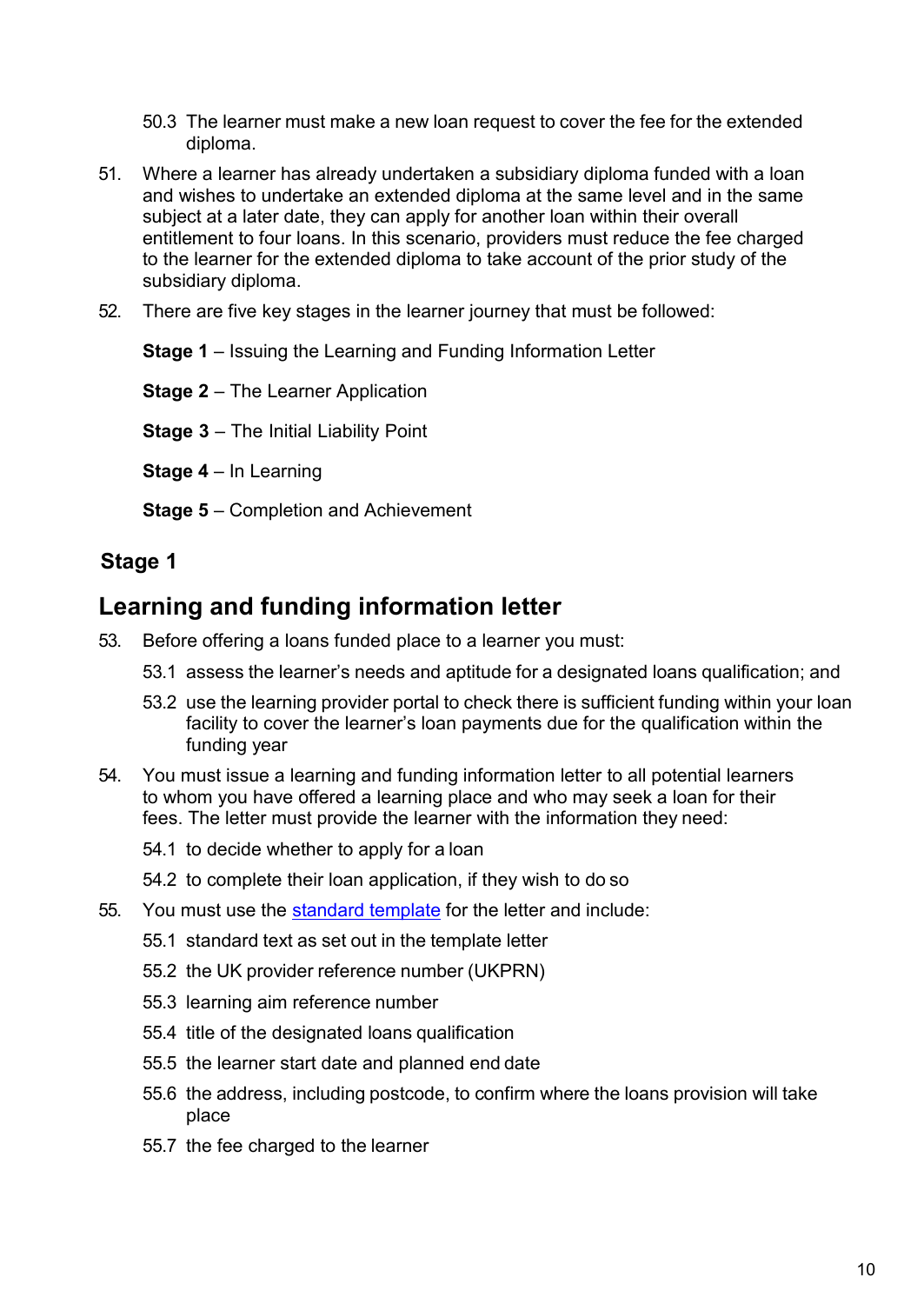- 55.8 the maximum loan amount available for the qualification as published on the learning aims section of the **[Hub](https://hub.fasst.org.uk/Pages/default.aspx)**
- 56. You must not complete a loan application form on behalf of a learner, or influence a learner's decision to apply for a loan.
- 57. You must retain a copy of the completed learning and funding information letter for each learner in the learner file (see paragraph **1**08), and, if applicable, a copy of an updated learning and funding information letter when there is a change to a learner's qualification or fees.
- 58. There is a separate learning and funding information letter and loan application process for offenders - see annex 2, paragraphs 2 to 4.

#### **Stage 2**

#### <span id="page-10-0"></span>**Learner application**

The SLC will assess a learner's loan application against the eligibility criteria and if approved, and the learner attends the learning, they will make scheduled loan payments to you on behalf of learners.

The SLC will give you access to their [learning provider portal](http://www.lpservices.slc.co.uk/) (an interactive web-based service that will act as the main channel of communication between you and the SLC). You will be able to see the status of a learner's loan application using the portal.

- 59. You must provide the SLC with the information they need to administer loans in line with **[SLC's service standards](http://www.lpservices.slc.co.uk/information-and-guidance/service-standard.aspx)**.
- 60. When a learner's loan application has been approved and they have started their learning (see paragraph 61) you must confirm the learner's attendance to the SLC through the learning provider portal.
- 61. The start date is when activity directly related to the qualification has begun. This would not include enrolment, induction, prior assessment, diagnostic testing or similar activity.

## **Stage 3**

## <span id="page-10-1"></span>**Initial liability point**

- 62. You can only confirm a learner has started their learning after two weeks of attendance. Learners become liable for their loan two weeks after their start date; this is referred to as the 'initial liability point' and will either be:
	- 62.1 two weeks from the qualification start date, as shown on the loan application form or
	- 62.2 two weeks after the learner started their learning if they started at a later date than the one given on the loan application form (in this case you must inform the SLC about the change to the start date through the learning provider portal before you confirm the learner's attendance - please refer to the **SLC's [learning](http://www.lpservices.slc.co.uk/support-materials-and-resources/user-guides-and-elearning.aspx) provider portal**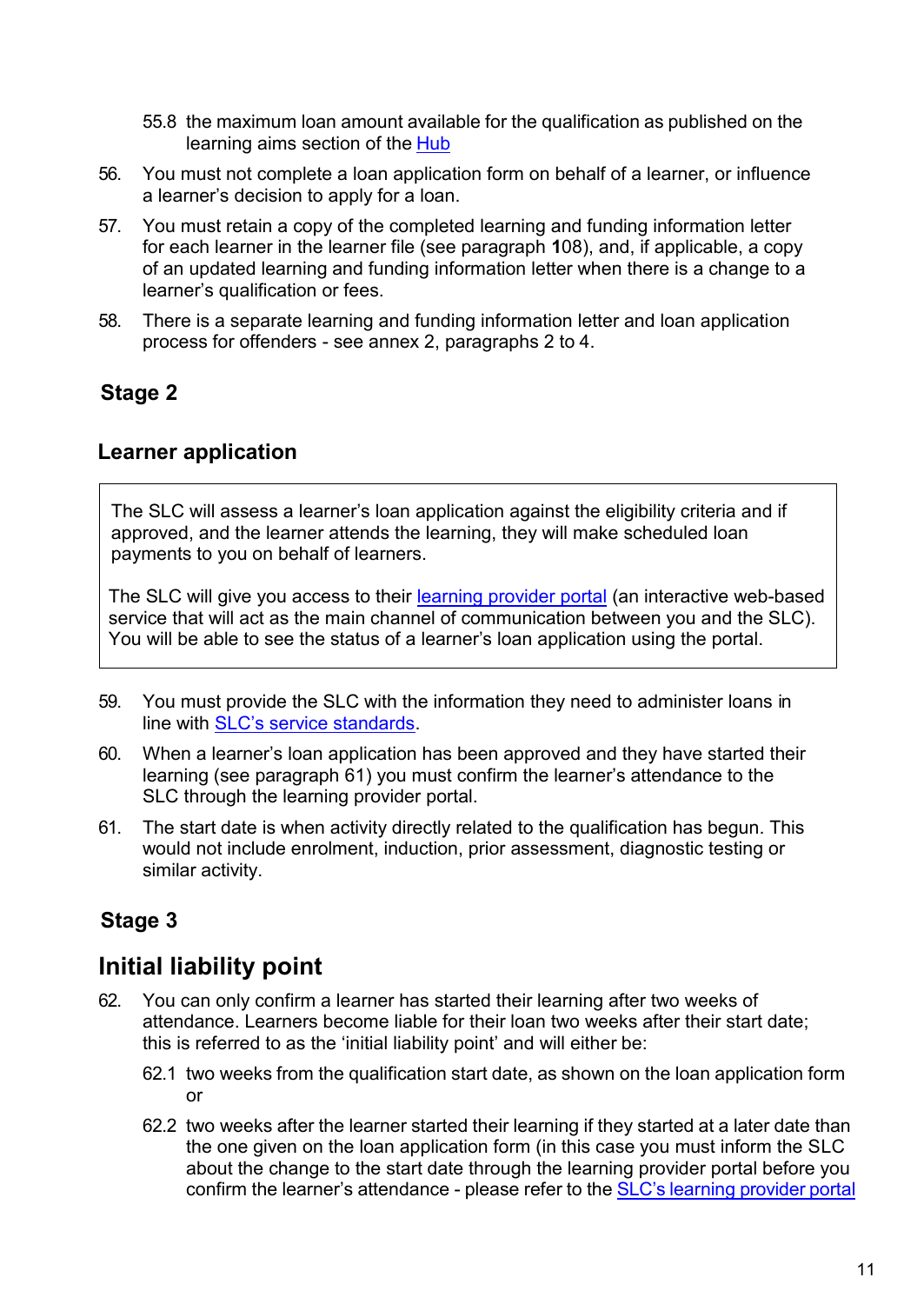[user guide](http://www.lpservices.slc.co.uk/support-materials-and-resources/user-guides-and-elearning.aspx)). You must accurately record the learner's unique learner number (ULN) in the learning provider portal before you can confirm their attendance.

- 63. You must ensure you register the learner with the Awarding Organisation Body within the timescales set by the awarding organisation.
- 64. If a learner leaves their qualification before the initial liability point, or if a learner has never attended, you must confirm this to the SLC using the learning provider portal.
- 65. If you cancel a learner's loan, you must only reinstate it with the learner's written permission.

## **Stage 4**

## <span id="page-11-0"></span>**In learning**

66. When a learner has passed the initial liability point, you must confirm their attendance to the SLC, using the learning provider portal, on a quarterly basis on 1 November, 1 February, 1 May and 1 August.

#### <span id="page-11-1"></span>**If a learner's circumstances change**

- 67. If a learner's details or circumstances change, you must tell the SLC as soon as you are aware as this will reduce the risk of a learner becoming legally responsible for a loan for a qualification they are no longer studying. You must ensure that learners are aware that they have a responsibility to keep the SLC informed of any changes to their circumstances.
- 68. The following reasons may result in a learner's details or circumstances changing from the information they supplied in their initial application.
	- 68.1 A change in personal details.
	- 68.2 A change in provider.
	- 68.3 A change of learning aim.
	- 68.4 A change of loan amount or the fee you charge (see paragraph70).
	- 68.5 Cancellation of an application.
	- 68.6 Withdrawal from the qualification.
	- 68.7 Taking a break from learning or suspending or resuming learning.
- 69. Only a learner can make a request to the SLC to change their personal details or to request an increase in their loan amount.
- 70. If the qualification or fees change, you must provide the learner with another learning and funding information letter in advance of the change being implemented.
- 71. You can find detailed information and guidance on managing changes of circumstance on the SLC's learning provider services [website.](http://www.lpservices.slc.co.uk/)
- 72. Further information about managing changes of circumstances for offenders is given in annex 2.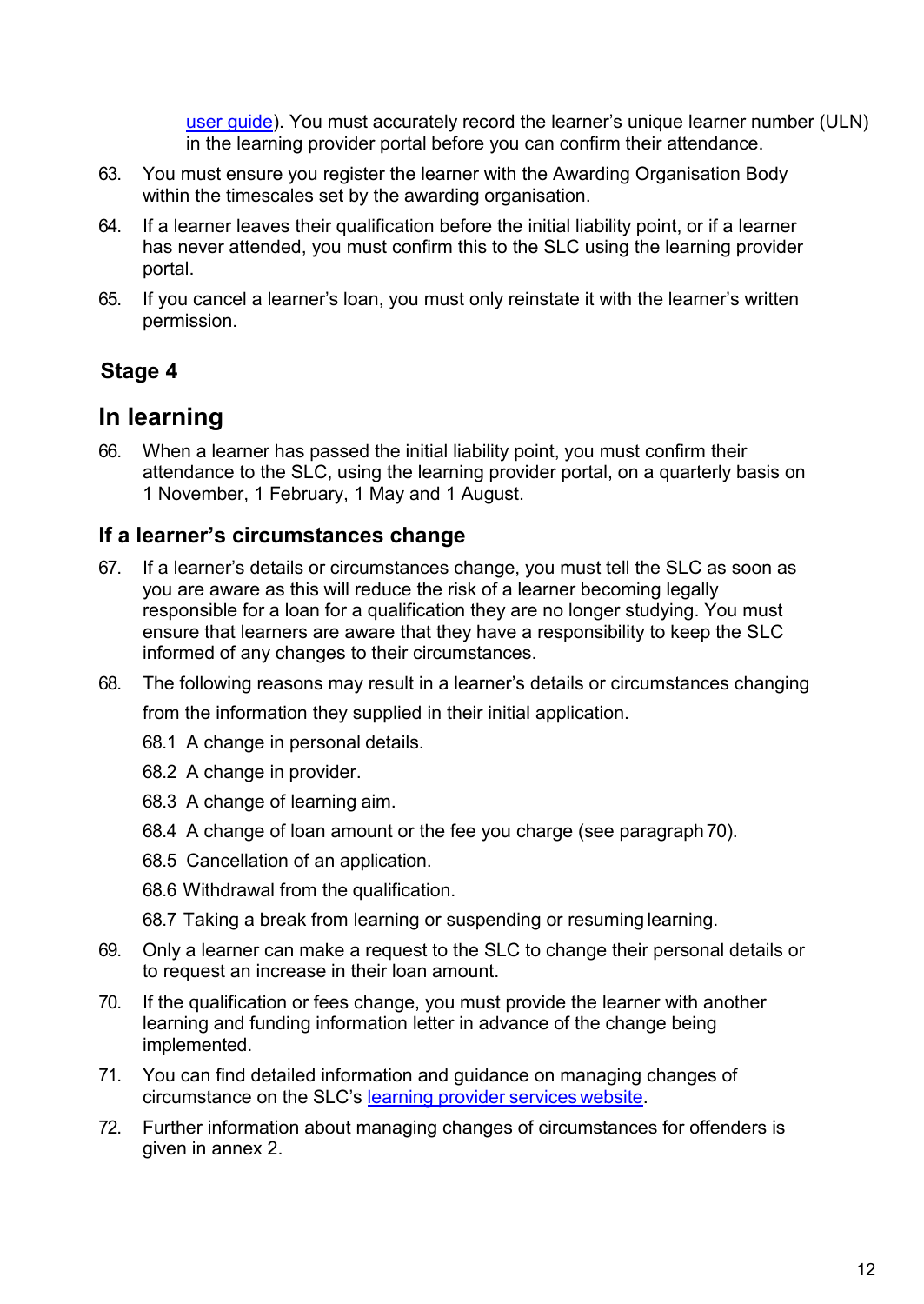#### <span id="page-12-0"></span>**Learner transfers**

- 73. If a learner changes provider during their learning, you must inform SLC through the learning provider portal and the learner must be marked as a withdrawal from your organisation. You must also make sure that you update this information on the ILR.
- 74. Where late notification of withdrawal results in an overpayment, SLC will recover this overpayment from your future loan payments. If you have insufficient future loan payments, SLC will ask you to repay any overpayment.
- 75. Learners transferring with an intention to continue their qualification and access further loans support will be required to apply for an additional loan.
- 76. If a learner transfers to your organisation, you must ensure that a new learning and information letter is issued to the them.

#### <span id="page-12-1"></span>**Retrospective applications and changes**

- 77. A learner can apply for a loan retrospectively after the initial liability point but it must be while they are still undertaking the qualification. If the loan is approved by the SLC and the learner has already paid fees to you, then you must refund the full amount to the learner to avoid double funding.
- 78. If necessary a change of circumstances form can also be raised retrospectively, you must ensure that this is submitted by the learner while the qualification is being undertaken.

## **Stage 5**

#### <span id="page-12-2"></span>**Completion and achievement**

79. When a learner has completed and achieved their designated loans qualification you must follow your awarding organisation's procedures for claiming the relevant certificate and ensure this is given or forwarded to the learner. You must evidence in the learner file that you have done this.

## <span id="page-12-3"></span>**Advanced learner loans bursary fund**

We provide a loans bursary fund to help vulnerable and disadvantaged loans learners to overcome barriers which may prevent them from taking part in or continuing in learning.

The loans bursary fund provides for the following.

**Learner support** funding for financial hardship, childcare and residential support.

**Learning support** activity for 'in-learning' support, such as support for teaching assistants or reasonable adjustments under the Equality Act 2010. Details of support for those learners in custody or released on temporary license can be found in Annex 2.

**Area costs**, if applicable, which reflect the higher cost of delivering provision in some parts of the country.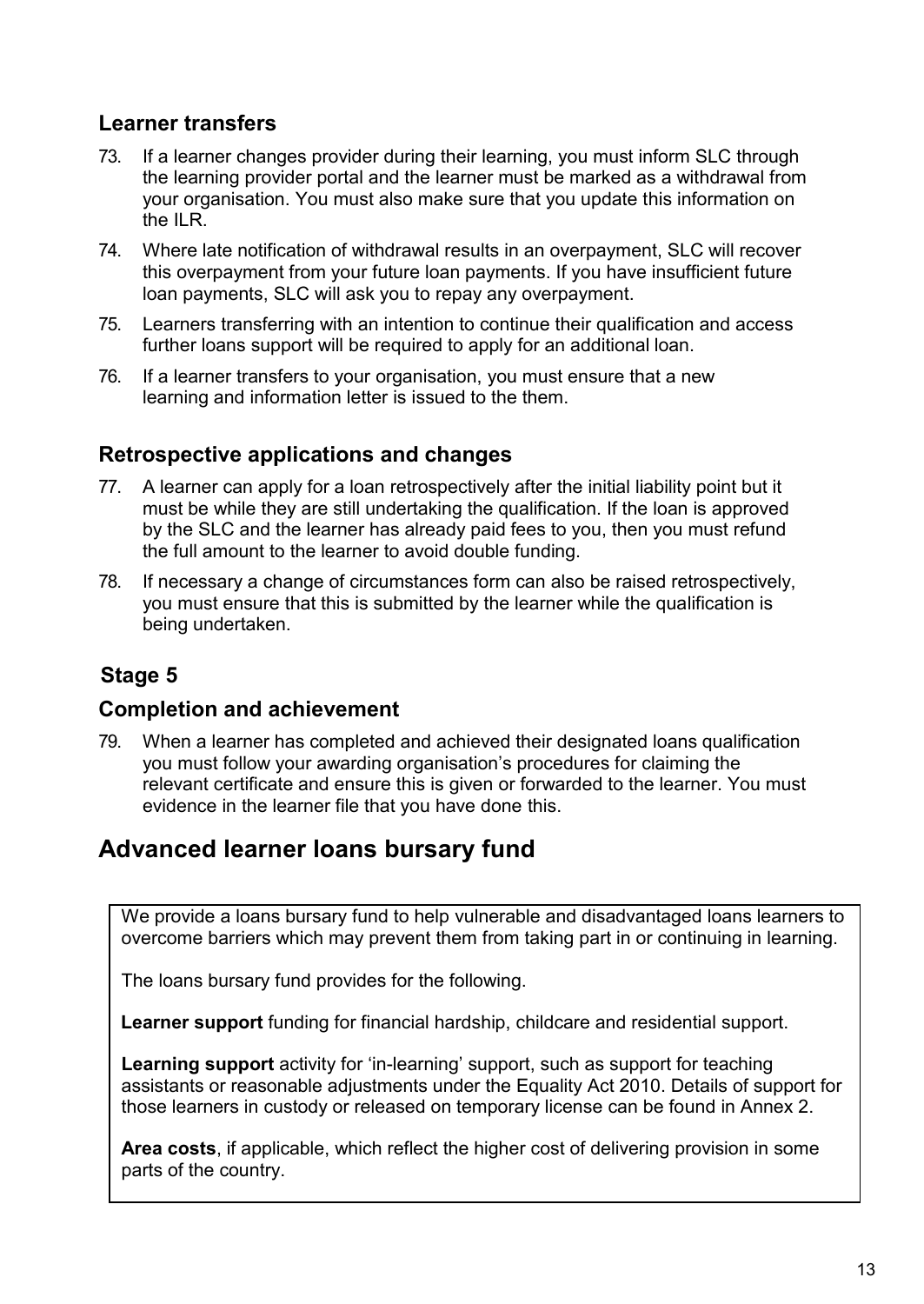- 80. In using your loans bursary funding you must:
	- 80.1 use your loans bursary fund only for learners who have a loan approved by the SLC or are participating in the career learning – outreach and cost pilot (where applicable)
	- 80.2 prioritise vulnerable groups and disadvantaged learners
	- 80.3 ensure you keep sufficient funding to provide the learning support we refer to in paragraphs 88 to 89
	- 80.4 consider the most appropriate learner support fund to draw from where a learner is receiving AEB funding from us as well as through aloan
	- 80.5 use your loans bursary fund only for learners who have a loan approved by the SLC, and who have a need which has been assessed by you
	- 80.6 make it clear to learners if they are in support of any state benefits it is their responsibility to inform the Department for Work and Pensions about any learner support they receive from you, as the learner support payment may affect their eligibility for some state benefits
- 81. If you are funded through a grant for your AEB provision, you can claim up to 5% of your loans bursary expenditure for learner support on administration costs.
- 82. You must not:
	- 82.1 use your loans bursary funding to cover costs and charges for items without which a learner could not complete their course, these must be charged in the course fee
	- 82.2 transfer funding between your loans bursary and your adult education budget
	- 82.3 use loans bursary funding for learner support for learners in custody or released on temporary licence
	- 82.4 use your funding for childcare when the learner is eligible for the Care to Learn scheme

#### <span id="page-13-0"></span>**Learner support: hardship**

- 83. You can support learners based on their financial needs and local circumstances. Types of support include:
	- 83.1 course-related costs, including course trips, books and equipment (where these costs are not included in the tuition fee), support with domestic emergencies and emergency accommodation
	- 83.2 transport costs
	- 83.3 professional membership fees and any fees or charges due to external bodies
	- 83.4 support provided by others, or by providing items or services or cash direct to the learner, this can be in the form of a grant or repayable loan provided by you

#### <span id="page-13-1"></span>**Learner support: childcare for learners aged 20+**

- 84. You can only use loans bursary funding to pay for childcare with a childminder, provider or childminder agency who is registered with Ofsted.
- 85. You must not use loans bursary funding to:
	- 85.1 fund informal childcare, such as that provided by a relative
	- 85.2 set up childcare places or to make a financial contribution to the costs of a crèche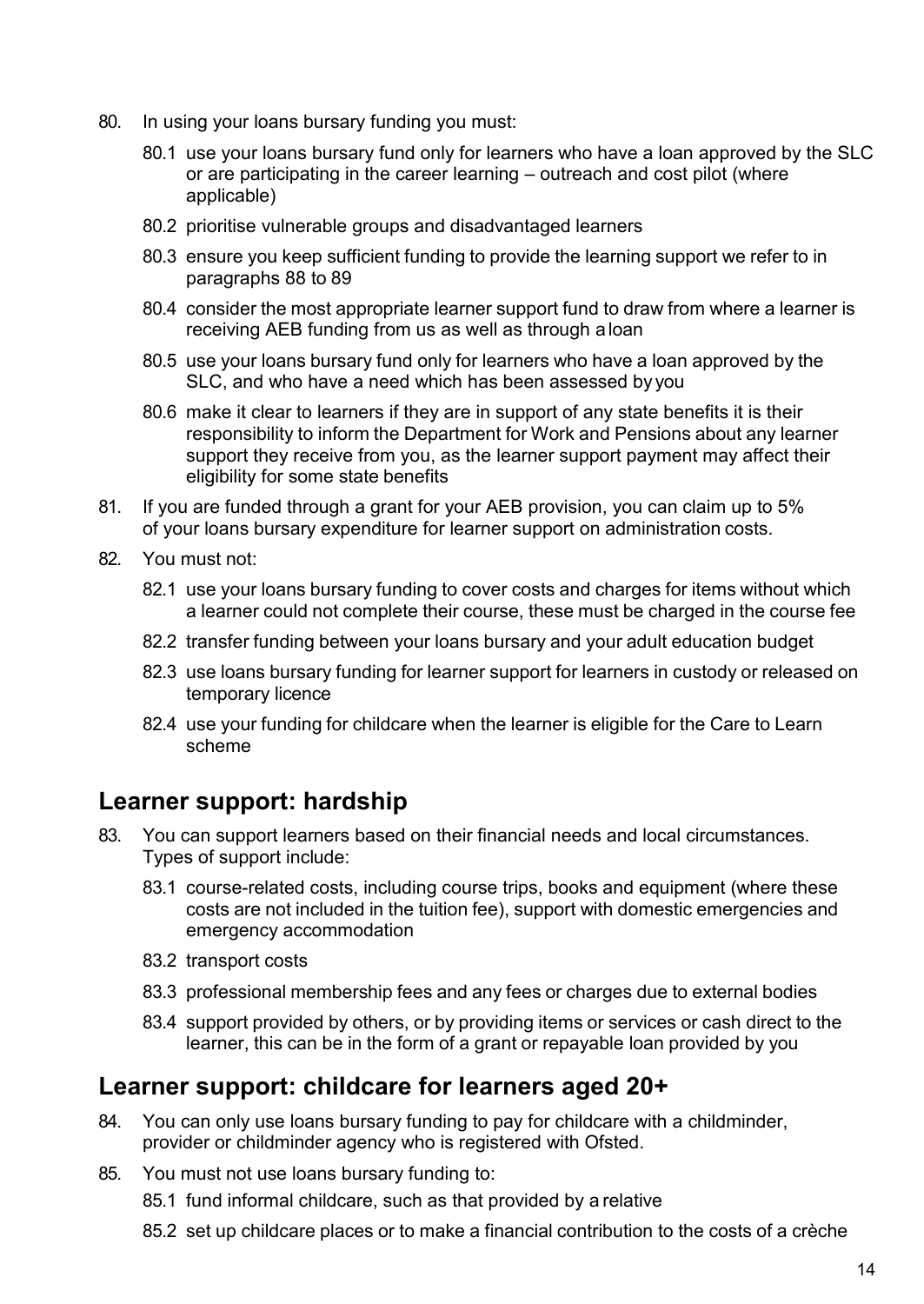- 85.3 fund childcare for learners aged under 20 years of age on the first day of learning; instead you must direct them to the [Education](https://www.gov.uk/guidance/16-to-19-education-financial-support-for-students) and Skills Funding Agency's 'care to learn' programme
- 85.4 top up childcare payments for learners aged under 20 years receiving funding from 'care to learn'

#### <span id="page-14-0"></span>**Learner support: residential support**

- 86. You can use the loans bursary to provide residential funding to support learners who receive specialist provision which involves a residential element or to support learners who cannot access provision locally. The fund can help learners in private accommodation or in accommodation you own or manage.
- 87. You must:
	- 87.1 set out the criteria and procedures for considering and agreeing applications for residential support from your loans bursary funds
	- 87.2 give priority to learners who need accommodation and only pay for travel costs in exceptional circumstances

#### <span id="page-14-1"></span>**Learning support**

- 88. Learning support must not be used to deal with everyday difficulties that are not directly associated with a learner's learning on their programme.
- 89. You must:
	- 89.1 carry out a thorough assessment to identify the support the learner needs
	- 89.2 agree and record the outcome of your assessment in the learnerfile
	- 89.3 record all outcomes on the learner file and keep all evidence of the assessment of the needs, planned and actual delivery
- 90. You may claim learning support if learning continues past the planned end date and the learner still needs support.

#### <span id="page-14-2"></span>**Exceptional learning support claims above £19,000**

Learners who need significant levels of support to start or continue learning which they are funding with a loan can get access to Exceptional Learning Support (ELS) if their learning support costs more than £19,000.

Learners aged 19 to 24 requiring significant levels of support would normally be expected to have an education, health and care plan (EHC plan) provided by their local authority and therefore would access funding from their local authority.

- 91. You can find details of how to claim ELS in the [exceptional learning support costs](https://www.gov.uk/government/publications/sfa-exceptional-learning-support-cost-form) [form.](https://www.gov.uk/government/publications/sfa-exceptional-learning-support-cost-form)
- 92. To claim ELS for a learner aged 19 to 24 who does not have an EHC plan, you must confirm why the learner does not have an EHC plan.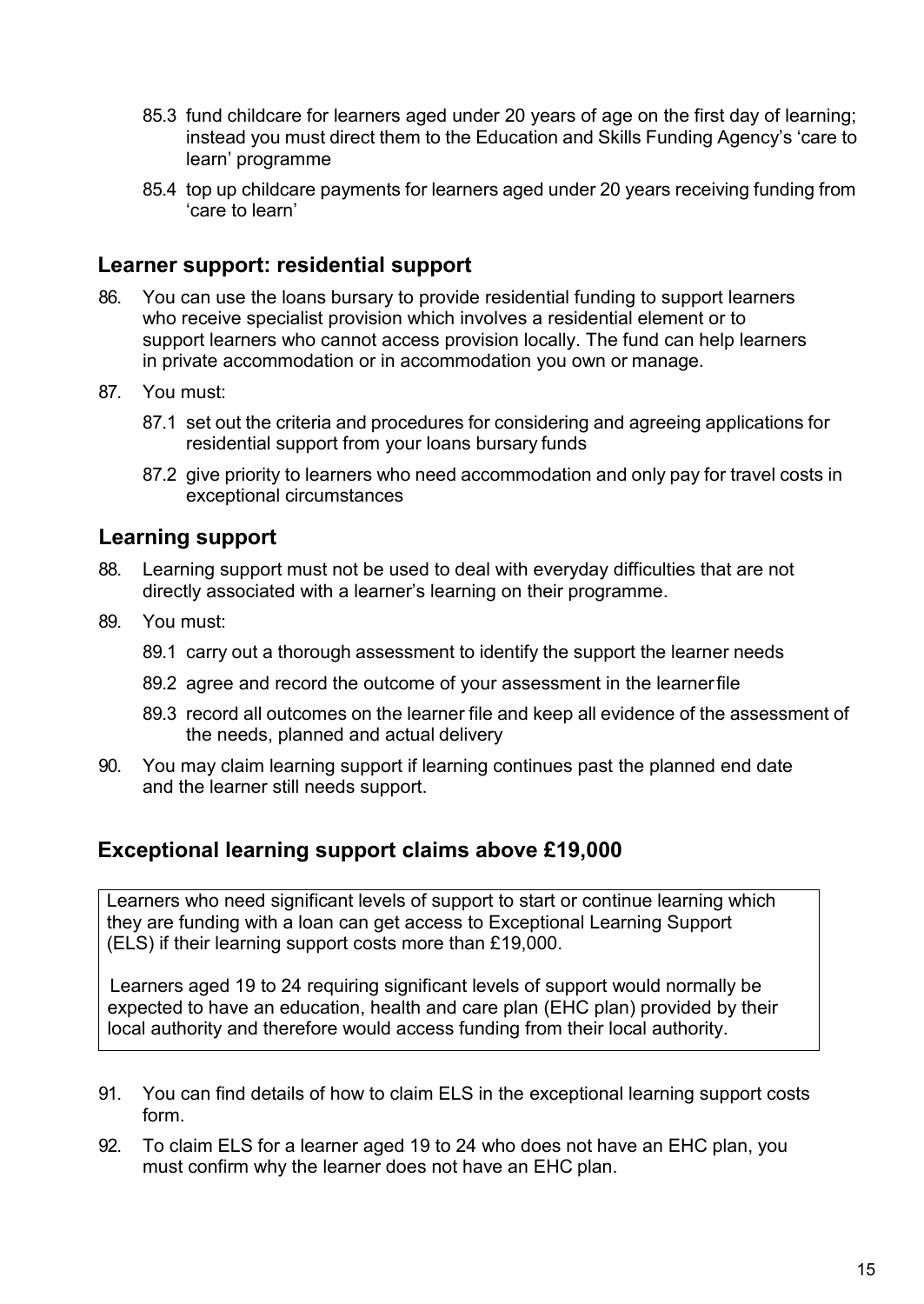## <span id="page-15-0"></span>**Area costs**

- 93. If a learner funded through a loan attracts area cost uplift funding, this will be calculated automatically based on information recorded by you in the [ILR a](https://www.gov.uk/government/collections/individualised-learner-record-ilr)bout where the learning takes place (as reported in the 'delivery location postcode'field).
- 94. The total area cost uplift is equally spread across the planned length of the learning aim recorded on the ILR.
- 95. We detail area cost uplifts by region in annex 1.

## <span id="page-15-1"></span>**Loans bursary funding rates**

#### <span id="page-15-2"></span>**Contract funded providers**

- 96. If you are funded for your AEB provision through a contract or only hold a loans facility conditions and loans bursary fund agreement with the ESFA you can claim loans bursary funding at three different monthly rates:
	- 96.1 rate 1 (£50) low-cost learner support, not including childcare and residential
	- 96.2 rate 2 (£150) learning support recognising the learner could have learner support needs as well
	- 96.3 rate 3 (£250) residential or childcare support recognising the learner could have other learning support or learner support needs as well
- 97. You can only claim one rate for each learner each month, but you can claim a different rate each month to reflect the needs of the learner being supported.

#### <span id="page-15-3"></span>**Grant funded providers**

98. If you are grant funded for your AEB provision and hold a loans facility conditions and bursary fund agreement, you must only claim rate 2 (£150) for learners needing learning support. You must claim the actual cash value for learner support (hardship, childcare and residential).

#### <span id="page-15-4"></span>**All providers**

- 99. If you plan to deliver loan funded designated qualification in less than one month and the learner is receiving learning support, you must claim the full value of the learning support through the earnings adjustment statement (EAS).
- 100. We expect the total you claim using the fixed rates, to cover the costs of supporting that learner. If the cost of providing support to a learner goes above the total earned from the fixed monthly rate, you can claim the excess through the EAS. You must have evidence to support the excess claim.

## <span id="page-15-5"></span>**Provision of evidence: advanced learner loans and loans bursary fund**

101. You must hold evidence to assure us that you have delivered education and training which learners have chosen to fund through loans, in line with our loan facility conditions and bursary fund agreement and these funding rules. Most evidence will occur naturally from your normal business process.

#### <span id="page-15-6"></span>**Learner file**

102. You must have a learner file for each learner who chooses to fund their education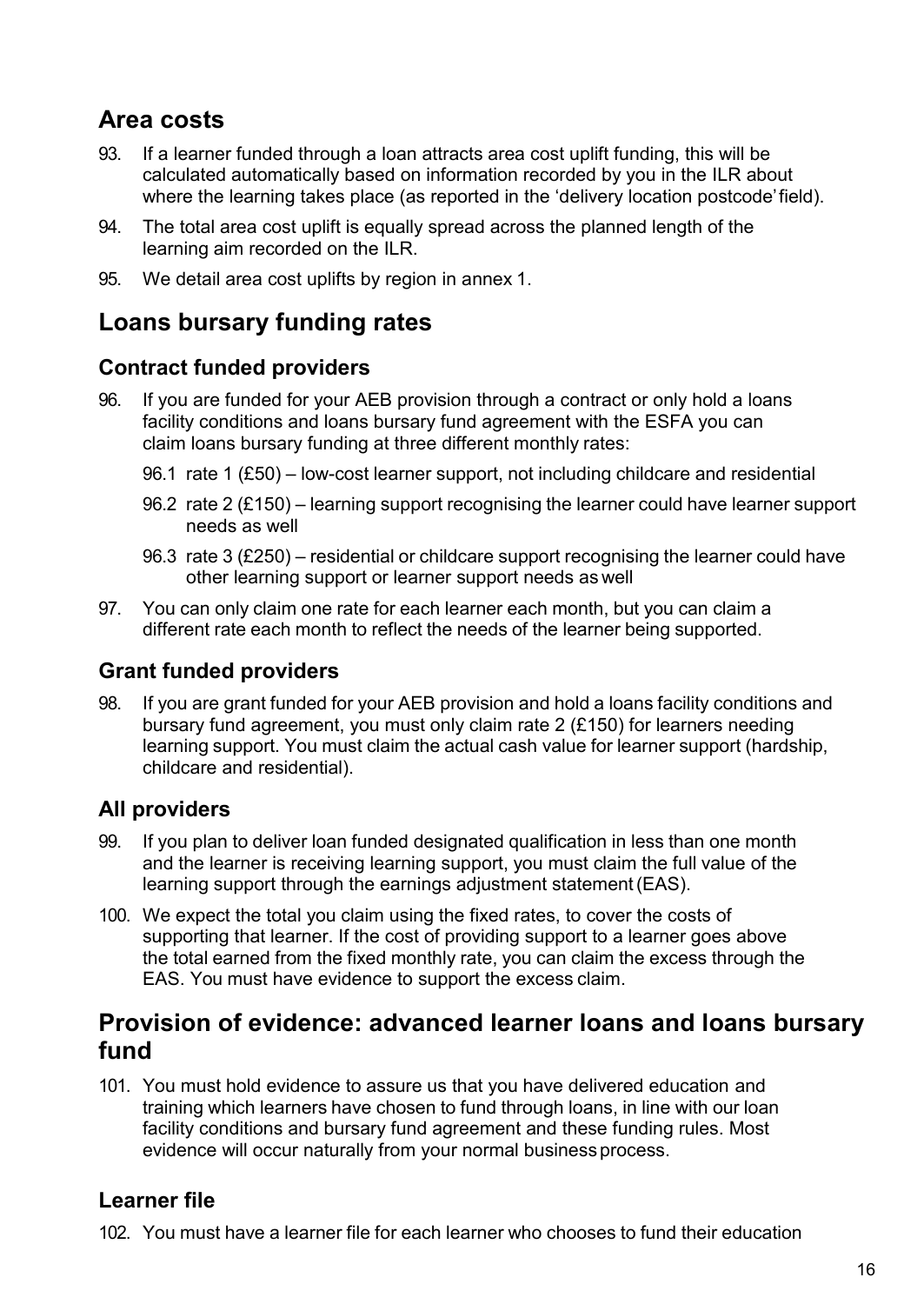and training with a loan.

- 103. The learner file must contain evidence to support the loans payments you receive on behalf of a learner from the SLC, or loans bursary funds you have received from us, and must be available to us if we need it.
- 104. You and the learner must confirm the information in the learner file is correct and, therefore, the information you have reported to the SLC through the learning provider portal and to us in the ILR is correct.
- 105. You must ensure that the actual end date recorded on the ILR reflects the last date there is evidence in the learner file.
- 106. If the time spent in learning is short, the level of evidence in the learner file would reflect this.
- 107. Where you hold information centrally, you only need to refer tothe source.
- 108. You must keep a copy of the learning and funding information letter issued by you to the learner, and a copy of any updated learning and funding information letters, if applicable, in the learner file.
- 109. The learner file must confirm the following.
	- 109.1 All information reported to us in the ILR and the EAS, and to the SLC through the learning provider portal, and if it applies, the supporting evidence of the data you report.
	- 109.2 A description of how you will deliver the learning and skills and how the learner will achieve.
	- 109.3 The fee you are charging, including details of any learner or employer contribution, and information on prior learning that affects the learning or the fee.
- 110. Support needs identified including how you will meet these needs and the evidence of that.
- 111. All records and evidence of achievement of the designated loans qualification. This must be available within three months of you reporting it in the ILR.
- 112. You must hold evidence:
	- 112.1 that the learner exists
	- 112.2 to confirm to the address, including the postcode, where provision is being delivered
	- 112.3 that the learning activity which the learner is funding with a loan is taking place or has taken place
	- 112.4 that the achievement of the qualification achieved following the designated loan qualification is certified (that is, a certificate has been issued by an awarding organisation or held in the personal learning record (PLR), and
	- 112.5 of why other funding has been claimed, such as learning support and learner support through the loans bursary fund

## <span id="page-16-0"></span>**Confirmation and signatures**

- 113. The learner must confirm the information is correct when it is collected. You must have evidence of this, which can include electronic formats.
- 114. We accept electronic evidence, including digital signatures, but you must have wider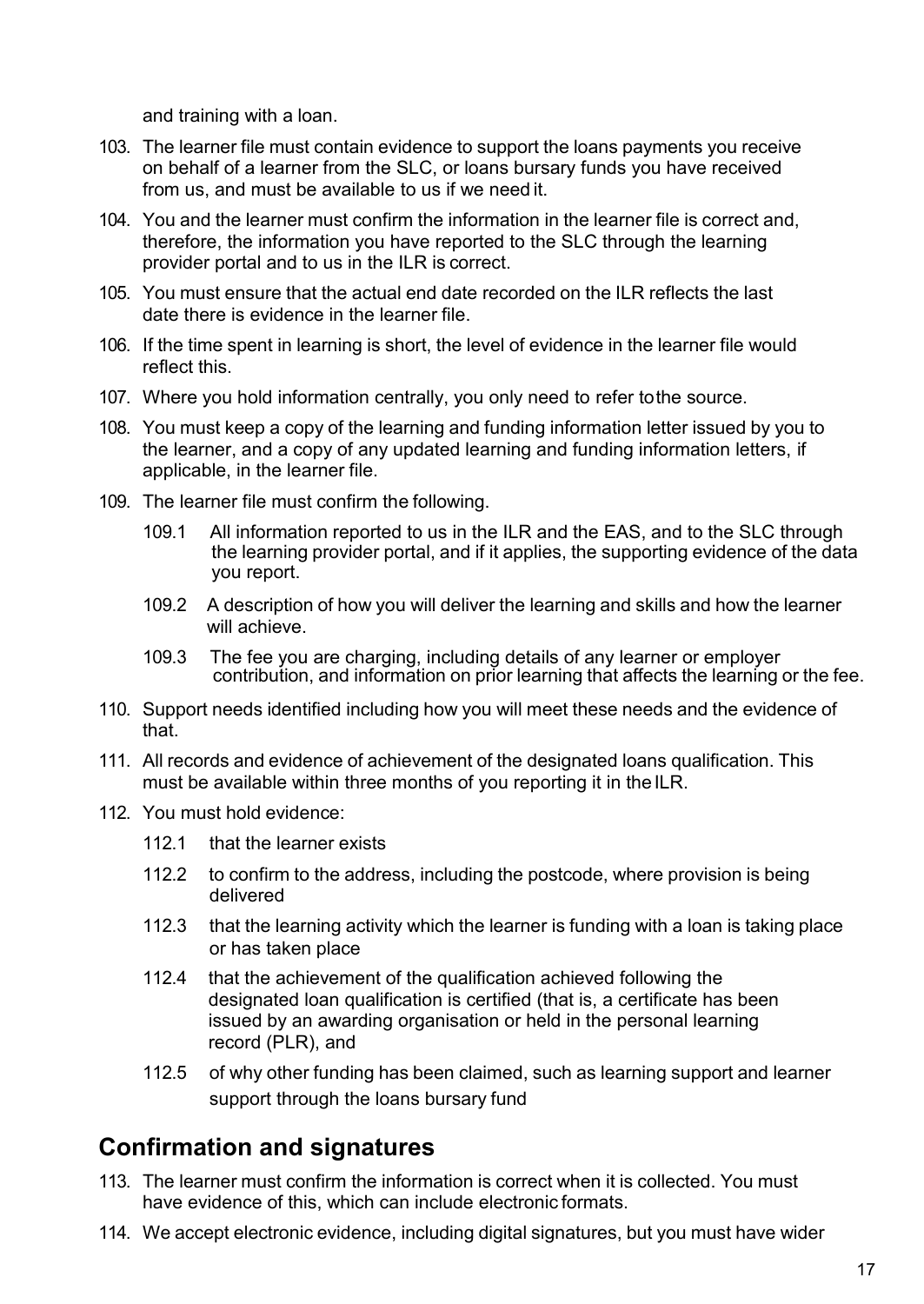internal systems and processes in place to assure us that learners exist and are undertaking the designated qualification their loans are funding.

115. You must keep effective and reliable evidence. You are responsible for making the evidence you hold easily available to us when we need it.

#### <span id="page-17-0"></span>**Self-declarations by learners**

- 116. All learner self-declarations must confirm the learner's details and describe what the learner is confirming.
- 117. If a learner self-declares prior attainment, you must check this in the PLR and challenge any contradictory information with the learner. The PLR will not necessarily override the learner's self-declaration.

#### <span id="page-17-1"></span>**Recording data on the ILR**

- 118. You must accurately complete all ILR fields for loans-funded learners and make ILR returns as required in the ILR [specification.](https://www.gov.uk/government/publications/ilr-specification-validation-rules-and-appendices-2016-to-2017) Where your data does not support the funding you have received from the SLC or claimed from the loans bursary, we will take action to get this corrected and could recover funds or require you to make repayments to the SLC.
- 119. You must make sure that data recorded on the ILR matches the information that you have reported to the SLC on the learning provider portal.

### <span id="page-17-2"></span>**Performance-management**

Forward planning and robust control of your loans facility is essential to ensure the loans programme is effectively managed and responsive to learners.

We will support growth of high quality provision that offers learners clear routes into and through employment, and supports progression to higher level skills.

We will take action if your performance is poor and/or you do not fulfill the requirements set out in these rules and your agreement with us.

## <span id="page-17-3"></span>**Advanced learner loan facility**

- 120. You will receive payments from the SLC based on information you provide through their learning provider portal about the learners who pay for their learning with you in part or in full with a loan.
- 121. You must operate within your loan facility. The SLC will stop processing loan applications for your organisation if the value of your approved, attended and paid loans exceeds your loans facility. You may also be required to repay any funds you have been paid in excess of your facility.
- 122. We will use information from the SLC on your loans commitments within the funding year (accounting for approved, attended and paid loans) to monitor your performance.
- 123. Your performance in 2018 to 2019 will be taken into account when setting your facility for 2019 to 2020.
- 124. We reserve the right to increase or decrease the number of performance-management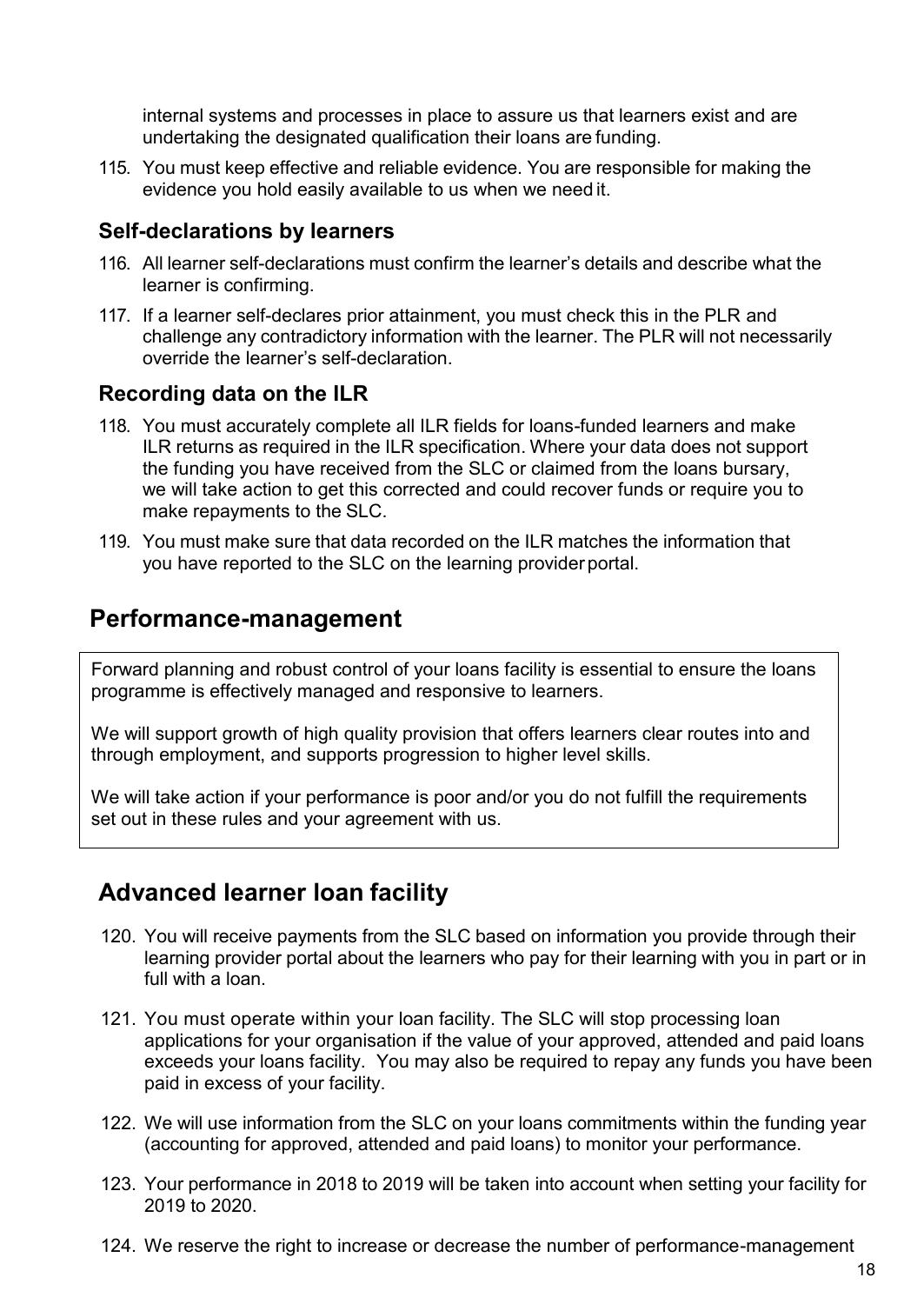points we operate.

#### <span id="page-18-2"></span>**Reviewing your performance**

- 125. We will review your performance at set points throughout the year.
- 126. There will be an informal review of your performance in January 2019; if we have evidence that you are significantly under-delivering, we may reduce your facility to a level that is in line with your actual in-year delivery. To ensure consistency we will compare your performance to the standard national profile and will apply the performancemanagement point 2 tolerances as set out in table 1 of annex 3.
- 127. At performance-management point 2 set out in table 1 of annex 3, we will reduce your facility if your performance against the standard national profile is outside the tolerance (tolerances are set out in table 1 of annex 3).
- 128. The reduction we make will reflect some or all of the value of your loan facility that has not been utilised outside of the tolerance.
- 129. We will apply the reduction unless:
	- 129.1 your historic delivery pattern is significantly different to the standard national profile
	- 129.2 you demonstrate that you were impacted by data issues that were outside of your control
	- 129.3 the amount you are below profile is less than £25,000
- 130. We will review your performance against your career learning outreach and cost pilot allocation (where applicable). We may adjust your allocation to a level that is line with your actual in-year delivery.

## <span id="page-18-0"></span>**Advanced learner loan bursary**

- 131. You must only use your loan bursary allocation to support learners funded through a loan or participating in the career learning – outreach and cost pilot (where applicable).
- 132. Your performance in 2018 to 2019 will be taken into account when setting your bursary allocation for 2019 to 2020.

#### <span id="page-18-1"></span>**Grant funded providers**

- 133. If you are grant funded for your AEB provision and hold a loan facility conditions and bursary fund agreement you will receive your loan bursary funding allocation in three stages (that is, you will receive three 'profile' payments).
	- 133.1 50% in August 2018
	- 133.2 25% in January 2019
	- 133.3 25% in April 2019
- 134. You must provide the following three funding claims, giving details of the amount of loan bursary funding you have used: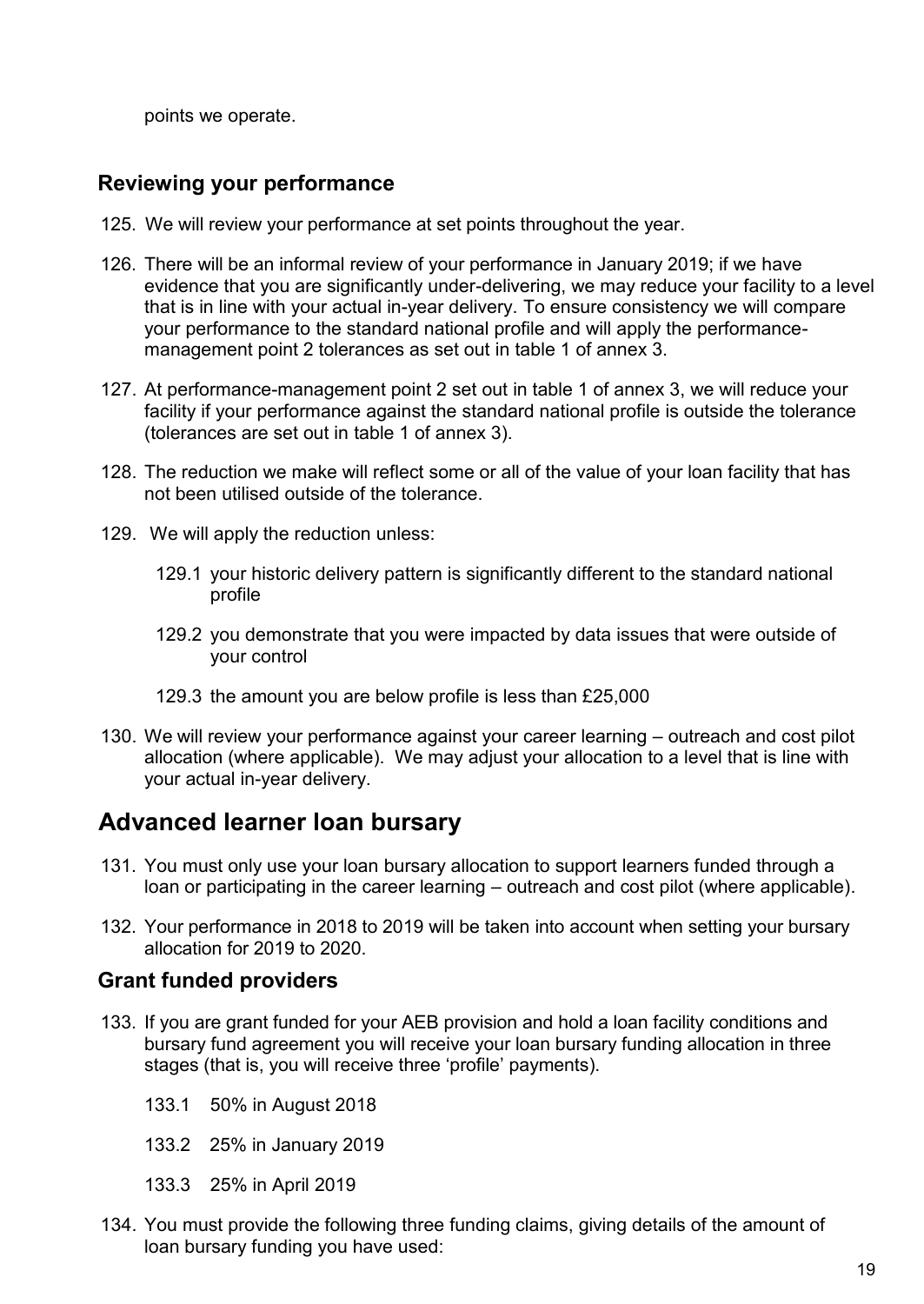- 134.1 The mid-year funding claim, including a forecast of your spending for the rest of the year
- 134.2 The year-end forecast claim, including a forecast of your spending for the rest of the year
- 134.3 The final funding claim
- 135. You must make your funding claims in line with the [funding claims 2018](https://www.gov.uk/government/collections/funding-allocations-and-performance-management-for-providers) to 2019 [guide.](https://www.gov.uk/government/collections/funding-allocations-and-performance-management-for-providers) We will publish this in autumn 2018 and it will contain more information on the claim process, evidence we need and audit.
- 136. At the end of the year, we will compare the amount of loan bursary funding you have used with your loan bursary allocation.
- 137. We will not make an automatic payment for any delivery above your contract value.
- 138. You must pay back all loan bursary funding you have not spent. We will confirm the value of funding you must pay back in your reconciliation statement.
- 139. We will use information from the latest validated ILR and earnings adjustment statement (EAS) data you provide to review your actual spend on learner support, learning support and the area cost uplift for learners funded through a loan.
- 140. If we have evidence you have not completed your ILR data correctly, we may reduce your loan bursary allocation.

#### <span id="page-19-0"></span>**Providers funded through a contract or loan facility conditions agreement**

- 141. We will pay you each month for eligible learners up to your loan bursary value for the funding year. We will not make an automatic payment for any delivery above your contract value. We will calculate the value of funding using the latest validated ILR and earnings adjustment statement (EAS) data you provide.
- 142. We will monitor your earnings against your bursary allocation and may adjust your allocation in line with your earnings. We will contact you if we need to amend your loan bursary allocation.

#### **Requesting an increase to your loans facility or loan bursary allocation**

- 143. At the performance-management points, you can use the [advanced learner loan facility:](https://www.gov.uk/government/publications/24-advanced-learning-loans-facility-adjustment-request-form)  [change request form 2018 t](https://www.gov.uk/government/publications/24-advanced-learning-loans-facility-adjustment-request-form)o 2019 to request:
	- 143.1 an increase to your loan facility
	- 143.2 an increase to your loan bursary
	- 143.3 a loan bursary for the first time for an existing facility
- 144. You can only apply for facility growth if you meet the threshold (this is the value of your approved, attended and paid loans) at the performance-management point (as set out in table 1 of annex 3).
- 145. You must send your advanced learner loan facility: change request form 2018 to 2019 to [ALLfacility.requests@education.gov.uk](mailto:ALLfacility.requests@education.gov.uk) by the deadlines shown in table 1 of annex 3. We will not accept any forms that you send after the deadline or to a different email address.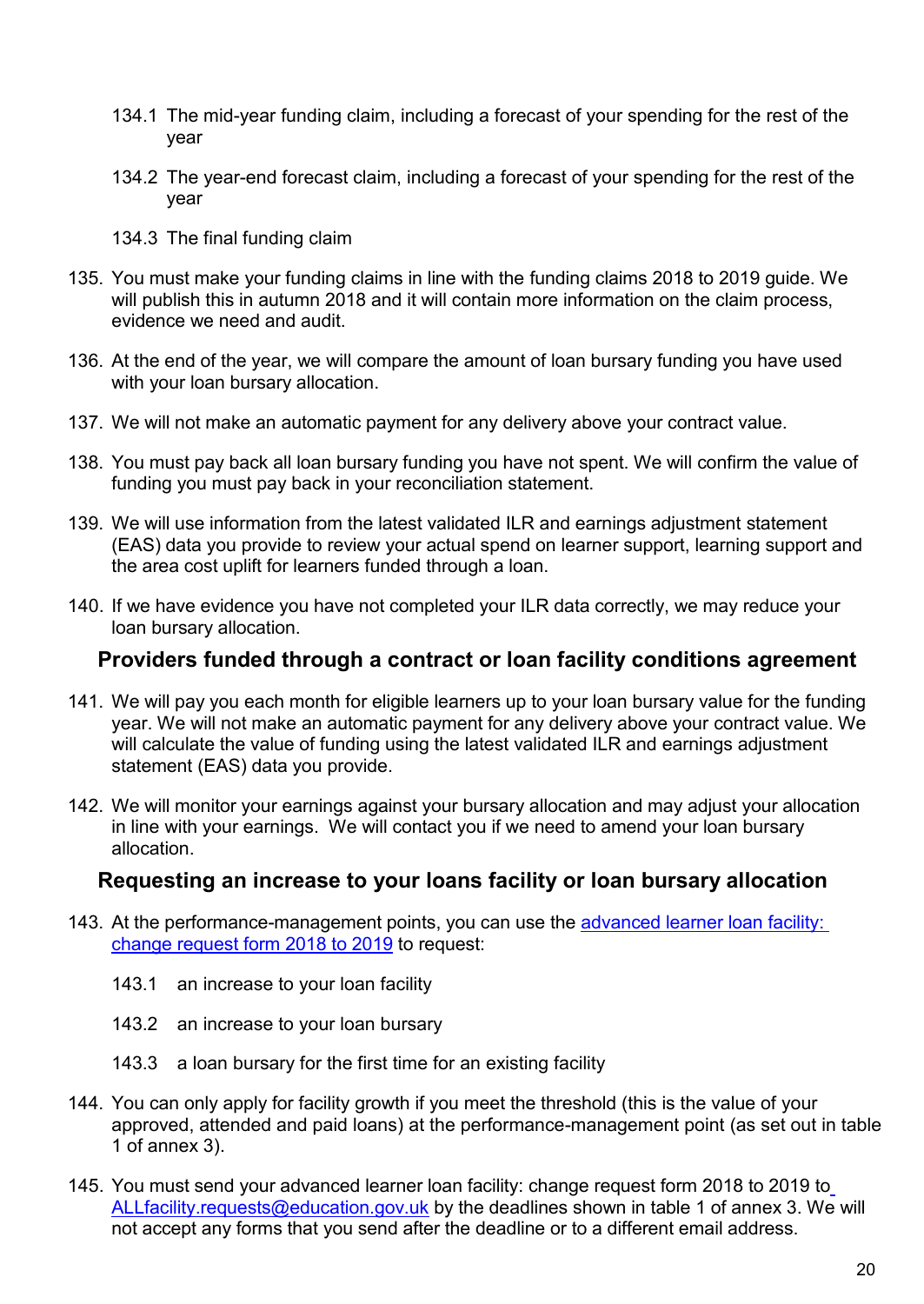- 146. By submitting a growth request form, you are confirming that you expect to fully utilise your existing allocation and all of the growth you have requested.
- 147. At each of the growth points, we will assess your growth request against the value of your approved, attended and paid loans for the 2018 to 2019 funding year. We will award growth in line with the limits set out in paragraphs 148 to 152, where your request meets our criteria for increasing your facility and/or bursary.
- 148. If at 1 August 2018 you have a 2018 to 2019 loan facility of up to £500,000, a maximum growth limit of £250,000 will apply for the funding year.
- 149. If at 1 August 2018 you have a 2018 to 2019 loan facility between £500,000 and £1,500,000, a maximum growth limit of 50% of your 2018 to 2019 loan facility value as at 1 August 2018 will apply for the funding year.
- 150. If at 1 August 2018 you have a 2018 to 2019 loan facility of more than £1,500,000, a maximum growth limit of £1,500,000 or 50% of your 2018 to 2019 loan facility value as at 1 August 2018 (whichever is lower), will apply for the funding year. The maximum amount of growth you can request at each of the performance-management points is £750,000.
- 151. Your growth will be limited to £250,000 for the funding year, regardless of your loan facility value if:
	- 151.1 your overall Ofsted grade is requires improvement
	- 151.2 you have not yet had an Ofsted inspection
	- 151.3 you have not yet had your qualification achievement rates assessed against our minimum quality standards
- 152. We will consider awarding growth above £250,000 but limited to the lower of 50% of your facility or £1,500,000, if your loan facility value at 1 August 2018 is more than £500,000 and if:
	- 152.1 you achieve an overall Ofsted grade of good or outstanding
	- 152.2 your qualification achievement rates for 19+ education and training for 2017 to 2018 are assessed as being above our minimum quality standards
- 153. For growth requests over £250,000, you must demonstrate you have capacity and capability and quality assurance arrangements in place to successfully deliver the growth requested.
- 154. When assessing your growth request, we will also consider your 2017 to 2018 outturn.
- 155. We will assess your growth request in light of the overall funding you receive from ESFA, including career learning – outreach and cost pilot funding (where applicable).
- 156. If you are applying for a loan bursary for the first time, the minimum amount you can request is £500.
- 157. We will assess your request in line with the timetable set out in table 1 of annex 3, following the process set out in annex 5.
- 158. If you apply for an increase to your loan facility to meet demand over your facility value and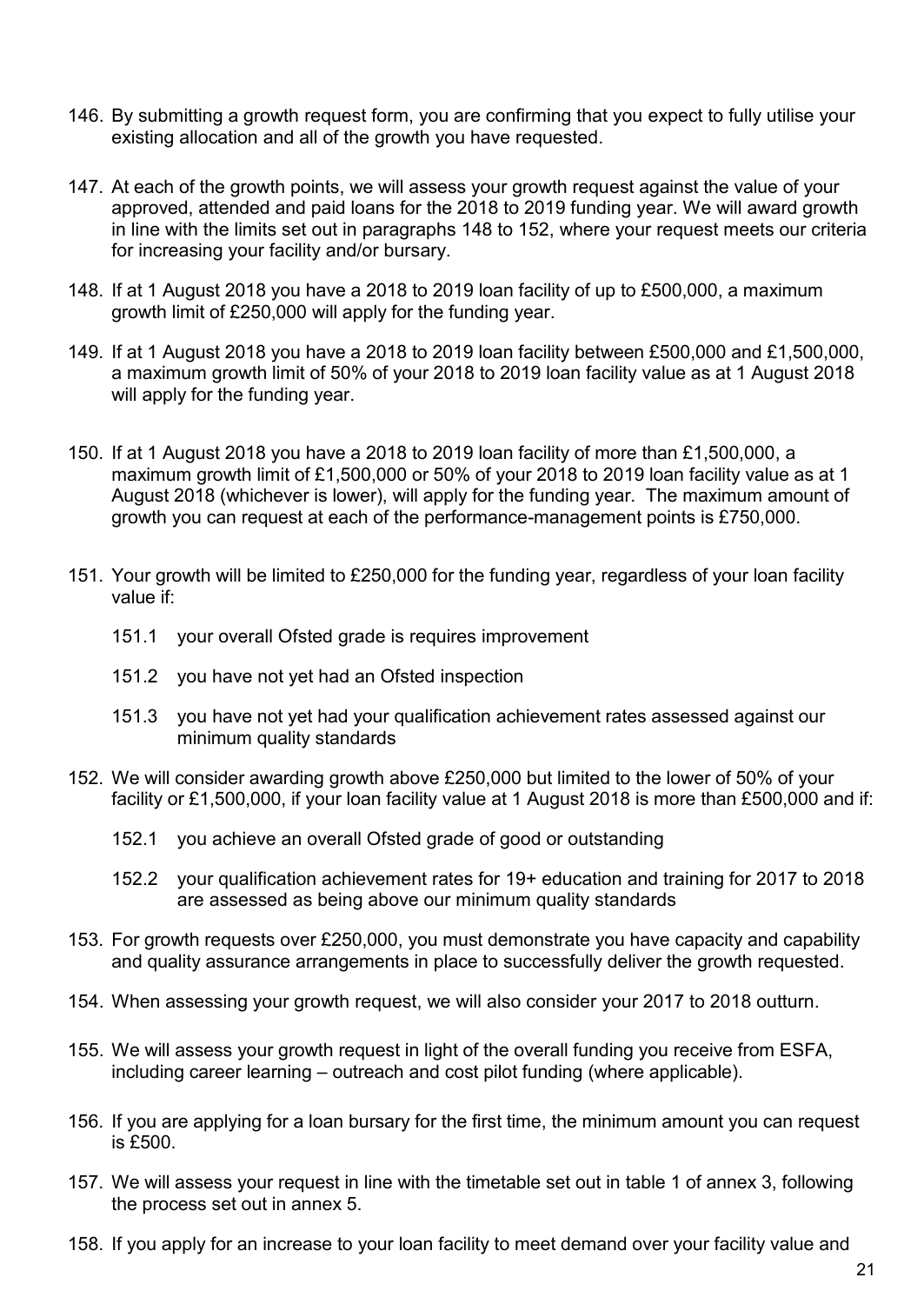we rejected it because it does not meet the criteria set out in table 1 below, you must signpost any learners who have not yet had their loans applications approved to alternative providers or refer them to the National Careers Service.

#### <span id="page-21-0"></span>**Requesting a loan facility and bursary for the first time**

- 159. At the performance-management points, you can request an advanced learner loan facility and bursary (if required) for the first time by using the advanced learner loan facility: first [time facility request form 2018 t](https://www.gov.uk/government/publications/24-advanced-learning-loans-facility-adjustment-request-form)o 2019.
- 160. You must provide information on the form about your loans delivery model, quality assurance arrangements and the qualifications and sector subject areas that you propose to offer. You must also give details of any innovative approaches and describe how the provision will enhance learner choice.
- 161. You must send your [advanced learner loan facility: first time](https://www.gov.uk/government/publications/24-advanced-learning-loans-facility-adjustment-request-form) request form 2018 [to 2019 t](https://www.gov.uk/government/publications/24-advanced-learning-loans-facility-adjustment-request-form)o [ALLfacility.requests@education.gov.uk](mailto:ALLfacility.requests@education.gov.uk) by the deadlines shown in table 1 of annex 3. We will not accept any forms that you send after the deadline or to a different email address.
- 162. We will issue a new loan facility and, if requested, loan bursary allocation, following an assessment of the information you provide on the advanced learner loan facility: first time [facility request form 2018 to 2019](https://www.gov.uk/government/publications/24-advanced-learning-loans-facility-adjustment-request-form) if you meet our criteria for awarding a facility for the first time.
- 163. The maximum loan facility you can apply for in 2018 to 2019 is £250,000.
- 164. The minimum loan bursary you can apply for is £500.
- 165. We will assess your request in line with the timetable set out in table 1 of annex 3, following the process set out in annex 6.

#### **Our criteria for increasing your facility and/or bursary and awarding a facility for the first time**

|                |                                                                                                                                                                                                   | <b>Increase</b> | <b>First time</b><br>facility |
|----------------|---------------------------------------------------------------------------------------------------------------------------------------------------------------------------------------------------|-----------------|-------------------------------|
|                | You meet the threshold to request facility growth<br>(if requesting facility growth)                                                                                                              |                 |                               |
|                | You have a good track record                                                                                                                                                                      |                 |                               |
| 3              | You can evidence there is demand from<br>employers and learners                                                                                                                                   |                 |                               |
| $\overline{4}$ | You are not under notice for failure of<br>inspection, financial health or financial control                                                                                                      |                 |                               |
| 5              | You are not under a notice to improve,<br>additional conditions of funding or additional<br>contractual obligations in relation to minimum<br>quality standards for 19+ education and<br>training |                 |                               |
| 6              | We are confident that awarding you an<br>increase to your loan facility/ a new loan facility                                                                                                      |                 |                               |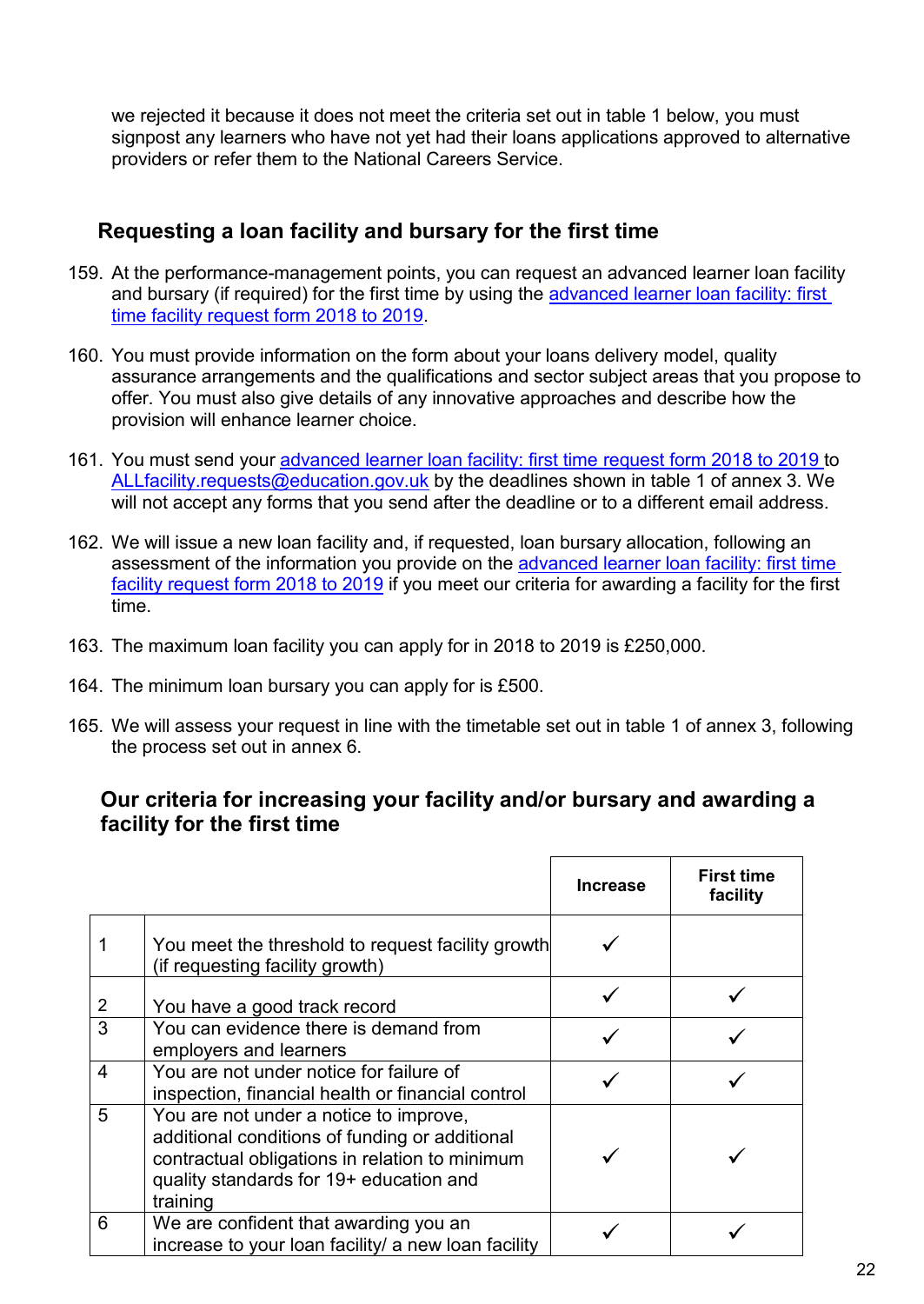|                |                                                                                                                                                                                                            | <b>Increase</b> | <b>First time</b><br>facility |
|----------------|------------------------------------------------------------------------------------------------------------------------------------------------------------------------------------------------------------|-----------------|-------------------------------|
|                | is a good use of public funds                                                                                                                                                                              |                 |                               |
| $\overline{7}$ | The SLC confirm you are compliant with its<br>service standards for managing learner<br>attendance, withdrawals and changes of<br>circumstances through the learning provider<br>portal                    |                 |                               |
| 8              | You are making timely and accurate ILR<br>returns and our monitoring shows you are<br>recording the ILR appropriately compared to<br><b>SLC</b> records                                                    |                 |                               |
| 9              | Having passed the necessary ESFA due<br>diligence you currently hold an adult education<br>budget or apprenticeship funding agreement,<br>and have held it since at least the 2016 to<br>2017 funding year |                 |                               |
| 10             | You have been inspected by Ofsted and<br>received an overall grade of good or<br>outstanding                                                                                                               |                 |                               |

166. For newly established organisations that meet criteria 2 to 6, but are unable to meet criteria 9 and 10, we will apply **all** of the following exceptional criteria:

- you are an FE provider created within the last three years, preceding the date of your application, following open competition through government, intended to provide a direct response to vocational skills gaps agreed by government (such as those referred to in the National College Call for Engagement in 2014)
- you are receiving significant (determined by government on a case-by-case basis) DfE capital investment
- you have passed a detailed examination by DfE of your business plans and capital proposals and are subject to ongoing close monitoring by DfE
- 167. In agreeing the exceptional criteria, where we deem it is necessary we will apply conditions to mitigate the risks to learners and government, for example, but not limited to:
	- you must provide a detailed contingency plan to mitigate learner impact in the event of provider failure before any learners start learning
	- you will be subject to an annual loan facility 'risk review' prior to being awarded a loans facility for a second year and subsequent third year
	- when inspected by Ofsted you must achieve an inspection rating of good or outstanding, failure to achieve this would lead to funding being withdrawn

<span id="page-22-0"></span>The exceptional criteria is limited to a maximum three years from the agreed start of the loans facility agreement, based upon Ofsted inspecting all new providers within three years of formation.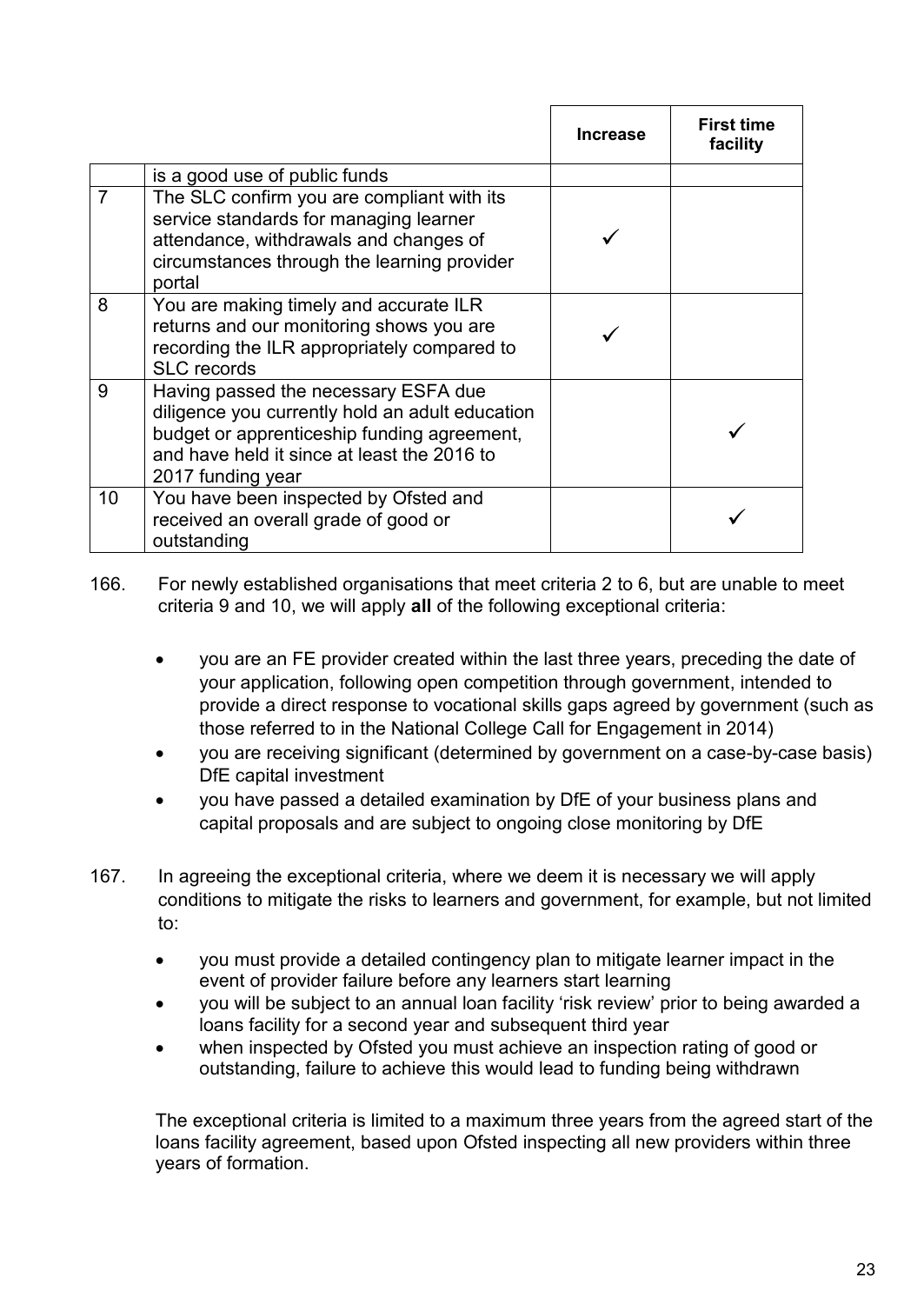# **Annex 1: Area cost uplifts by region**

| London A 1.20                 | London B $1.\overline{12}$  |
|-------------------------------|-----------------------------|
| Camden                        | <b>Barking and Dagenham</b> |
| City of London                | <b>Bexley</b>               |
| Greenwich                     | Havering                    |
| Islington                     | Redbridge                   |
| <b>Kensington and Chelsea</b> | <b>Barnet</b>               |
| Lambeth                       | Enfield                     |
| Southwark                     | <b>Waltham Forest</b>       |
| Westminster                   | <b>Bromley</b>              |
| Wandsworth                    | Croydon                     |
| Hackney                       | Kingston upon Thames        |
| <b>Tower Hamlets</b>          | <b>Merton</b>               |
| Lewisham                      | <b>Richmond upon Thames</b> |
| Newham                        | Sutton                      |
| Haringey                      | <b>Brent</b>                |
| <b>Hammersmith and Fulham</b> | Ealing                      |
|                               | Harrow                      |
|                               | Hounslow                    |
|                               | Hillingdon                  |

| <b>Bedfordshire and Hertfordshire Non-fringe 1.03</b> |                     |           |
|-------------------------------------------------------|---------------------|-----------|
| <b>Central Bedfordshire</b>                           | North Hertfordshire | Stevenage |
| <b>Bedford</b>                                        | Luton               | Luton     |

| <b>Berkshire, Surrey and West Sussex Fringe1.12</b> |                     |                        |
|-----------------------------------------------------|---------------------|------------------------|
| <b>Bracknell Forest</b>                             | Runnymede           | Reigate and Banstead   |
| Crawley                                             | Slough              | Tandridge              |
| Elmbridge                                           | Spelthorne          | Waverley               |
| <b>Epsom and Ewell</b>                              | <b>Surrey Heath</b> | Windsor and Maidenhead |
| Guildford                                           | Woking              | Mole Valley            |

| <b>Berkshire Non-fringe 1.12</b> |           |                |
|----------------------------------|-----------|----------------|
| Reading                          | Wokingham | West Berkshire |

| <b>Buckinghamshire Non-fringe 1.07</b> |                      |         |
|----------------------------------------|----------------------|---------|
| <b>Aylesbury Vale</b>                  | <b>Milton Keynes</b> | Wycombe |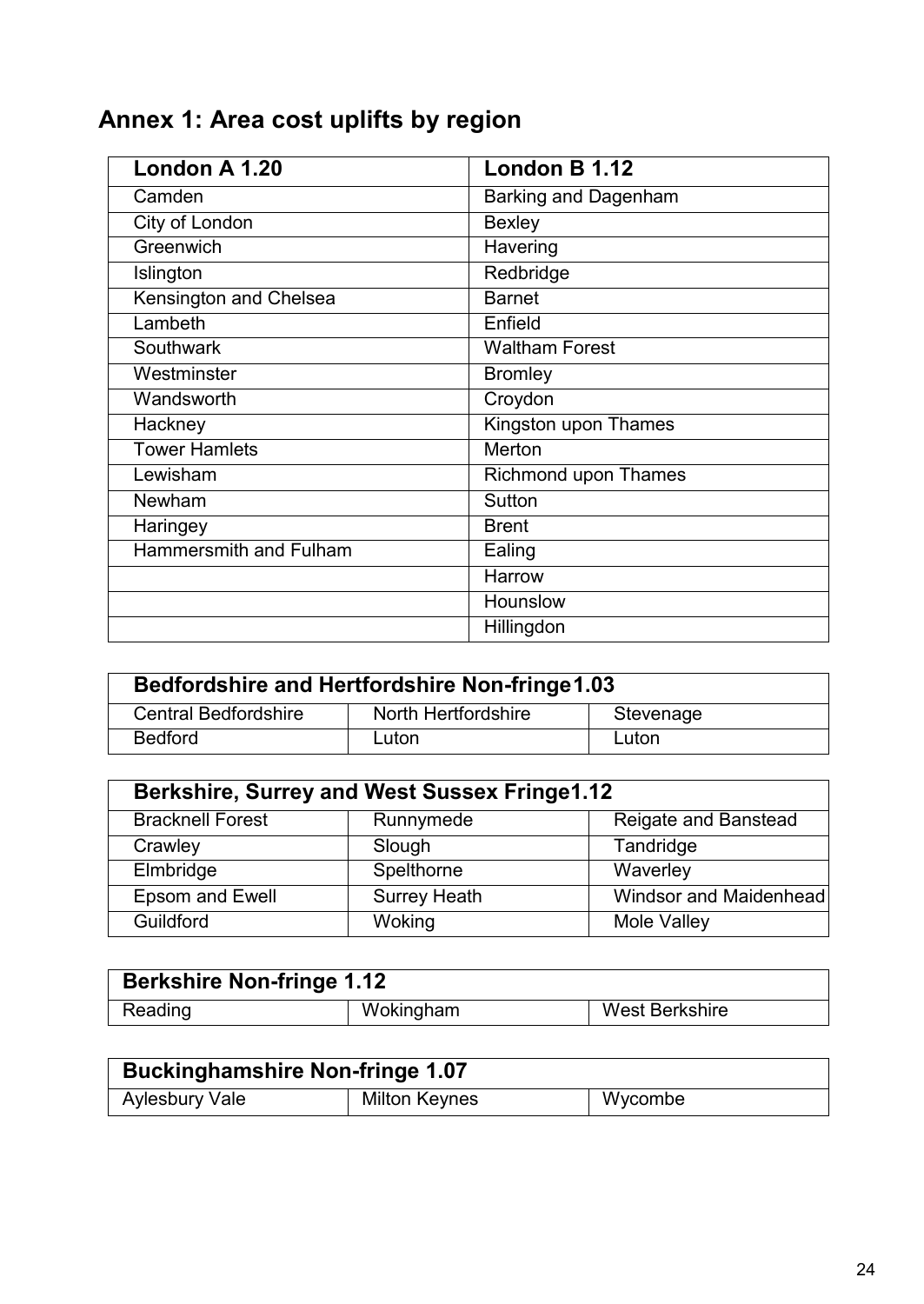| Hampshire and Isle of Wight 1.02 |                   |                    |
|----------------------------------|-------------------|--------------------|
| <b>Basingstoke and Deane</b>     | Hart              | Rushmoor           |
| East Hampshire                   | Havant            | Southampton        |
| Eastleigh                        | Isle of Wight     | <b>Test Valley</b> |
| Fareham                          | <b>New Forest</b> | Winchester         |
| Gosport                          | Portsmouth        |                    |

| <b>Cambridgeshire 1.02</b> |                 |                      |
|----------------------------|-----------------|----------------------|
| Cambridge                  | Huntingdonshire | South Cambridgeshire |
| East Cambridgeshire        | Peterborough    | Fenland              |

| Hertfordshire and Buckinghamshire Fringe1.10 |                       |                           |
|----------------------------------------------|-----------------------|---------------------------|
| <b>Broxbourne</b>                            | South Buckinghamshire | Watford                   |
| Chiltern                                     | St Albans             | Welwyn Hatfield           |
| Dacorum                                      | <b>Three Rivers</b>   | <b>East Hertfordshire</b> |
| Hertsmere                                    |                       |                           |

| <b>Kent and Essex Fringe 1.06</b> |                  |          |  |  |  |  |
|-----------------------------------|------------------|----------|--|--|--|--|
| <b>Basildon</b>                   | Harlow           | Thurrock |  |  |  |  |
| <b>Brentwood</b>                  | <b>Sevenoaks</b> | Dartford |  |  |  |  |
| <b>Epping Forest</b>              |                  |          |  |  |  |  |

| <b>Oxfordshire 1.07</b> |                     |                  |
|-------------------------|---------------------|------------------|
| Cherwell                | Vale of White Horse | West Oxfordshire |
| Oxford                  | South Oxfordshire   |                  |

| <b>West Sussex Non-fringe 1.01</b> |         |            |  |
|------------------------------------|---------|------------|--|
| Adur                               | Arun    | Worthing   |  |
| Chichester                         | Horsham | Mid-Sussex |  |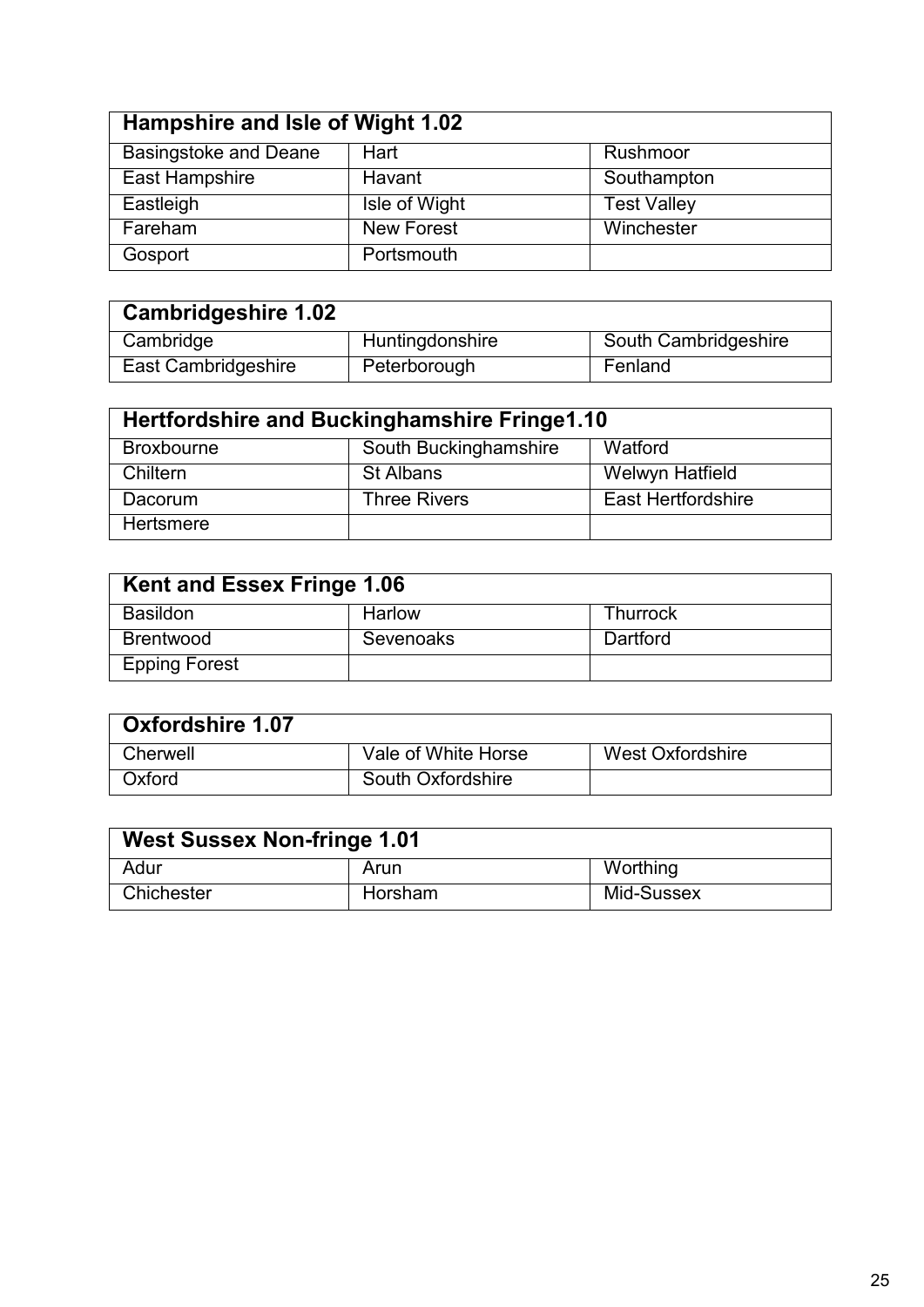## <span id="page-25-0"></span>**Annex 2 – Advanced Learner Loans for Offenders**

#### <span id="page-25-1"></span>**Learner eligibility**

- 1. In addition to the learner eligibility criteria set out in paragraphs 14.1 to 14.3 offenders must also:
	- 1.1 have the right to stay in the UK after completing their sentence
	- 1.2 not be subject to a deportation order
	- 1.3 be serving a sentence of imprisonment in England
	- 1.4 have the approval of their prison governor Director or other appropriate authority to study the designated loans qualification the loan will fund
	- 1.5 be within 6 years of their release date

#### <span id="page-25-2"></span>**Learning and funding information letter and loan application process**

- 2. There is a separate [learning and funding information letter for](https://www.gov.uk/government/publications/24-advanced-learning-loans-offenders-in-custody) offenders.
- 3. Offenders must make loan applications on the [standard paper-based loan](https://www.gov.uk/advanced-learner-loan/how-to-apply) [application form](https://www.gov.uk/advanced-learner-loan/how-to-apply) which you can download from [GOV.UK.](https://www.gov.uk/advanced-learner-loan/how-to-apply) The application must be accompanied by an SLC prisoner application proforma (available from the head of learning, skills and employment within the prison) or a letter from the prison governor or director (or their representative).
- 4. The proforma or governor's letter must confirm information such as the offender's release date and permission for the offender to study. If the offender does not have the required evidence of their identity (such as a passport or birth certificate), the proforma or the governor's letter must also confirm the offender's identity.

#### <span id="page-25-3"></span>**If a learner's circumstances change: offenders**

5. Undertaking learning in custody is likely to lead to more frequent changes in circumstances. You must inform SLC when an offender's circumstances change (for example, if they are released from prison, transfer to another prison or change or withdraw from the qualification their loan is funding).

#### <span id="page-25-4"></span>**If an existing learner is sent to prison**

6. If an individual undertaking a designated loans qualification is sent to prison, they may be able to continue their studies while they are in custody. The individual will have to meet the eligibility criteria for offenders as set out in paragraph 1.1 to 1.5, including the prison governor's confirmation that the qualification is appropriate.

#### <span id="page-25-5"></span>**Changes in circumstances that affect eligibility for a loan**

7. When the prison governor or other appropriate authority decides an offender's eligibility for a loan has changed (for example, if a further conviction makes the qualification inappropriate), or the offender's release date is extended beyond the maximum time period: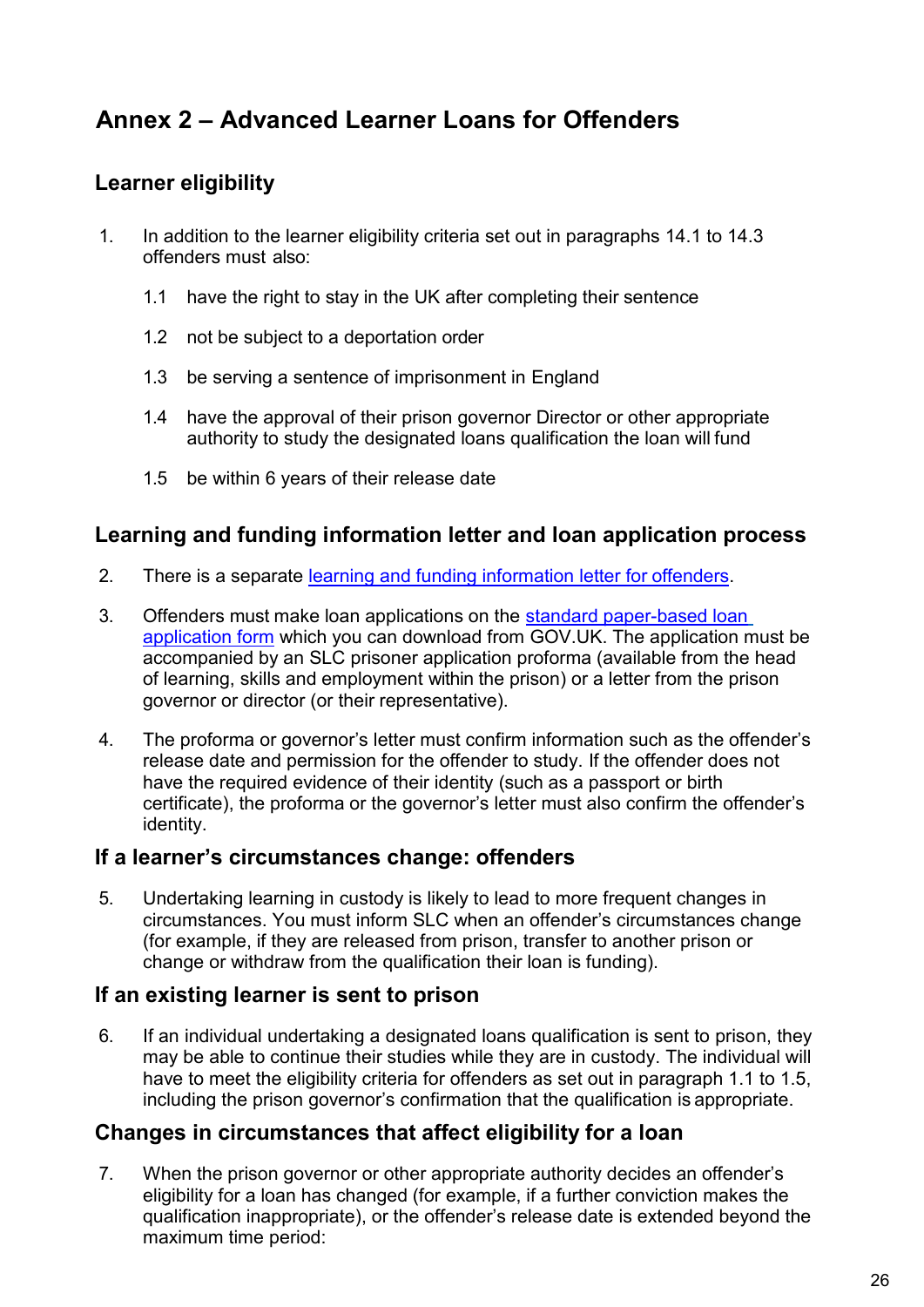- 7.1 the offender must be withdrawn from their qualification
- 7.2 the prison governor or their representative must inform you and
- 7.3 you must tell the SLC through the [learning provider](http://www.lpservices.slc.co.uk/) portal
- 8. The offender will still be liable for repaying loan payments made before the withdrawal.

#### <span id="page-26-0"></span>**Transfers between prisons**

Guidance to prison governors advises them to avoid transferring offenders in loan- funded learning where possible. The section below describes what happens when this is not possible.

- 9. There are times when an offender will be transferred between prisons in England. If the same provider operates in both prisons, the transfer will be treated as a 'Change to personal details' change of circumstance. The offender must inform the SLC about the change.
- 10. If the prisons have different provider:
	- 10.1 the transfer will be treated as a withdrawal from the qualification, using the process for those with compelling personal reasons
	- 10.2 you must inform the SLC about the withdrawal, through the learning provider portal
	- 10.3 the offender must make a new loan application if the provider in the prison the offender is transferred to can offer a comparable qualification
- 11. The prison governor or other appropriate authority at the receiving prison must give permission for the offender to study the qualification (see paragraph 3).
- 12. The provider in the prison the offender is transferred to must take account of the offender's prior attainment when setting the fee for the rest of the qualification.
- 13. The two providers must work together to provide continuity of delivery of the offender's qualification.
- 14. If there is no comparable qualification offered by the provider in the receiving prison, the offender must withdraw from the qualification their loan is funding and remains liable for loan payments made in respect of attendance on the qualification at the original prison. The offender may subsequently (for example on release) be able to apply for a further loan (under compelling personal circumstances) to complete the original qualification.
- 15. If an offender with a loan transfers from an English prison to a prison in Wales, they must leave their loan-funded qualification, using the process for those with compelling personal reasons.
- 16. Before the transfer, the prison governor or their representative must inform you, and you must inform the SLC through the learning provider portal. If there is a comparable qualification available in the prison in Wales, the offender may be able to complete the remainder of the qualification (education remains publicly funded in Wales).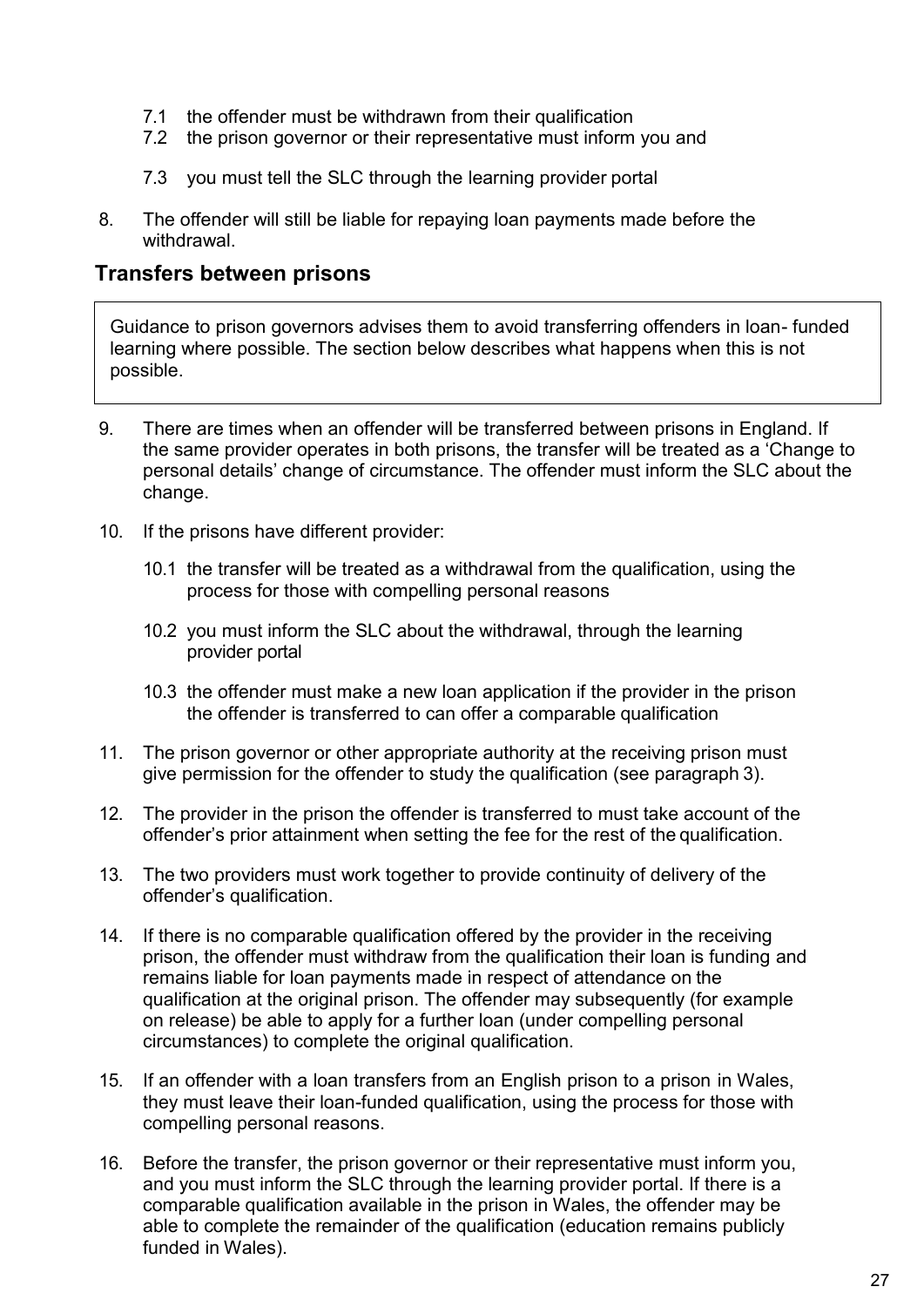- 17. The offender will still be liable for repaying loan payments made to the provider in England up to the point they leave their qualification.
- 18. If an offender who has already started a designated loans qualification at a prison in Wales transfers to an English prison, they may need to apply for a loan if they want to continue the qualification. The provider should take account of the prior learning when setting the fees for delivery of the remainder of the qualification.

#### <span id="page-27-0"></span>**The period leading up to an offender being released, and the release itself**

- 19. An offender may be released on temporary licence to commence a designated loans qualification with a provider with a loans facility from us. The intention is likely to be that this learning will continue post-release.
	- 19.1 The offender must still meet the additional eligibility criteria set out in paragraph 1.1 to 1.5.
	- 19.2 The loan application must be made in the same way as those from offenders in custody and accompanied by an SLC prisoner application proforma, or a letter from the prison governor (or their representative) to confirm the information, such as the offender's release date and their permission for the offender to study – see paragraph 4.
- 20. Where an offender who started a loan-funded qualification in custody is released on temporary licence they may be able to continue their studies with a provider with a loans facility from us. If this involves a change of provider:
	- 20.1 the offender must withdraw from their loan-funded qualification in custody, using the process for those with compelling personal reasons and apply for another loan for their study with the new provider
	- 20.2 the prison governor or their representative must inform the provider about the withdrawal
	- 20.3 the provider must then inform the SLC through the learning provider portal
	- 20.4 the new provider must take account of the learning the offender completedin custody when setting the fee for the delivery of the remainder of the qualification
- 21. An offender who started a loan-funded qualification towards the end of their sentence, may be able to continue their studies with an eligible provider who has a loans facility from us on release. If this involves changing provider:
	- 21.1 the offender must withdraw from the qualification, using the process for those with compelling personal reasons, and apply for another loan with their new provider
	- 21.2 the prison governor or their representative must tell the provider about the withdrawal and the provider must tell the SLC about the withdrawal using the learning provider portal and
	- 21.3 the new provider must take account of the learning the offender completed in custody when setting the fee for the delivery of the remainder of the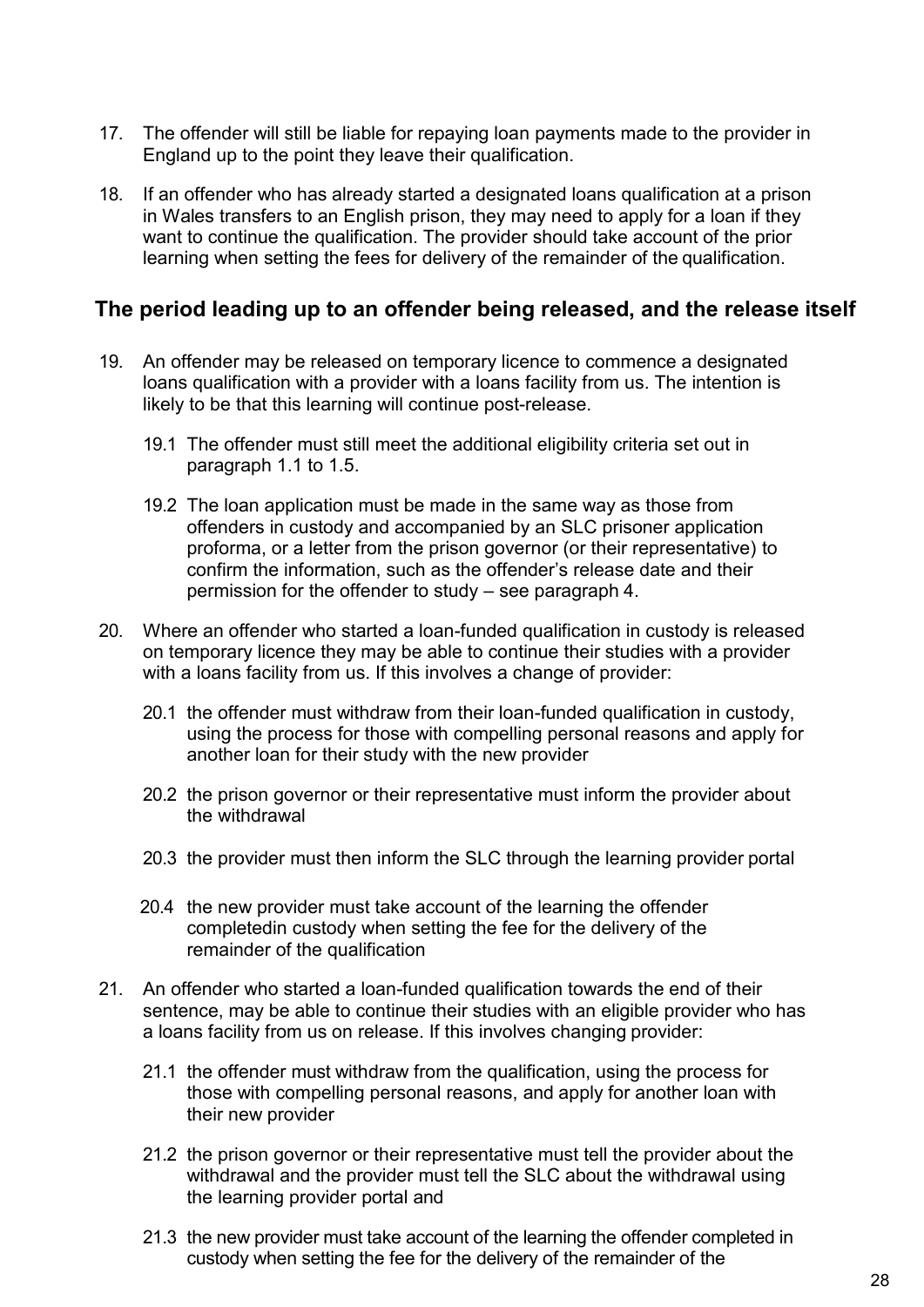qualification

#### <span id="page-28-0"></span>**Advanced Learner Loans bursary fund: learning support**

22. The loans bursary fund provides learning support activity for "in-learning" support such as support for teaching assistants or reasonable adjustments under the Equality Act 2010. This includes learning support for learners in custody or released on temporary licence.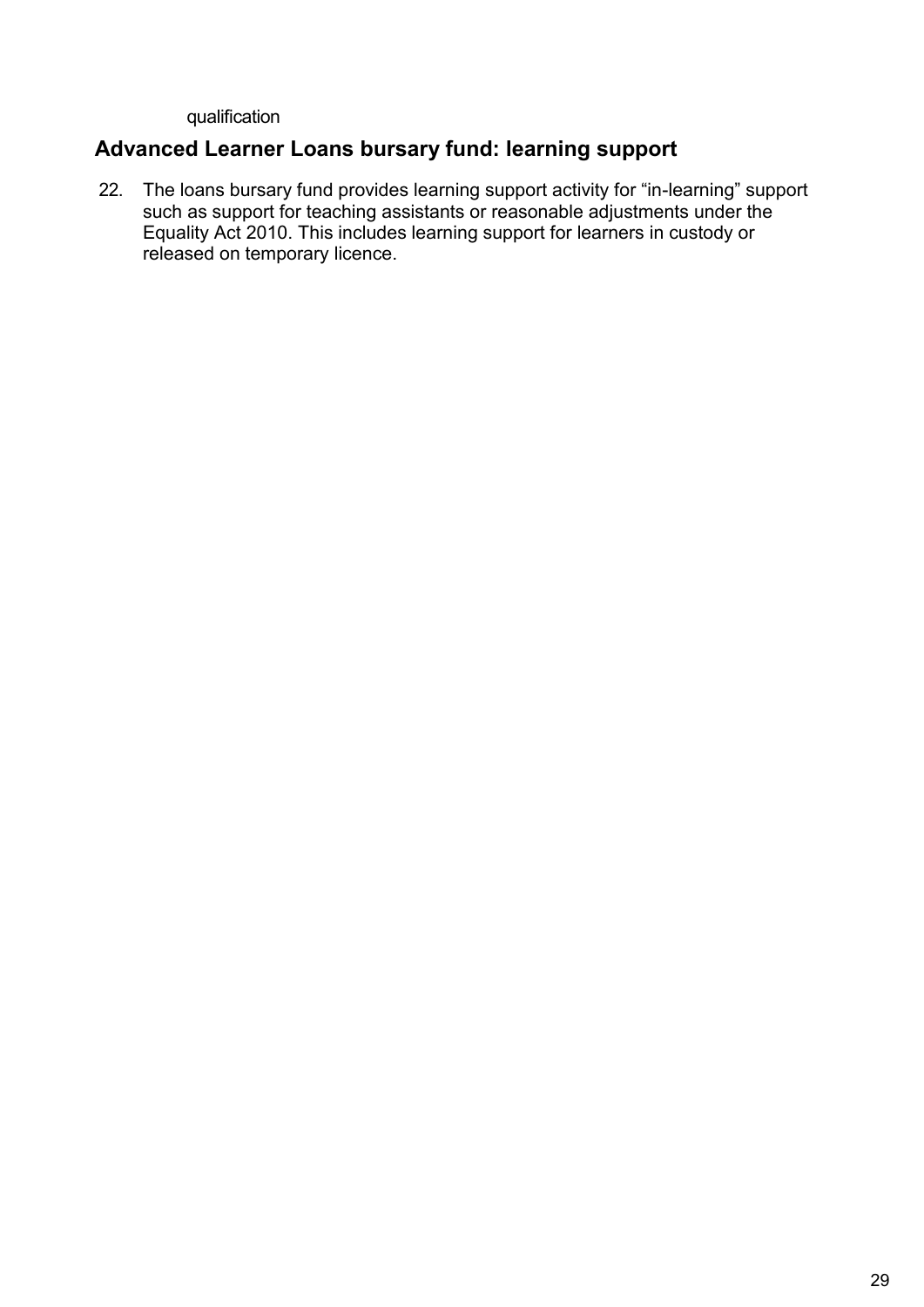## **Annex 3 – Performance-management points**

<span id="page-29-0"></span>

|                                                                                                                        | Performance-management point 1 (growth only)                                               | Performance-management point 2 (growth and<br>reductions)                                  |  |  |
|------------------------------------------------------------------------------------------------------------------------|--------------------------------------------------------------------------------------------|--------------------------------------------------------------------------------------------|--|--|
| Growth that can be requested                                                                                           | For periods 1 to 12<br>• Advanced learner loan facility<br>• Advanced learner loan bursary | For periods 1 to 12<br>• Advanced learner loan facility<br>• Advanced learner loan bursary |  |  |
| Change request form and first time request<br>form published                                                           | 14 September 2018                                                                          | 15 February 2019                                                                           |  |  |
| Threshold to request facility growth (this<br>does not apply for bursary growth)                                       | Value of approved, attended and paid loans is at least<br>75% of your total facility       | Value of approved, attended and paid loans is at least<br>85% of your total facility       |  |  |
| Funding in scope for reductions                                                                                        | None                                                                                       | Advanced learner loan facility                                                             |  |  |
| Tolerance for under delivery                                                                                           | N/A                                                                                        | 10% (Not applicable to requests for new loans<br>facilities)                               |  |  |
| Lower threshold for loan facility value<br>adjustments                                                                 | N/A                                                                                        | £25,000 (Not applicable to requests for new loans<br>facilities)                           |  |  |
| Growth requests or requests for new loans<br>facilities to be received by                                              | 28 September 2018                                                                          | 1 March 2019                                                                               |  |  |
| Delivery information using the latest SLC<br>data                                                                      | 28 September 2018 (Not applicable to requests for<br>new loans facilities)                 | 1 March 2019 (Not applicable to requests for new<br>Ioans facilities)                      |  |  |
| Cases for increasing loan facility values or<br>awarding loan facilities for the first time<br>reviewed by             | 12 October 2018                                                                            | 15 March 2019                                                                              |  |  |
| Decision to approve or reject increases, or<br>requests for new loan facilities                                        | Week commencing 15 October 2018                                                            | Week commencing 18 March 2019                                                              |  |  |
| Providers told the outcome of request for<br>growth or new loans facility and/or our<br>performance-management process | Week commencing 22 October 2018                                                            | Week commencing 1 April 2019                                                               |  |  |

#### **Table 1. Advanced learner loan performance-management points, tolerances and minimum thresholds**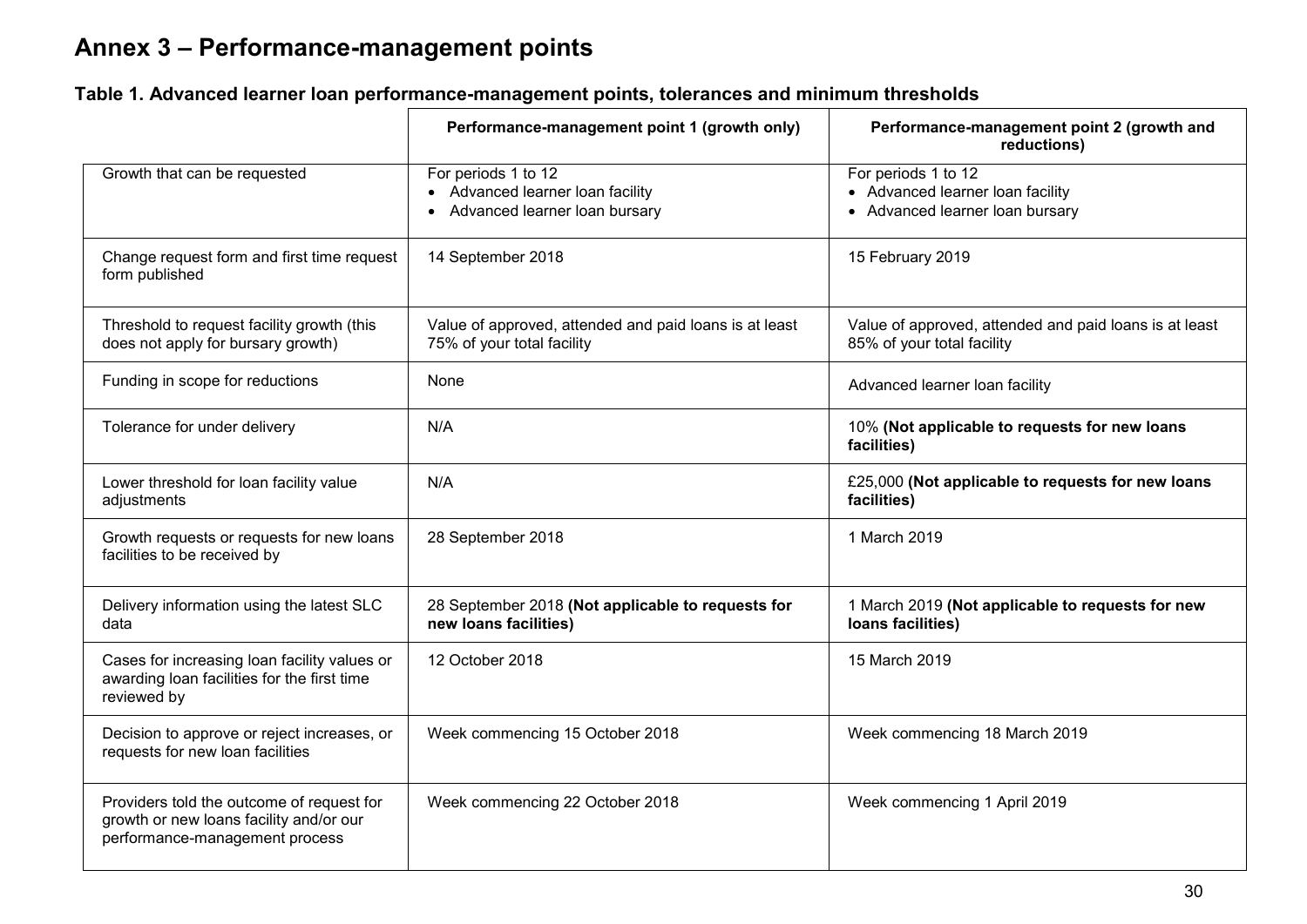## **Annex 4 – Standard national profiles**

The following tables refer to P1 to P12. These represent the funding year periods where P1 is August and P12 is July.

<span id="page-30-0"></span>

|                                                      | P <sub>1</sub> | P <sub>2</sub> | P <sub>3</sub> | P4    | P <sub>5</sub> | P <sub>6</sub> | D7    | P8    | P <sub>9</sub> | <b>P10</b> | <b>P11</b>                                                            | <b>P12</b> |
|------------------------------------------------------|----------------|----------------|----------------|-------|----------------|----------------|-------|-------|----------------|------------|-----------------------------------------------------------------------|------------|
| Advanced learner loan facility<br>monthly profile    | 0.77%          | 8.60%          | 8.96%          | 8.93% | 8.99%          | $9.22\%$       | 8.81% | 8.89% | $9.29\%$       | 9.18%      | 9.22%                                                                 | 9.14%      |
| Advanced learner loan facility<br>cumulative profile | $0.77\%$       | $9.37\%$       | 18.33%丨        |       |                |                |       |       |                |            | 27.26%   36.25%   45.47%   54.28%   63.17%   72.46%   81.64%   90.86% | 100.00%    |

#### **Table 1. Advanced learner loan facility standard national profile**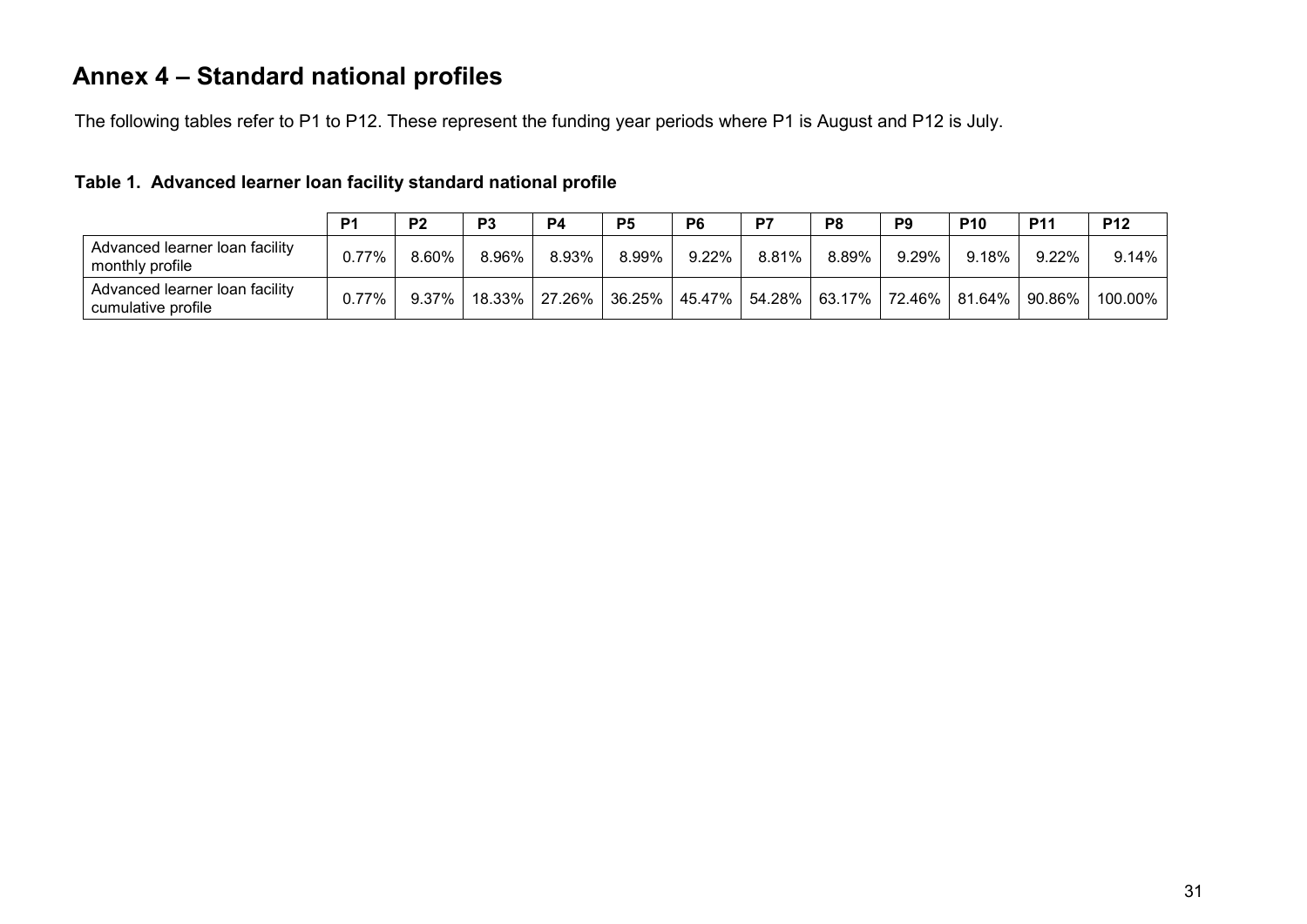## **Annex 5 - Process for requesting an increase to an advanced learner loan facility and loan bursary**

<span id="page-31-0"></span>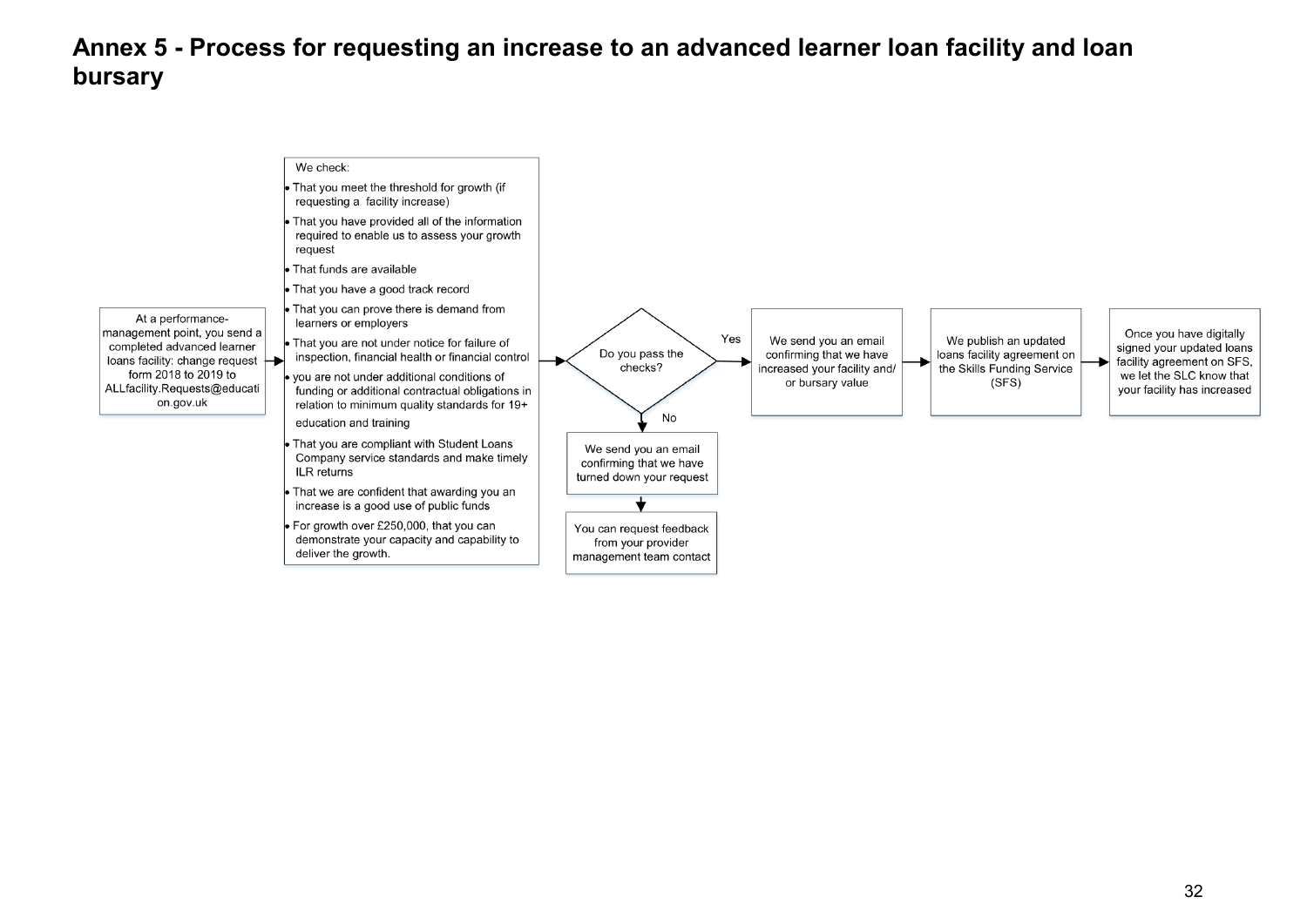#### **Annex 6 - Process for requesting an advanced learner loan facility and loan bursary for the first time**



<span id="page-32-0"></span>For newly established organisations that do not meet the checks relating to ESFA due diligence or required Ofsted rating we will apply the exceptional criteria that are listed in para 166-167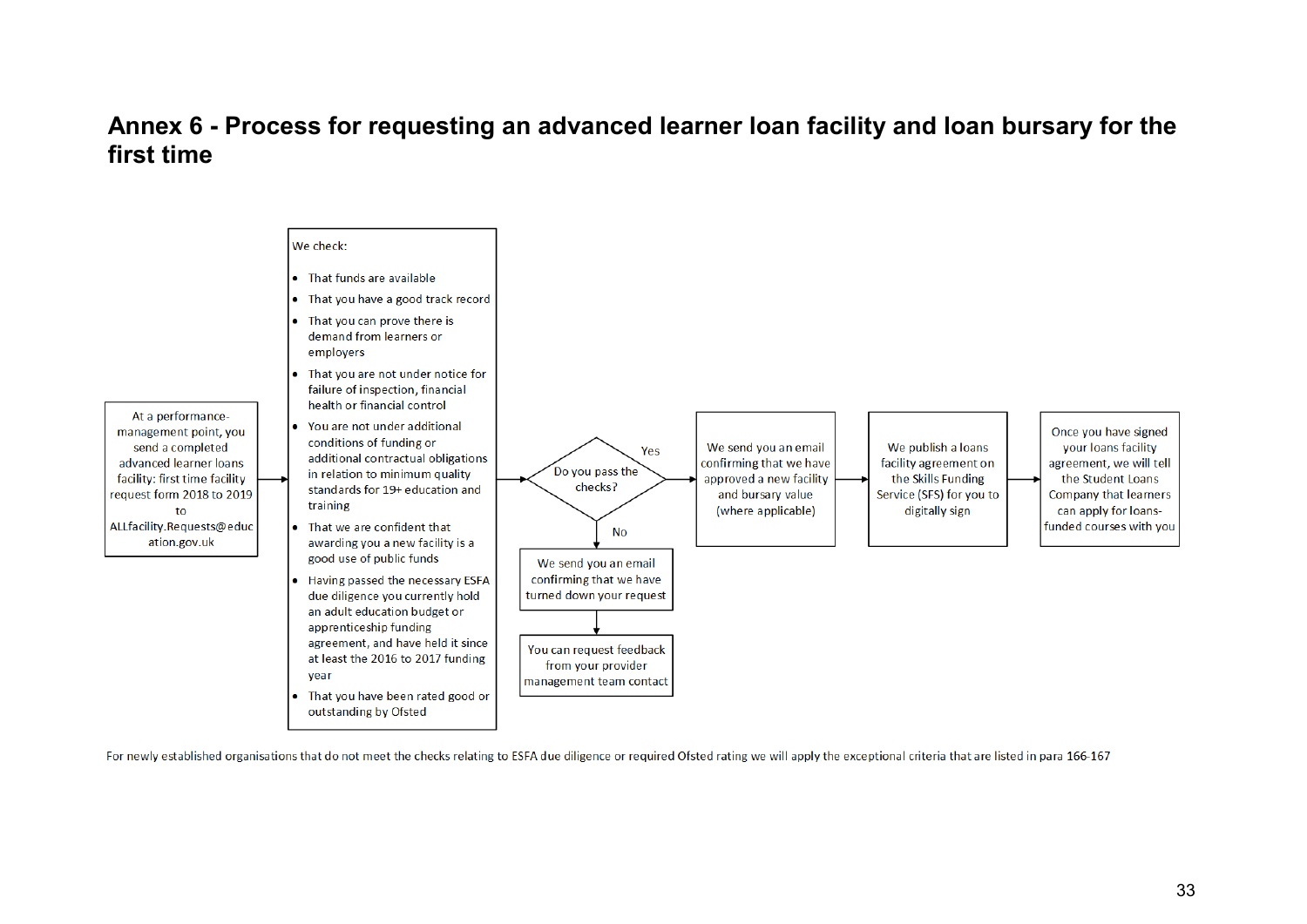## **Annex 7 – Advanced learner loan performance-management timeline**

<span id="page-33-0"></span>

Funding claims to be submitted in line with the funding claims guidance which will be published in the Autumn.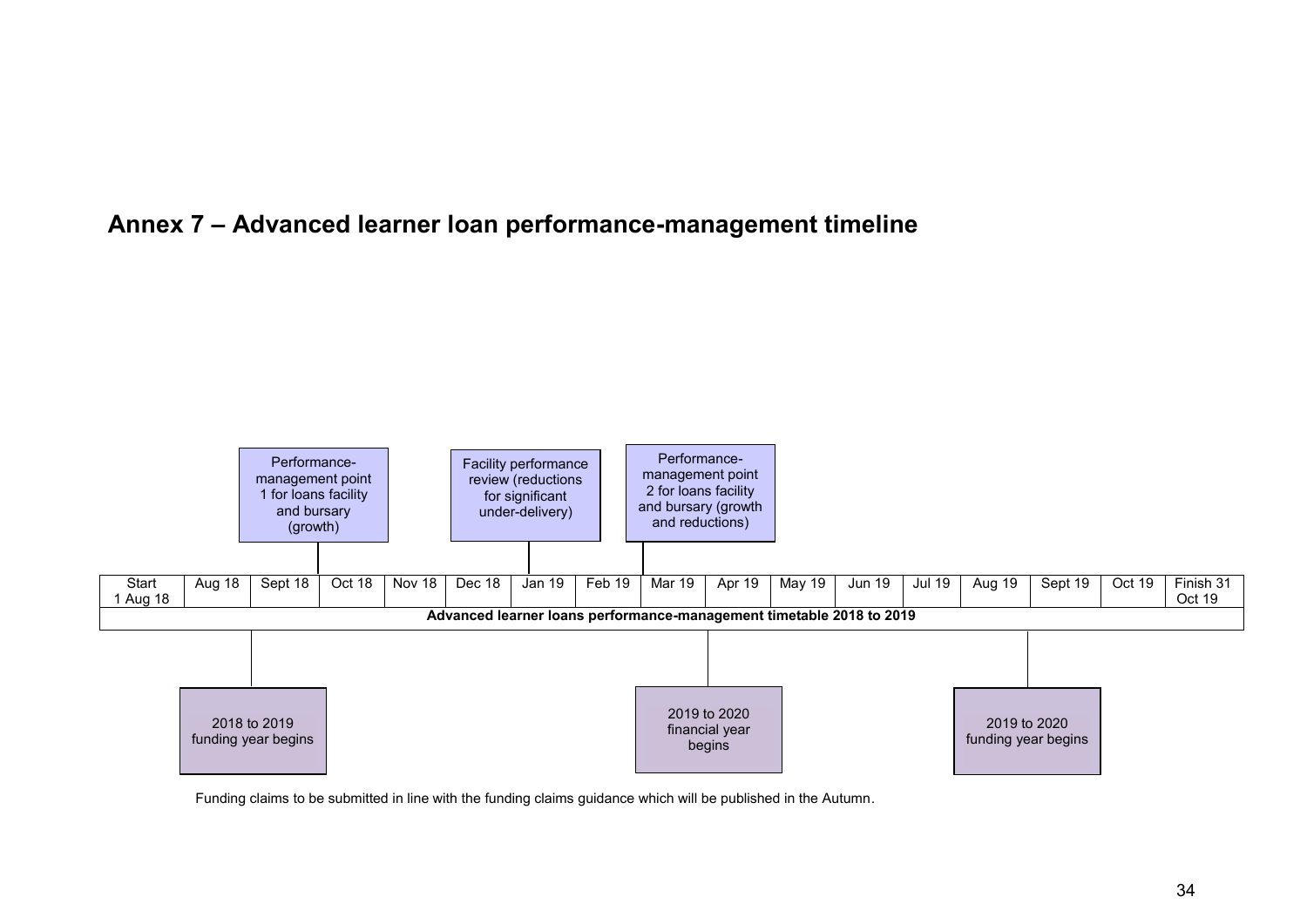## <span id="page-34-0"></span>**Glossary**

| 20+ Childcare                                                        | Within the Loans Bursary Fund, a category of support to assist<br>learners aged over the age of 20 who are at risk of<br>not starting learning or leaving learning due to issues in<br>obtaining childcare.                                                                                                                                                                                                                                                                                                                                                                                                                                                                                                                                                                                 |
|----------------------------------------------------------------------|---------------------------------------------------------------------------------------------------------------------------------------------------------------------------------------------------------------------------------------------------------------------------------------------------------------------------------------------------------------------------------------------------------------------------------------------------------------------------------------------------------------------------------------------------------------------------------------------------------------------------------------------------------------------------------------------------------------------------------------------------------------------------------------------|
| <b>Area Cost Uplift</b>                                              | Area cost uplift is paid to eligible providers from the Loans<br>Bursary Fund and reflects the higher cost of delivering<br>provision in some parts of the country.                                                                                                                                                                                                                                                                                                                                                                                                                                                                                                                                                                                                                         |
| <b>Break in Learning</b>                                             | When a learner is not continuing with their learning but<br>has told you beforehand that they intend to resume their<br>learning aim in the future.                                                                                                                                                                                                                                                                                                                                                                                                                                                                                                                                                                                                                                         |
| <b>Career Learning</b><br><b>Pilot - Outreach</b><br>and Cost Pilots | The Department for Education (DfE) has identified that cost is<br>an important reported barrier for adults, who might engage in<br>learning, regardless of qualification level and this pilot is aimed<br>to help inform the development of the National Retraining<br>Scheme as announced in the Autumn Budget 2017. Providers<br>participating will be from five areas across the country. This<br>includes four Local Enterprise Partnership (LEP) areas and one<br>made up of combined local authorities from the West Midlands<br>area, as detailed below:<br><b>Greater Lincolnshire</b><br><b>Heart of the South West</b><br><b>Stoke and Staffordshire</b><br><b>Leeds City</b><br>West Midlands LEPs (Greater Birmingham & Solihull,<br>Coventry & Warwickshire and Black Country) |
| <b>Care to Learn</b>                                                 | A Department for Education scheme to assist young parents<br>under the age of 20 with their childcare costs that<br>may form a barrier to them continuing in education.                                                                                                                                                                                                                                                                                                                                                                                                                                                                                                                                                                                                                     |
| <b>Components of</b><br>regulated<br>qualifications                  | A subset of a qualification which could be a unit.                                                                                                                                                                                                                                                                                                                                                                                                                                                                                                                                                                                                                                                                                                                                          |
| <b>Direct costs</b><br>oflearning                                    | Any costs for items without which it would be impossible for<br>the learner to complete their qualification. This can include the<br>costs of registration, examination or any other activities or<br>materials without which the learner cannot achieve their<br>programme of study.                                                                                                                                                                                                                                                                                                                                                                                                                                                                                                       |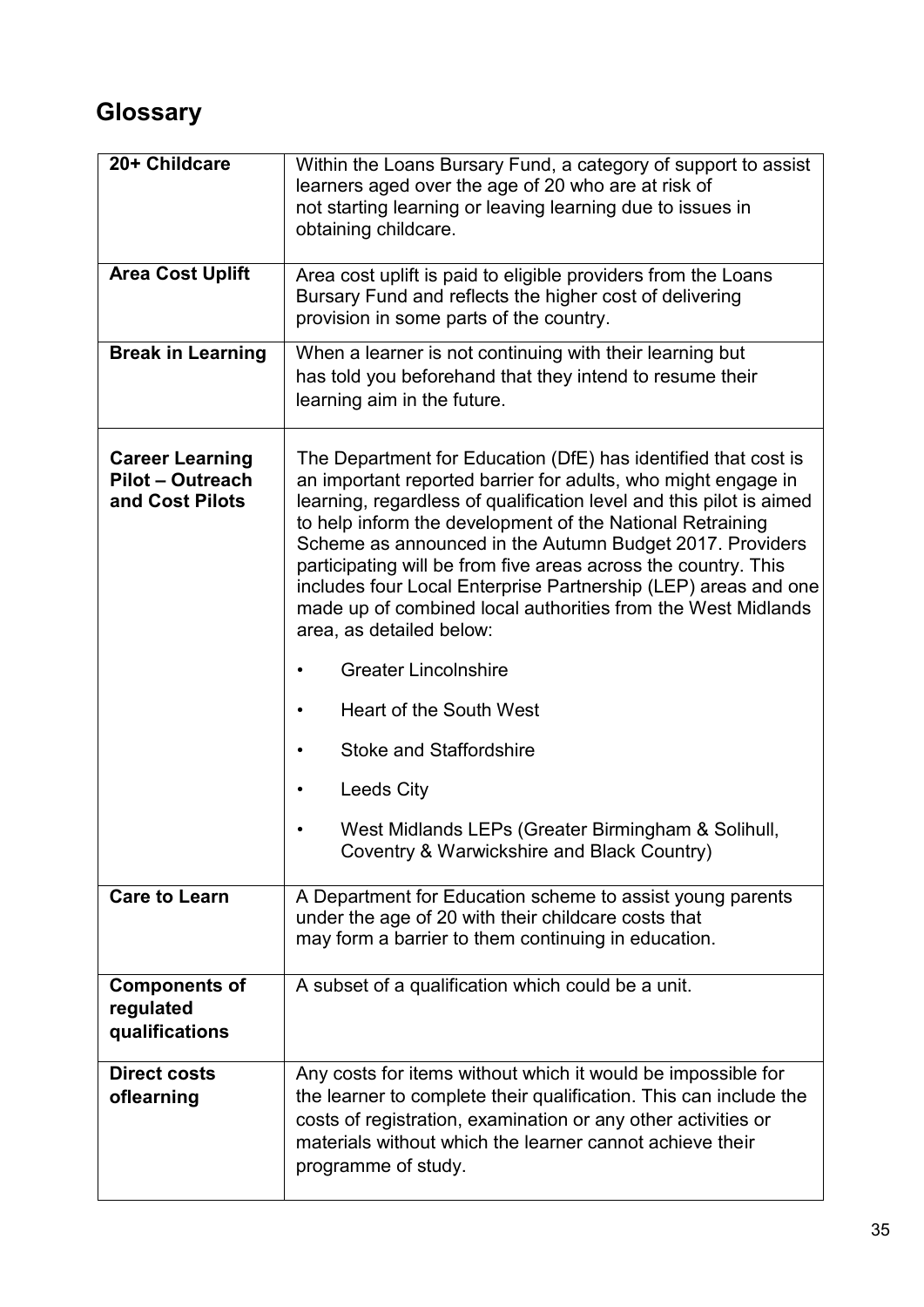| <b>Distance Learning</b>                         | Learning delivered away from the learner's main place of<br>employment or place of learning.                                                                                                                                                                                                                                                                                                                            |
|--------------------------------------------------|-------------------------------------------------------------------------------------------------------------------------------------------------------------------------------------------------------------------------------------------------------------------------------------------------------------------------------------------------------------------------------------------------------------------------|
| <b>Earnings</b><br>adjustment<br>statement (EAS) | The form providers need to fill in to claim loans bursary<br>funding that cannot be claimed through the Individualised<br>Learner Record.                                                                                                                                                                                                                                                                               |
| <b>Education health</b><br>care (EHC) plan       | An ECH plan replaces statements of special educational needs<br>and learning difficulty assessments for children and young<br>people with special educational needs. The local authority has<br>the legal duty to 'secure' the educational provision specified in<br>the EHC plan, that is to ensure the provision is delivered.                                                                                        |
| <b>Exceptional</b><br><b>Learning Support</b>    | Learning support when the needs of the learner are over<br>£19,000 in a single year.                                                                                                                                                                                                                                                                                                                                    |
| <b>Full level 3</b>                              | The following qualifications are designated full at Level 3:                                                                                                                                                                                                                                                                                                                                                            |
|                                                  | a General Certificate of Education at the advanced level in<br>two subjects, or                                                                                                                                                                                                                                                                                                                                         |
|                                                  | a General Certificate of Education at the advanced subsidiary<br>(AS) level in four subjects, or                                                                                                                                                                                                                                                                                                                        |
|                                                  | a Quality Assurance Agency Access to Higher Education<br>(HE) Diploma at Level 3, or a tech level; or applied<br>general qualification at Level 3 which meets the<br>requirements for 2018 and 2019 16 to 19 performance<br>tables                                                                                                                                                                                      |
| <b>Grant-funded</b><br>providers                 | Providers with a financial memorandum or conditions of funding<br>(grant).                                                                                                                                                                                                                                                                                                                                              |
| <b>Guided Learning</b>                           | As defined by Ofqual: The activity of the learner in being taught<br>or instructed by - otherwise participating in education or training<br>under the immediate guidance or supervision or - a lecturer,<br>supervisor, tutor or other appropriate provider of education or<br>training.                                                                                                                                |
|                                                  | For these purposes the activity of 'participating in education and<br>training' shall be treated as including the activity of being<br>assessed if the assessment takes place under the immediate<br>guidance or supervision of a lecturer, supervisor, tutor or other<br>appropriate provider of education or training. You can find more<br>information in the Ofqual General Conditions of Recognition<br>June 2016. |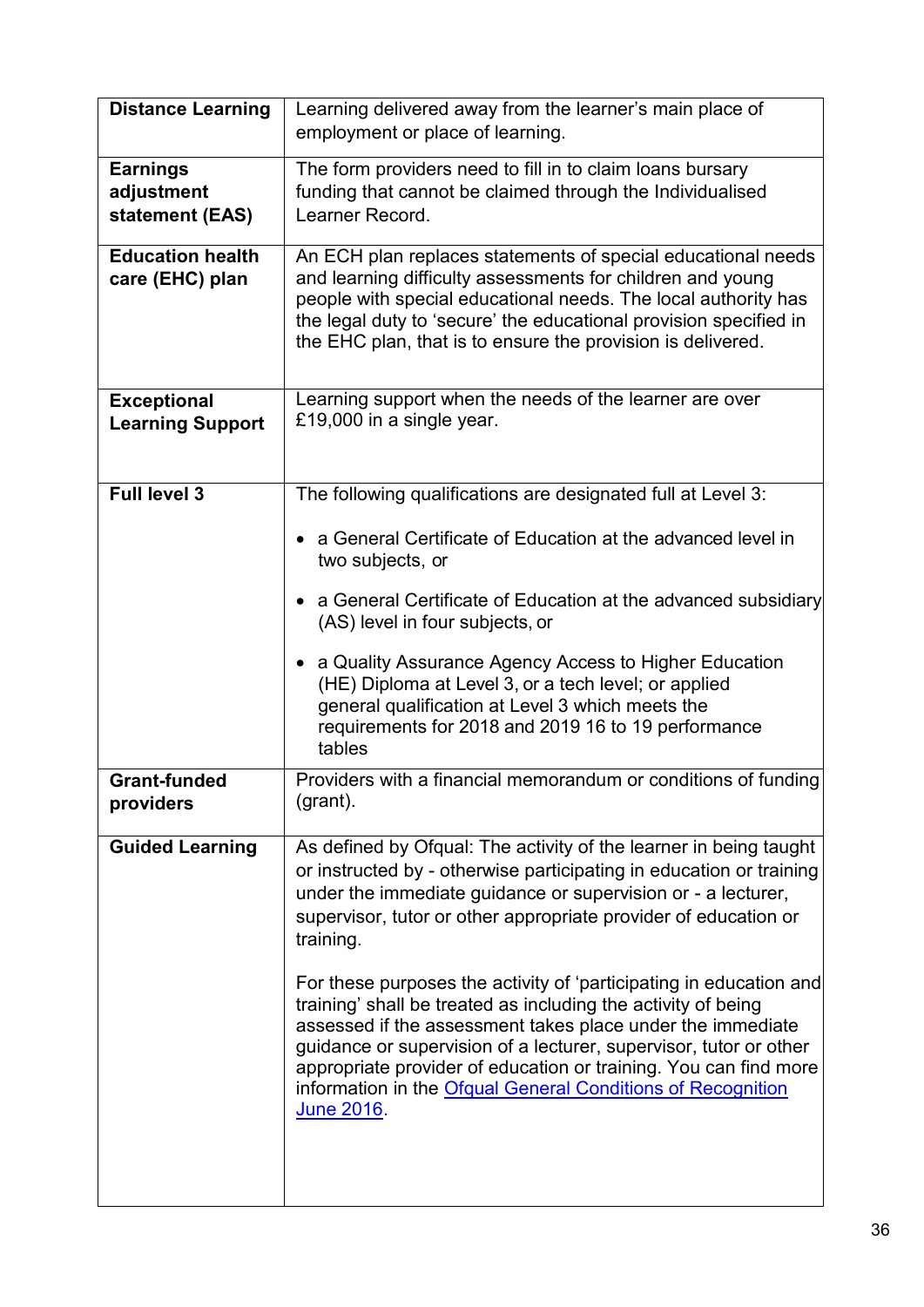| <b>Hardship</b>                                 | Within the Loans Bursary Fund Learner Support, a category of<br>support to assist vulnerable and disadvantaged learners to<br>remove barriers to education and training.                                                                                                                                                                           |
|-------------------------------------------------|----------------------------------------------------------------------------------------------------------------------------------------------------------------------------------------------------------------------------------------------------------------------------------------------------------------------------------------------------|
| <b>The Hub</b>                                  | The Hub provides online services including the return of<br>your individualised learner record (ILR) and completed Earnings<br>Adjustment Statement (EAS). You can also search all learning<br>aims, components of qualifications, apprenticeship frameworks<br>and standards along with their validity and funding details.                       |
| <b>Individualised</b><br>learner record (ILR)   | The primary data collection we request from learning providers<br>for further education and work-based learning in England. The<br>data is used widely, most notably by the government, to monitor<br>policy implementation and the performance of the sector. It is<br>also used by organisations that allocate funding for further<br>education. |
| <b>Information advice</b><br>and guidance (IAG) | Services available to learners to enable them to consider further<br>learning opportunities, progression and career choices.                                                                                                                                                                                                                       |
| <b>Initial Liability</b><br><b>Point</b>        | When a learner undertakes a qualification funded with an<br>Advanced Learner Loan, the point at which a provider can<br>confirm that the learner has started learning, and the point at<br>which the learner becomes liable for their loan.                                                                                                        |
| <b>Learner file</b>                             | A collection of documents and information brought together to<br>form a single point of reference relating to the learning that is<br>taking.<br>This provides the evidence to prove that the learner, for whom<br>loans payments have been made by the SLC, exists and is<br>undertaking the learning aim that the loan is funding.               |
| Learning aim<br>reference number                | The unique eight-digit code used to identify aspecific learning<br>aim.                                                                                                                                                                                                                                                                            |
| Learning<br><b>Provider Portal</b>              | A service managed by the Student Loans Company (SLC)<br>for providers to obtain and input information for loans- funded<br>learners.                                                                                                                                                                                                               |
| <b>Loans Bursary</b><br><b>Fund</b>             | A fund to provide learner and learning support-type assistance<br>to learners who are funding their learning through an<br>Advanced Learner Loan. It also provides area- cost uplifts to<br>eligible providers.                                                                                                                                    |
| <b>Loans Facility</b>                           | The ESFA issues loans facilities agreements to eligible<br>providers. This facility agreement enables providers to offer<br>loan-funded provision to individuals, and to receive payments<br>from the Student Loans Company (SLC) on behalf of<br>individuals.                                                                                     |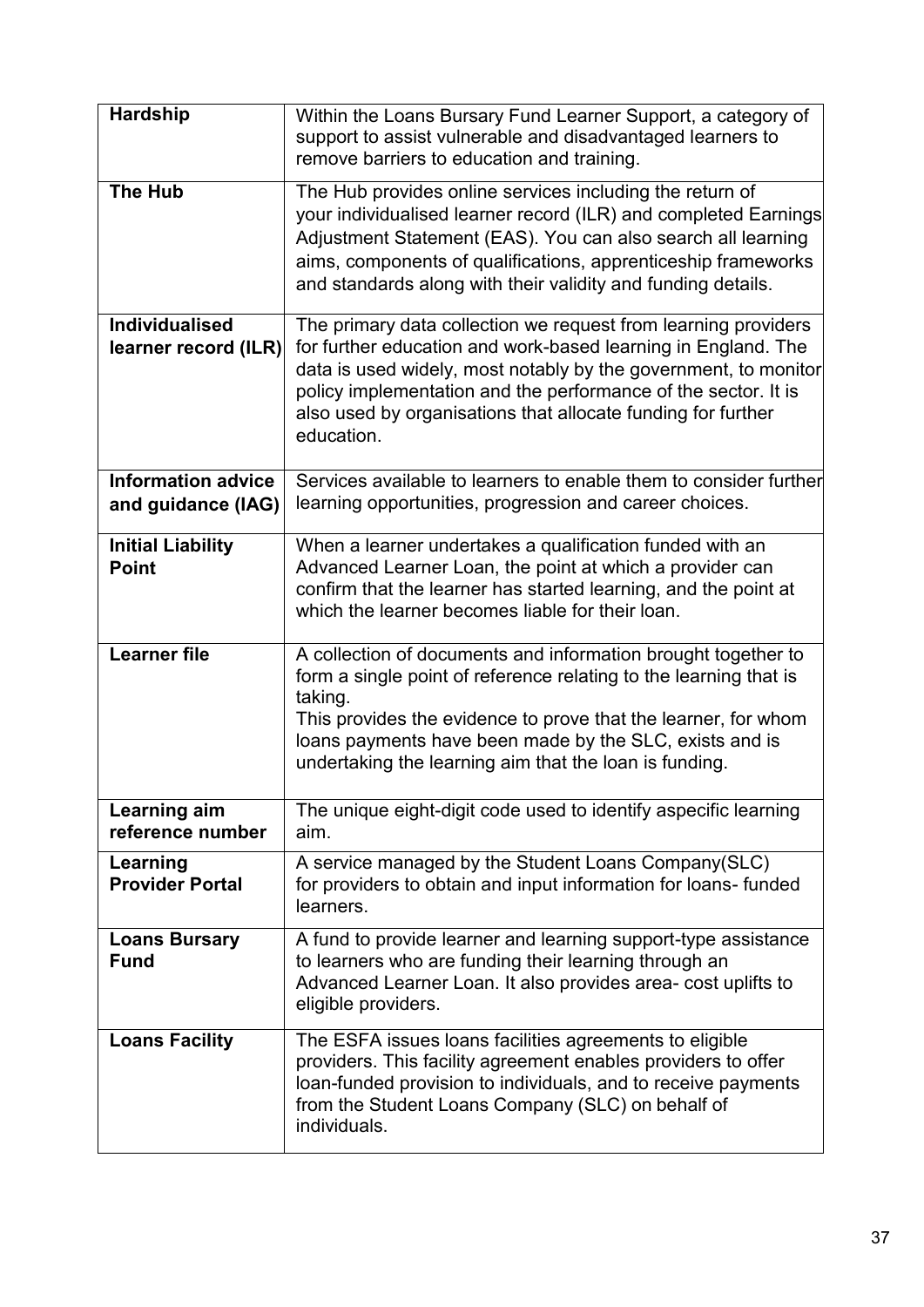| Performance-<br>management                       | Performance- management points are used to review individual<br>provider performance. At the performance-management points<br>we can increase and/or decrease your loans facility and/or<br>loans bursary fund values in line with your performance and the<br>rules set out in this document.                                                                                                                                                                       |
|--------------------------------------------------|----------------------------------------------------------------------------------------------------------------------------------------------------------------------------------------------------------------------------------------------------------------------------------------------------------------------------------------------------------------------------------------------------------------------------------------------------------------------|
| <b>Personal Learning</b><br><b>Record (PLR)</b>  | A database which allows individual learners access to their past<br>and current achievement records. These can be<br>shared with schools, colleges, further education training<br>providers, universities or employers.                                                                                                                                                                                                                                              |
| <b>Learning planned</b><br>end date              | The date entered onto the Individualised Learner Record (ILR)<br>when the learner is expected to complete their learning.                                                                                                                                                                                                                                                                                                                                            |
| <b>Recognition of</b><br>prior learning<br>(RPL) | An assessment method that considers whether a learner can<br>demonstrate that they can meet the outcomes for a<br>qualification or a component of a qualification through<br>knowledge, understanding or skills they already have and so<br>do not need to undertake a course of learning for that<br>component or qualification.                                                                                                                                    |
| <b>Register of</b><br>training<br>organisations  | A register that provides assurance on organisations that deliver<br>non-apprenticeship education and training services funded by<br>the ESFA, or through Advanced Learner Loans, or<br>subcontractors with more than £100,000 in our non-<br>apprenticeship supply chain. Organisations apply to enter the<br>register by completing our market-entry pre-qualification<br>process which includes due diligence questions and testing of<br>capacity and capability. |
| <b>Residential</b><br>support                    | Within the Loans Bursary Fund, a category of Learner Support<br>to help learners receiving specialist provision which involves a<br>residential element, or to support learners who cannot receive<br>provision locally.                                                                                                                                                                                                                                             |
| <b>Stateless person</b>                          | Individuals and eligible family member of persons who have<br>been granted leave to remain as a stateless person by the UK<br>Home office because they are stateless, and have no right to<br>residence in their country of former habitual residence or any<br>other country.                                                                                                                                                                                       |
| <b>Self-certification</b>                        | A process where the learner is able to confirm something<br>through their own signature.                                                                                                                                                                                                                                                                                                                                                                             |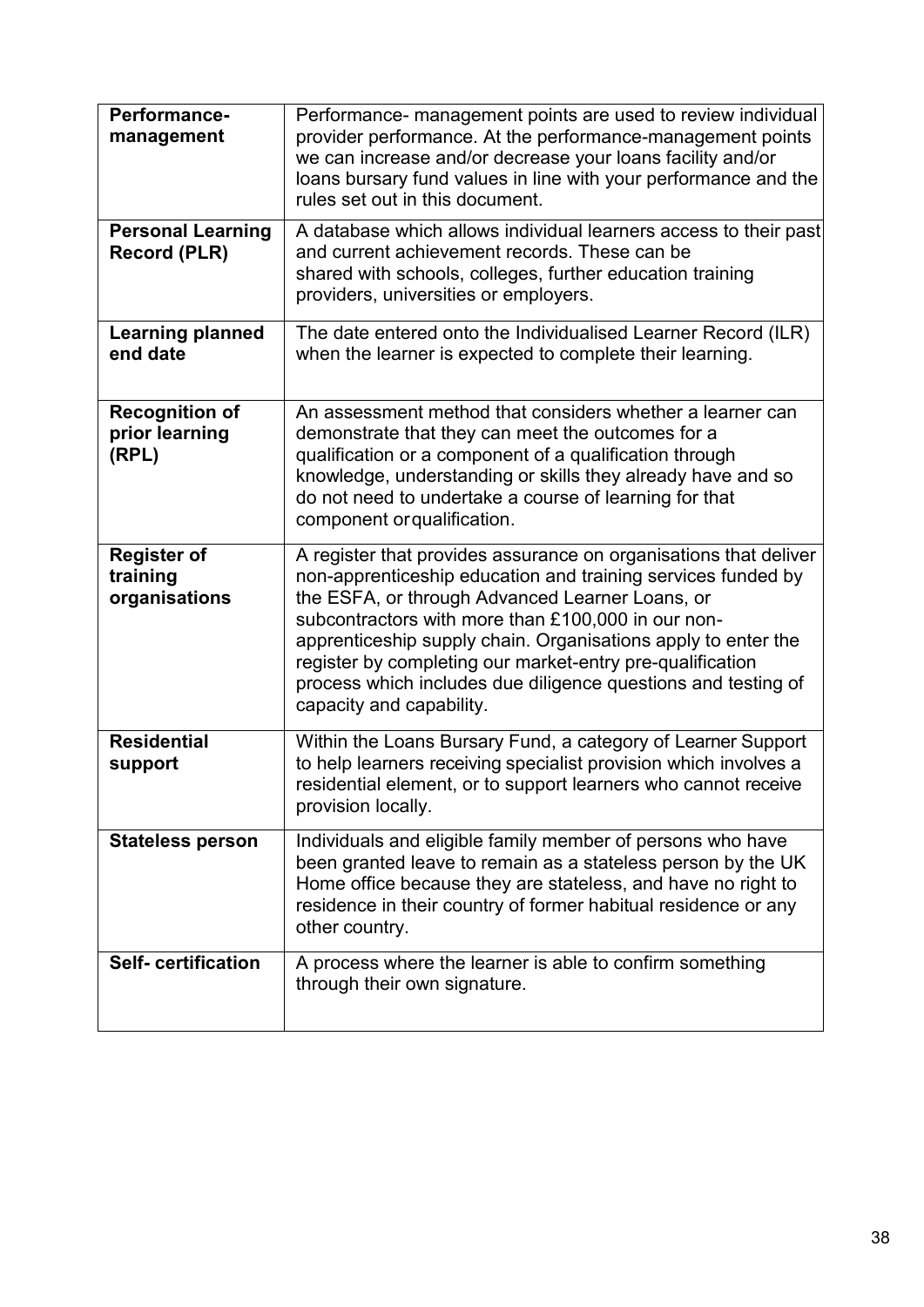| <b>Start of learning</b>                                | The date on which learning begins. We do not consider<br>enrolment, induction, diagnostic assessment or prior<br>assessment to be part of learning.                                                                                                                                                                                                                                                                                                                                                                                    |
|---------------------------------------------------------|----------------------------------------------------------------------------------------------------------------------------------------------------------------------------------------------------------------------------------------------------------------------------------------------------------------------------------------------------------------------------------------------------------------------------------------------------------------------------------------------------------------------------------------|
| <b>Subcontractor</b>                                    | A separate legal entity that has an agreement with you to<br>deliver any element of the education and training we fund<br>(other than ALL-funded provision, subcontracting of which is<br>now prohibited). A separate legal entity includes companies in<br>your group, other associated companies and sole traders. It<br>also includes individuals who are self-employed or supplied by<br>an employment agency, unless those individuals are working<br>under your direction and control, in the same way as your own<br>employees. |
| <b>UK Provider</b><br><b>Reference</b><br><b>Number</b> | A number given to all providers by the UK Register of Learning<br>Providers to enable them to be easily identified.                                                                                                                                                                                                                                                                                                                                                                                                                    |
| <b>Unique Learner</b><br><b>Number</b>                  | A 10-digit number used to match a learner's achievement to<br>their personal learning record (PLR).                                                                                                                                                                                                                                                                                                                                                                                                                                    |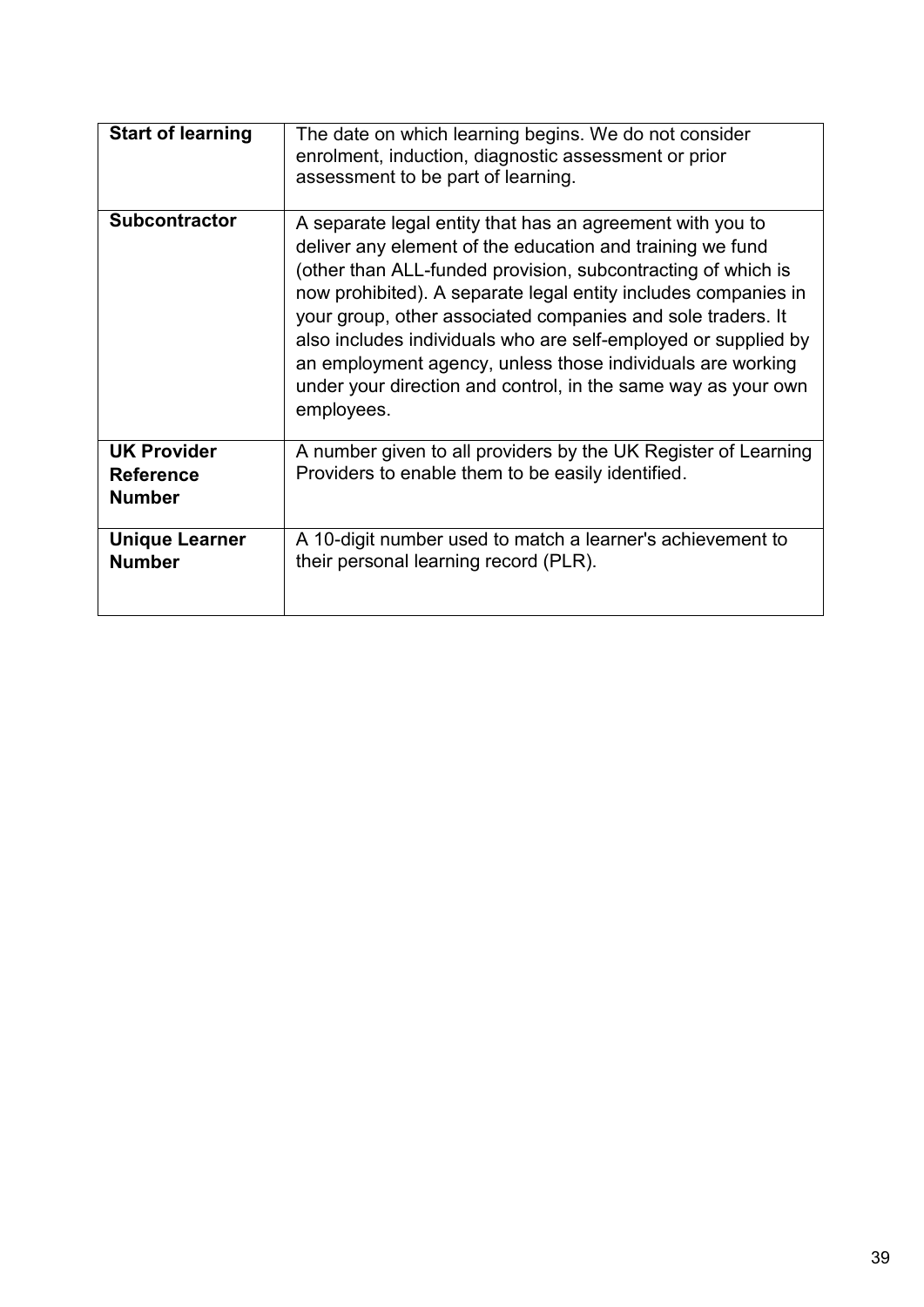## <span id="page-39-0"></span>**Summary of main changes since Advanced Learner Loans Funding Rules 2017 to 2018, Version 2**

We have highlighted the main changes in the table below.

Please note this is not an exhaustive list of all the changes. You must refer to the main documents for the definitive rules which apply to all providers of education and training holding a loans facility conditions and loans bursary fund agreement with the Secretary of State for Education acting through the ESFA.

If you have a specific query on the funding rules, please email the [servicedesk@education.gov.uk,](mailto:servicedesk@education.gov.uk) or speak to your provider management manager/adviser.

| <b>Section</b>                          | Paragraph<br>number   | Change                                                                                                                                                                                                                                                                                                                                                              |
|-----------------------------------------|-----------------------|---------------------------------------------------------------------------------------------------------------------------------------------------------------------------------------------------------------------------------------------------------------------------------------------------------------------------------------------------------------------|
| Learner eligibility<br>Stateless person | 15                    | Learner eligibility has been extended to include a<br>new residence category and applies to individuals<br>and eligible family members who have been granted<br>leave to remain as a stateless person by the UK<br>home office because they are stateless, and have<br>no right to residence in their country of former<br>habitual residence or any other country. |
| Delivery location                       | 27                    | We have amended the rule on delivery location so it<br>aligns with what is stated in the Regulations. All<br>learning must take place In England, permission for<br>learning to take place outside of England will not be<br>granted.                                                                                                                               |
| Recognition of prior<br>learning        | 49.2                  | We have added that where an individual's learning<br>and/or achievement occurs more than 5 years ago<br>you must check whether the learning is still valid<br>and relevant and you must ensure prior attainment<br>is recorded in the personal learning record.                                                                                                     |
| <b>Learner Transfers</b>                | 73 to $\overline{76}$ | We have added in a section on the processes that<br>need to be followed if a learner transfers to your<br>organisation.                                                                                                                                                                                                                                             |
| Reviewing your<br>performance           | 125-127               | There will be an informal review of performance in<br>January 2019 where we will reduce facilities where<br>there is significant under-delivery. There will also<br>be a formal review of performance at performance-<br>management point 2.                                                                                                                        |
| <b>Advanced learner</b><br>loan bursary | 131                   | Bursary funding can be used to support learners<br>participating in the career learning - outreach and<br>cost pilots (where providers have a pilot allocation).                                                                                                                                                                                                    |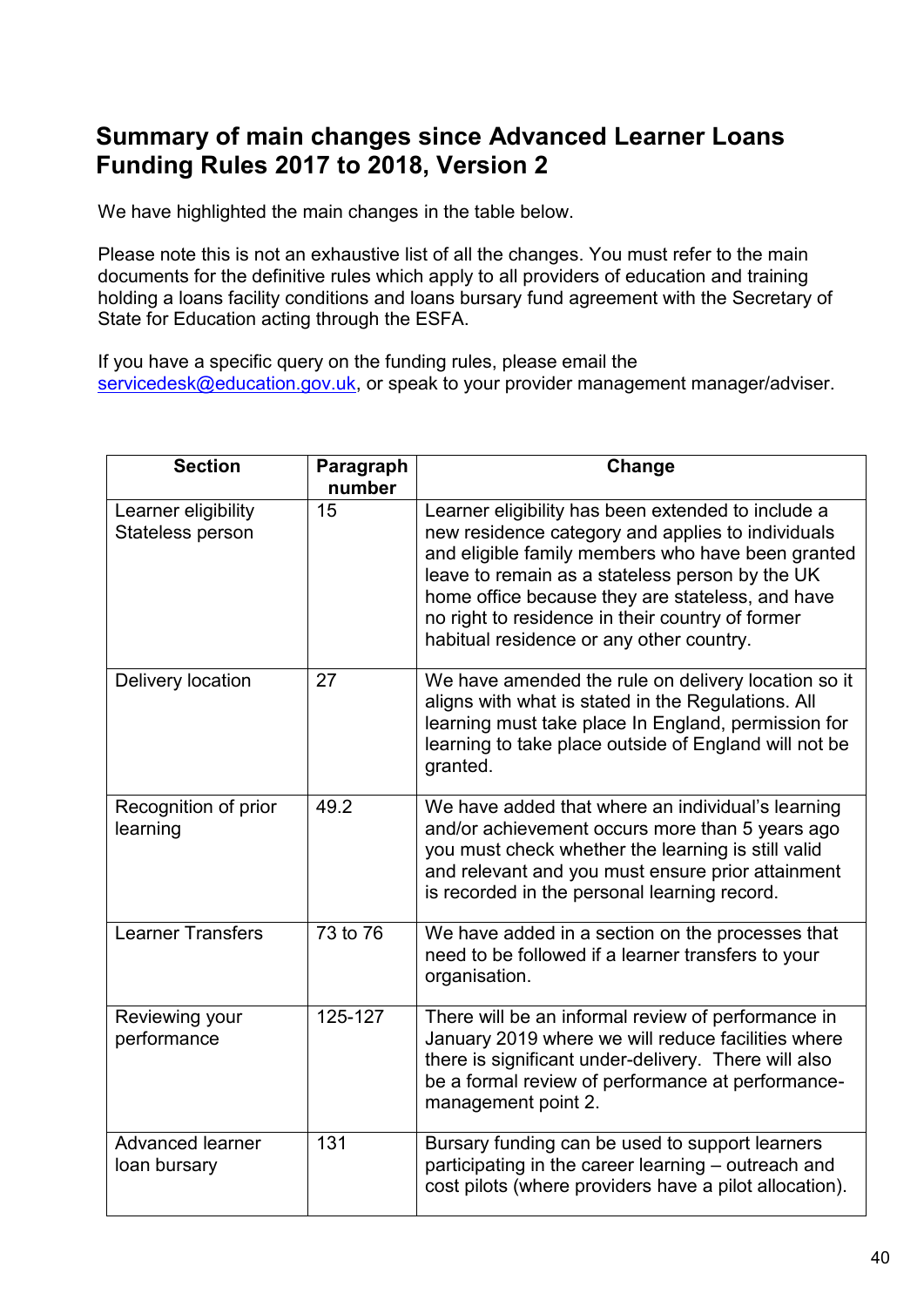| Requesting an<br>increase to your loan<br>facility loan bursary<br>allocation                                   | 144     | We have introduced a threshold to be able to apply<br>for growth.                                                                                                                                                                                                                                                                                                                              |
|-----------------------------------------------------------------------------------------------------------------|---------|------------------------------------------------------------------------------------------------------------------------------------------------------------------------------------------------------------------------------------------------------------------------------------------------------------------------------------------------------------------------------------------------|
| Requesting an<br>increase to your loan<br>facility loan or bursary<br>allocation                                | 150     | For providers with facilities over £1.5m, we have<br>increased the growth limit to the lower of £1.5m or<br>50% of your facility.                                                                                                                                                                                                                                                              |
| Requesting an<br>increase to your loan<br>facility or loan bursary<br>allocation                                | 154     | We will consider your 2017 to 2018 outturn when<br>assessing growth requests.                                                                                                                                                                                                                                                                                                                  |
| Our criteria for<br>increasing your facility<br>and/or bursary and<br>awarding a facility for<br>the first time |         | We have included the criteria for an increase and a<br>new facility together in a table.<br>We have also introduced exceptional criteria to<br>enable newly established organisations that are<br>unable to meet all of the existing criteria to apply for<br>a facility for the first time.                                                                                                   |
| Our criteria for<br>increasing your facility<br>and/or bursary and<br>awarding a facility for<br>the first time |         | For criteria 9 we have included the requirement to<br>pass the necessary ESFA due diligence.<br>We have removed the criteria that you have to be<br>listed on RoTO and have completed the capacity<br>and capability questions successfully to apply for<br>growth or a new facility.                                                                                                          |
| Our criteria for<br>increasing your facility<br>and/or bursary and<br>awarding a facility for<br>the first time | 166-167 | We have set out the exceptional criteria that we will<br>apply to newly established organisations that meet<br>criteria 2 to 6, but are unable to meet criteria 9 and<br>10. The exceptional criteria is limited to a maximum<br>of three years.<br>We have also set out; where we deem it necessary,<br>the conditions that we may apply to mitigate the<br>risks to learners and government. |
| Annex $3 -$<br>performance-<br>management points                                                                |         | We have moved from three growth points to two.                                                                                                                                                                                                                                                                                                                                                 |